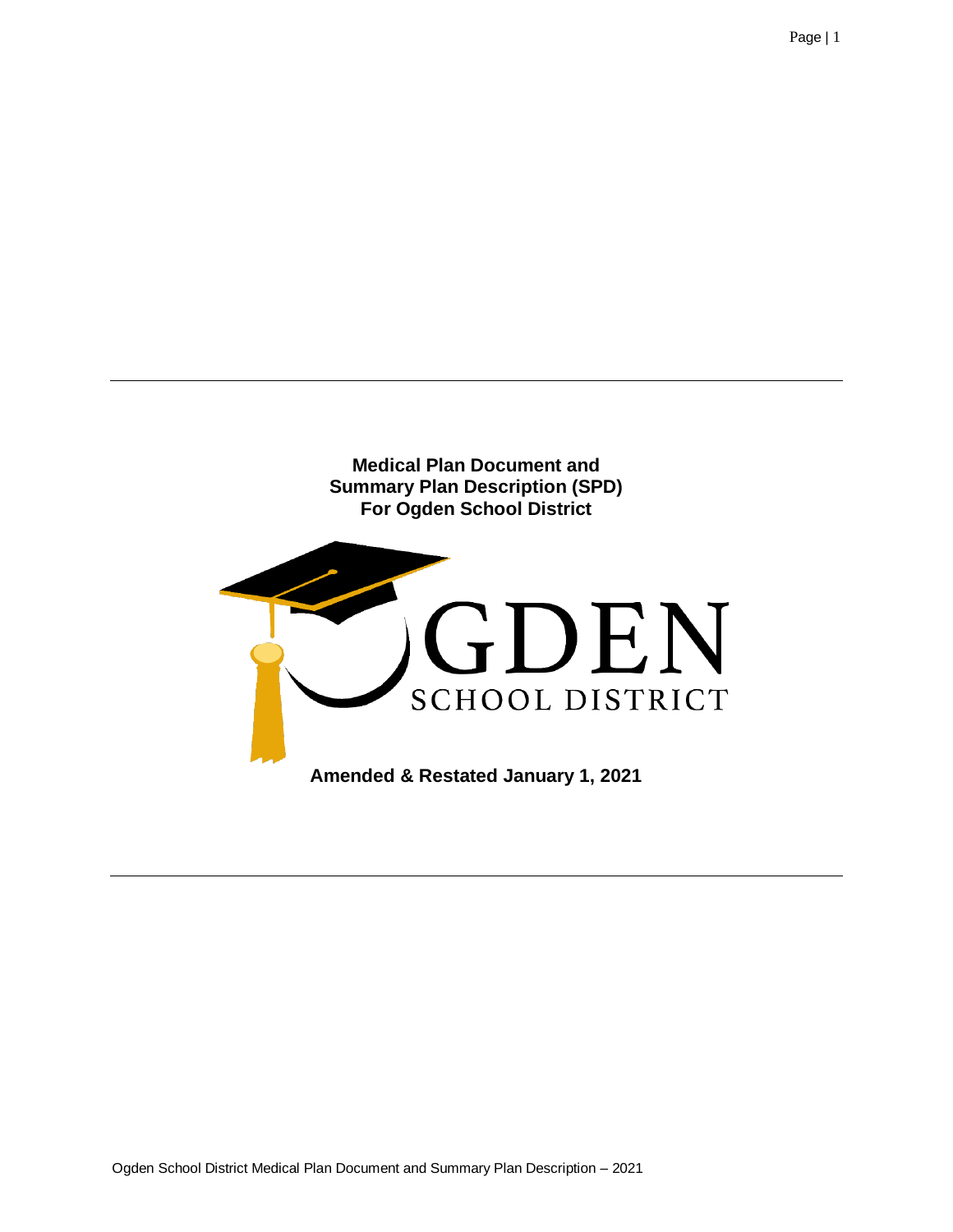## **SPD Table of Contents**

For assistance in a non-English language, please call 844-302-7781.<br>Para obtener asistencia en Español, por favor llame al número arriba.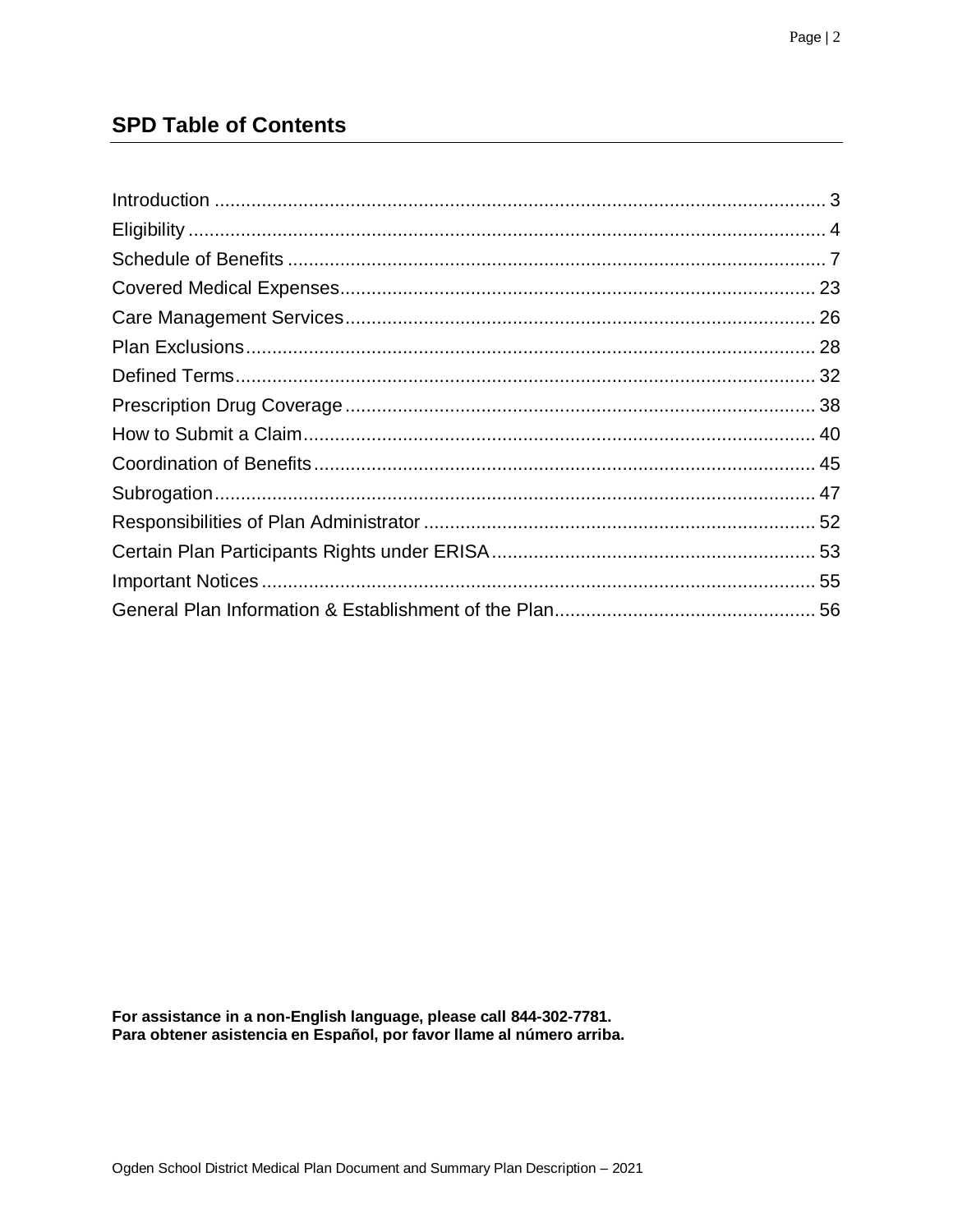# <span id="page-2-0"></span>**Introduction**

Welcome to the Ogden School District Medical Plan.

This document explains the operation of your health plan. Please call **844-302-7781** if you have any questions.

## **Introduction**

The Plan Sponsor has established the Plan, for the benefit of Employees, to help offset the financial impact of an Injury or Sickness.

The Plan Document describes the terms for payment of covered medical and prescription charges.

## **Applicable Law**

This is a self-funded benefit plan under the Employee Retirement Income Security Act of 1974 ("ERISA"). Federal law preempts State law.

## **Discretionary Authority**

HealthEZ will have sole and final discretionary authority to interpret all Plan provisions. The Plan Sponsor reserves the right to amend any part of the plan or terminate the Plan at any time and for any reason.

## **Type of Administration**

The Plan is a self-funded group health plan and the plan administration is provided by HealthEZ.

## **Fiduciary**

The Plan Administrator is the named fiduciary of the Plan. HealthEZ is not a fiduciary of the Plan.

## **Legal Entity; Service of Process**

The Plan is a legal entity. Legal process may be served on the Plan Administrator. You must exhaust your appeal rights (other than external review) before bringing legal action.

## **Plan Contributions & Funding**

The Plan is funded by the general assets of the Plan Sponsor and covered Employees. The Plan Sponsor determines the level of Employee contributions.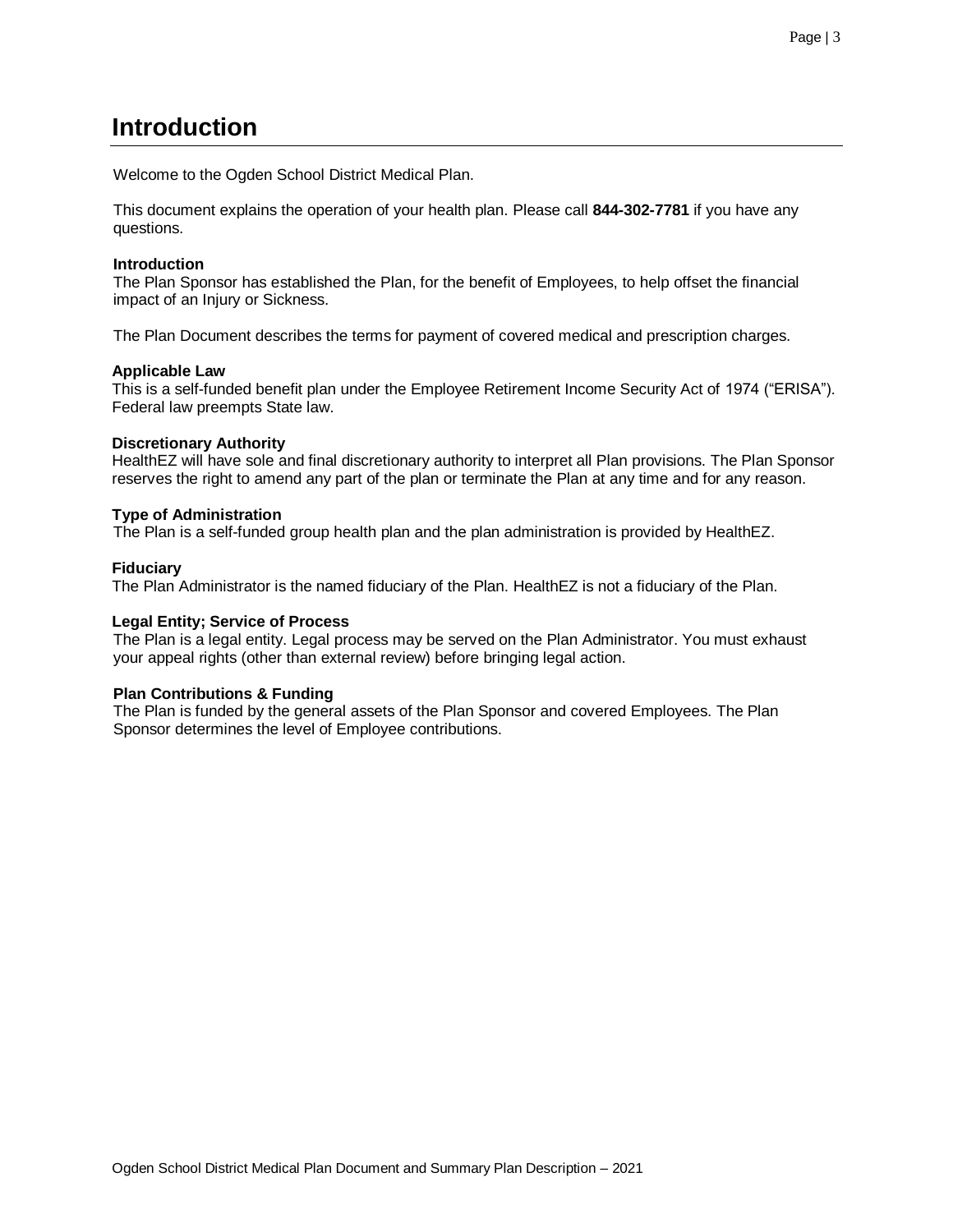# <span id="page-3-0"></span>**Eligibility**

Eligibility Requirements are determined by your Employer and set forth below. If you have any questions regarding eligibility, contact your Employer.

| <b>REQUIREMENTS</b>                                                                                                                  |                                                                                                                                                                                              |  |  |
|--------------------------------------------------------------------------------------------------------------------------------------|----------------------------------------------------------------------------------------------------------------------------------------------------------------------------------------------|--|--|
| <b>Employee</b>                                                                                                                      | 30 hours per week or 130 hours per month                                                                                                                                                     |  |  |
|                                                                                                                                      | Coverage Effective Date is the first of the month following date of hire.                                                                                                                    |  |  |
| <b>Waiting Period</b><br>If the employee starts work on the first day of the month, coverage<br>effective date is first day of work. |                                                                                                                                                                                              |  |  |
| 1. An Employee's lawfully married spouse;                                                                                            |                                                                                                                                                                                              |  |  |
|                                                                                                                                      | 2. An Employee's Child who is less than 26 years of age; and                                                                                                                                 |  |  |
| <b>Eligible</b><br><b>Dependent</b>                                                                                                  | An Employee's Child, regardless of age, who was continuously<br>3.<br>covered before reaching the age of 26, who is mentally or physically<br>incapable of sustaining his or her own living. |  |  |
|                                                                                                                                      | The Plan reserves the right to require documentation to establish a<br>Dependent relationship.                                                                                               |  |  |
| <b>Coverage Termination</b>                                                                                                          | Last day of the month once no longer eligible.                                                                                                                                               |  |  |
| <b>Rehired Employees</b>                                                                                                             | If an Employee is rehired within 26 weeks of their termination, they are<br>eligible no later than first of the month following that rehire.                                                 |  |  |

## **Enrollment**

An Employee must enroll for coverage with the Plan Sponsor within 31 days after the Employee becomes eligible. This enrollment cannot be changed or dropped without a qualifying event. During Open Enrollment, Employees will be able to elect, change, or discontinue coverage. The Plan Sponsor must forward the completed enrollment to HealthEZ in a timely manner.

## **SPECIAL ENROLLMENT RIGHTS**

Federal law allows a Special Enrollment right if you had a qualifying event. This request for enrollment must be made within 31 days of the qualifying event. Coverage will be effective on the date of the qualifying event and an Employee who is already enrolled in one plan may make changes to their enrollment.

Qualifying events include:

- Loss of eligibility for health coverage
	- o Losing eligibility for existing health coverage, including job-based, individual, and student plans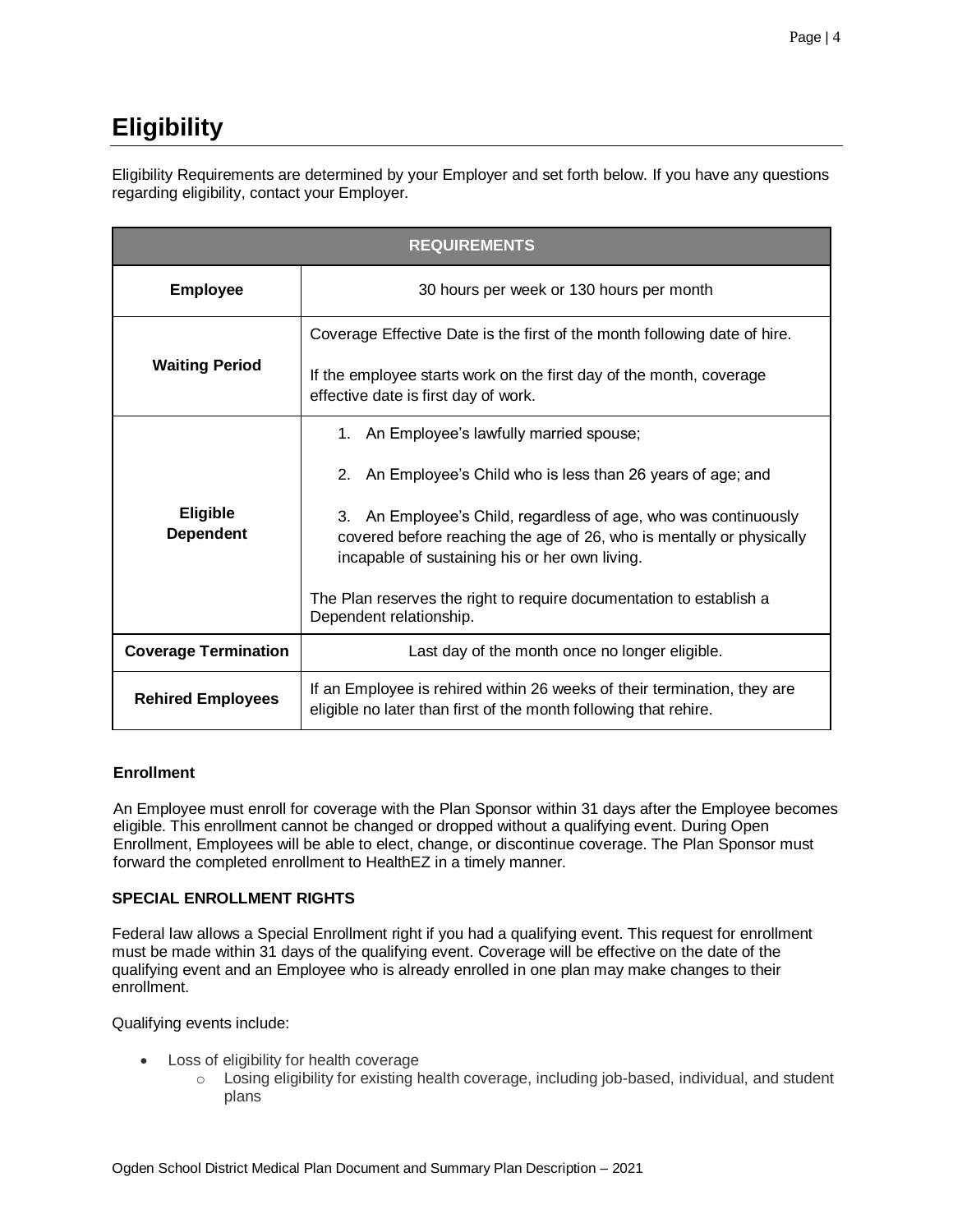- $\circ$  Losing eligibility for Medicaid or CHIP or becoming eligible for a state premium assistance subsidy under Medicaid or CHIP
	- If an Employee has declined enrollment in the Plan for themselves or dependents because of coverage under Medicaid or CHIP and loses that coverage or becomes eligible for a state premium assistance subsidy under Medicaid or CHIP, there is a right to enroll in this Plan. However, a request for enrollment must be made within 60 days after the Medicaid or CHIP coverage ends or after becoming eligible for a state premium subsidy under Medicaid or CHIP.
- Changes in household
	- o Acquisition of a new spouse due to marriage
	- $\circ$  Acquisition of a new dependent through marriage, birth, adoption or placement for placement for adoption

**Note: If other health plan coverage was lost because of failure to pay coverage premiums or required contributions, that Employee does not have a Special Enrollment right based on such loss of coverage.**

## **TERMINATION OF COVERAGE**

The Plan Sponsor or HealthEZ have the right to rescind any coverage for cause, including making a fraudulent claim or lying when obtaining coverage. In addition to being considered fraud on the Plan and an intentional misrepresentation, enrolling ineligible dependents or maintaining coverage for a person who no longer satisfies the dependent eligibility rules violates Ogden School District policy. If Ogden School District determines that an ineligible dependent has been enrolled, coverage may be canceled retroactively. Ogden School District reserves the right to recover any and all benefit payments made for services received by ineligible dependents and to terminate the Employee's employment.

## **Coverage Termination**

Coverage will terminate on the earliest of these dates:

- The date the Plan is terminated or amended such that an individual loses coverage; or
- The last day of the month the Employee ceases to be Eligible.

## **Coverage during Disability or Leave of Absence**

A person may remain eligible for a limited time if disabled or during a leave of absence. Refer to your Employee handbook for further information. If coverage continuance is granted, coverage will end when the Employer ends the continuance.

For continuation during FMLA leave, coverage ends at the end of the FMLA maximum coverage period. COBRA continuation coverage may be available after coverage ends.

## **Employees on Military Leave (USERRA)**

For Employees who continue coverage while in military service, coverage will terminate at the earliest of these dates:

- The 24-month period beginning on the date absence begins; or
- The date the Employee fails to return to work as required.

A person who elects to continue health plan coverage may be required to pay up to 102% of the full contribution under the Plan, unless on active duty for 30 days or less.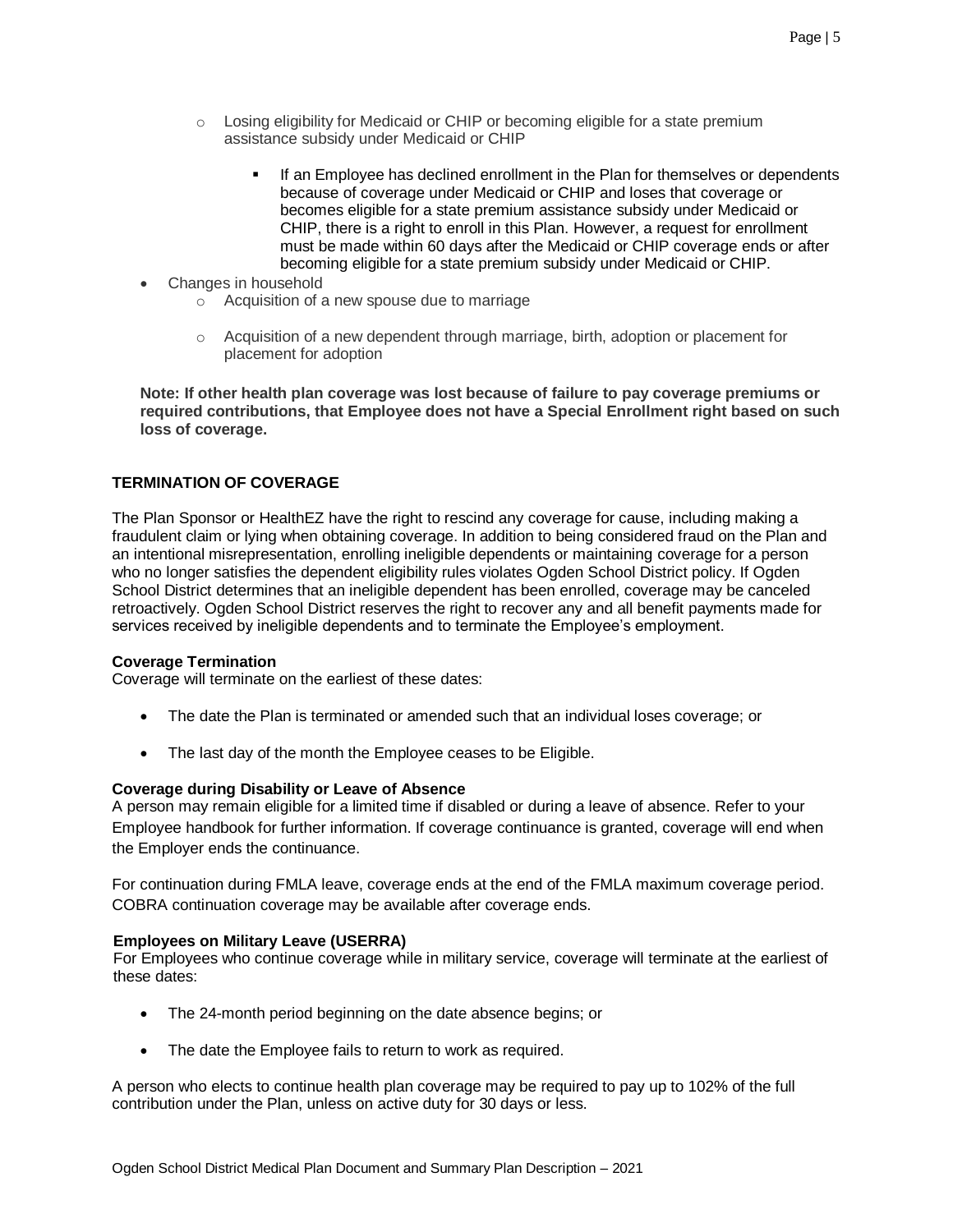A Waiting Period may not be imposed upon reemployment if one would not have been imposed had coverage not been terminated because of military service. However, an exclusion or Waiting Period may be imposed for coverage of any Illness or Injury determined by the Secretary of Veterans Affairs to have been incurred in, or aggravated during, the performance of active military service.

The Employee may also have continuation rights under USERRA. In general, the Employee must meet the same requirements for electing USERRA coverage as are required under COBRA continuation coverage requirements. Coverage elected under these circumstances is concurrent, not cumulative. Dependents do not have any independent right to elect USERRA health plan continuation.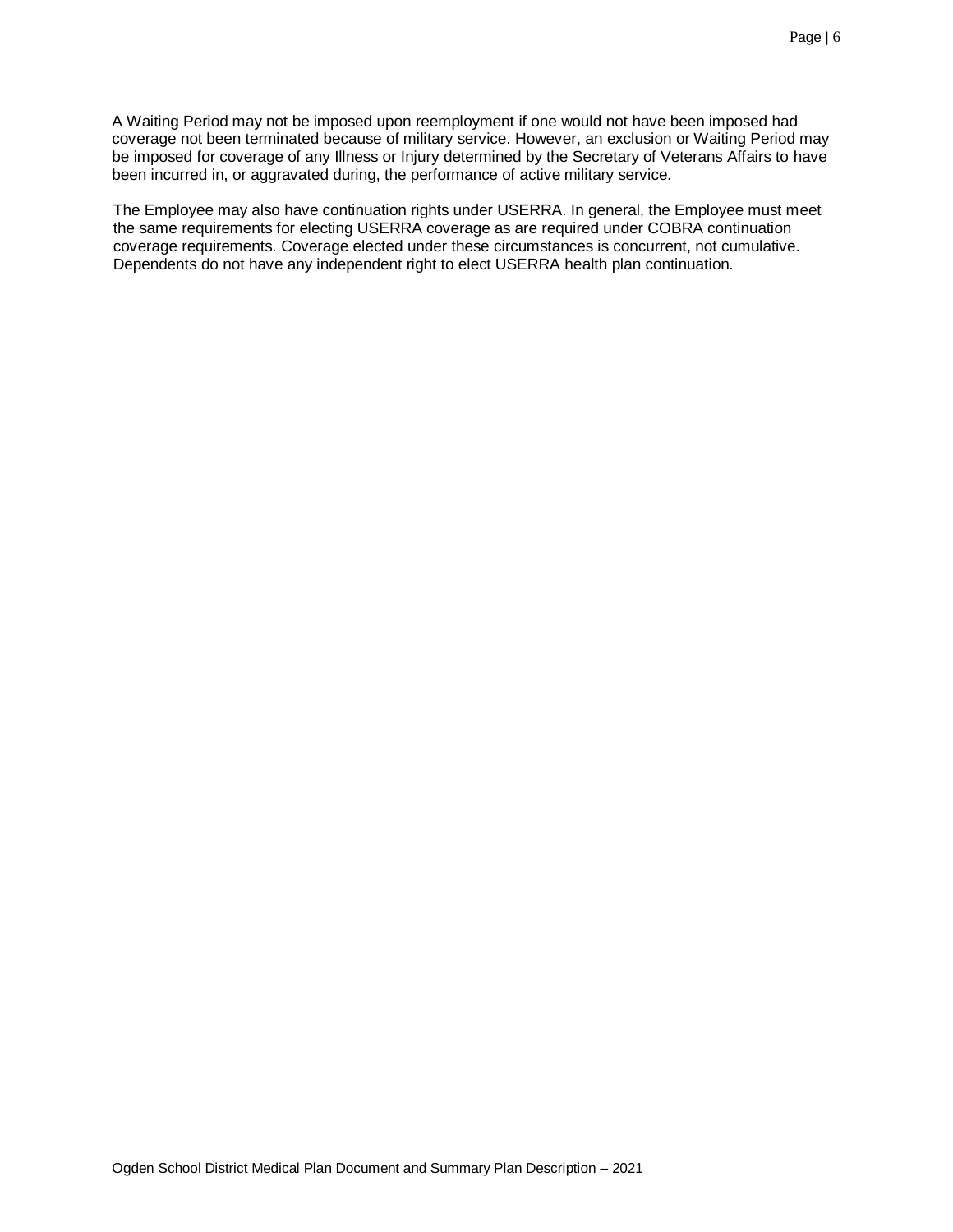## <span id="page-6-0"></span>**Schedule of Benefits**

## **Call 844-302-7781 to verify eligibility for benefits before the charge is Incurred.**

Reimbursement from the Plan may be reduced or denied due to the provisions in the Plan, such as coordination of benefits, subrogation, or medical necessity.

## **DEDUCTIBLE**

Before benefits can be paid in a Plan Year, a Plan Participant must pay the Deductible shown in the Schedule of Benefits.

## **OUT-OF-POCKET MAXIMUM**

After the deductible is met, a Plan Participant will be required to continue to pay for a share of the Covered Expenses until the out-of-pocket maximum is met. Once the out-of-pocket maximum is reached, the Plan will pay for the entirety of the Covered Expenses.

## **For those Employees who have elected family coverage**:

The health plan(s) offered have an embedded Deductible. This means that each individual will **only** have to meet the individual Deductible before the Plan begins paying benefits.

The health plan(s) offered have an embedded out-of-pocket maximum. This means that each individual will **only** have to meet the individual out-of-pocket maximum before the Plan begins paying in full.

## **COPAY AND COINSURANCE**

**Copay.** A flat fee that is paid each time a service is provided.

**Coinsurance.** A portion of the cost of the service that the Plan Participant pays after the deductible is met.

Copayments and coinsurance accrue toward the out-of-pocket maximum, but not toward the deductible.

## **PROVIDER NETWORK**

Your provider network is displayed on the front of your ID card.

This Plan has entered into an agreement with provider networks. In-network Providers have agreed to charge reduced fees to Plan Participants.

The Plan may pay for out-of-network services at the in-network benefit level if:

- A Plan Participant has no in-Network Providers in the necessary specialty within the PPO service area; or
- A Plan Participant unavoidably receives services from an out-of-network Provider at an in-Network facility.

Additional information about this option, as well as a list of in-network Providers, will be made available to a Plan Participant upon request and without charge.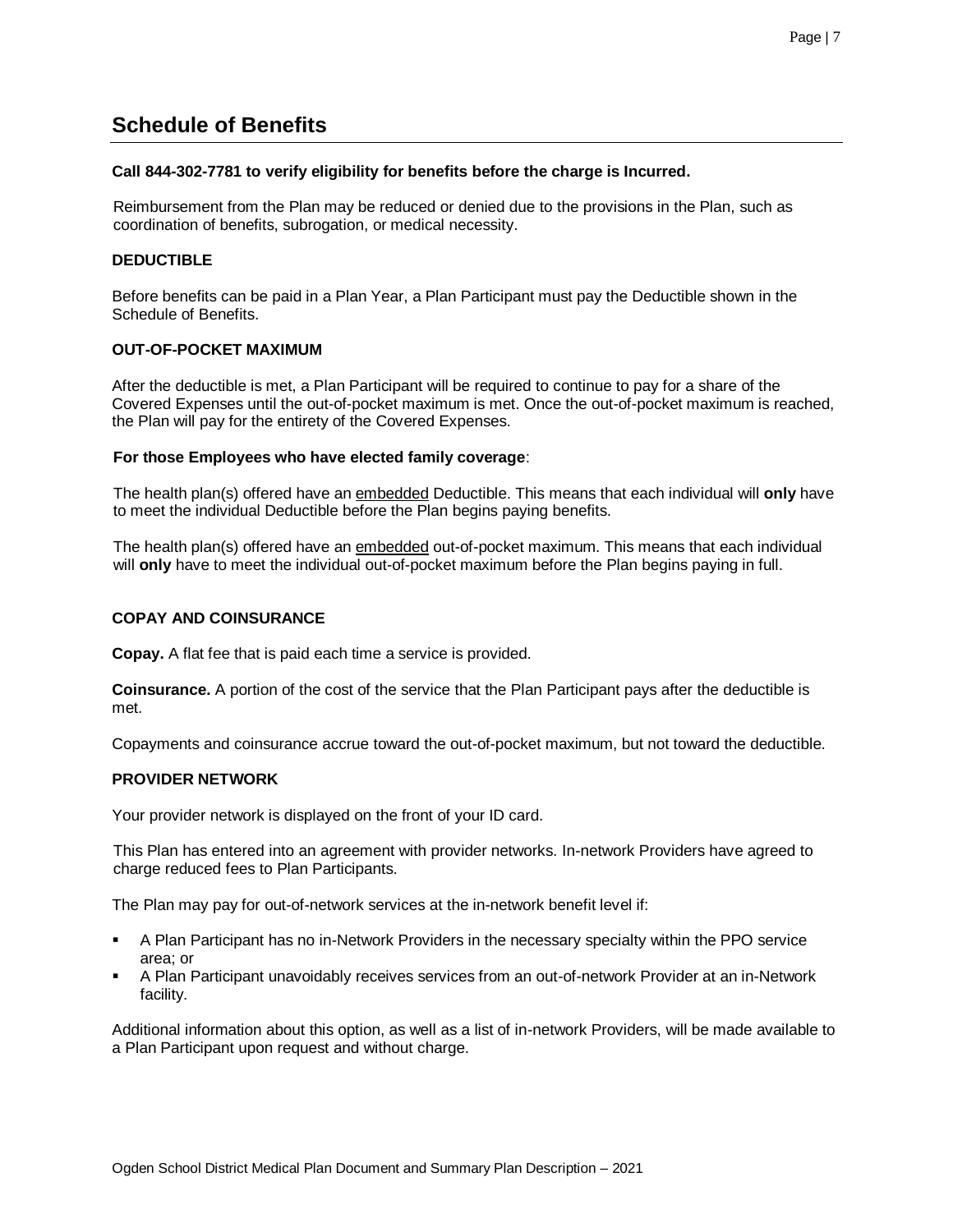## **COVID-19 BENEFITS**

Effective March 18, 2020 through the end of the national public health emergency, the Plan will cover 100% of the cost of:

- diagnostic testing for the detection of SARS-CoV-2 or the virus that causes COVID-19 (as long as such test is FDA-approved or otherwise required to be covered at no cost-sharing under federal law), and the related provider visit;
- health care items and services necessary for such testing (including the provider visit) where such testing is ordered or administered [OPTIONAL: or where the visit results in a COVID-19 diagnosis code pursuant to CDC guidelines]; and
- items, services and the provider visit where the participant is being evaluated for the need for such diagnostic testing and where such testing is ordered or administered or where the visit results in a COVID-19 diagnosis code.

Effective as of the date required by federal law and through the date required by federal law, the Plan will cover 100% of the cost for an item, service or immunization that (i) has an "A" or "B" rating from the United States Preventive Services Task Force and is intended to prevent or mitigate COVID-19, and (ii) an immunization that has in effect a recommendation from the Advisory Committee on Immunization Practices of the Centers for Disease Control and Prevention with respect to the individual involved.

## **COVID-19 TOLLING RULES**

In response to the proclamation declaring that COVID-19 constitutes a public health emergency, federal agencies issued rules extending various deadlines. Under the guidance, during the COVID-19 Outbreak Period, which began on March 1, 2020, and will end 60 days after the national emergency officially ends or such other date as the federal agencies later provide, the Outbreak Period is disregarded when calculating (i) the Plan Administrator's deadline to notify you of the right to elect COBRA after a COBRA qualifying event; and (ii) an individual's deadline associated with the following:

- Requesting HIPAA special enrollment under the Plan
- **Electing COBRA**
- Making COBRA premium payments
- Notifying the Plan Administrator of a COBRA qualifying event
- Notifying the Plan Administrator of the Social Security Administration's determination of disability of you or another COBRA qualified beneficiary
- Filing a claim for benefits under the Plan
- Filing an appeal of an Adverse Benefit Determination under the Plan
- Filing a request for external review under the Plan
- Perfecting a request for external review upon a finding that the request was not complete

## **INFORMATION AND RECORDS**

HealthEZ may require additional information to make a benefit determination. The Plan Participant or Provider must send this information in the timeframe requested. Failure to send will result in denial of payment.

## **CLAIMS REVIEW**

HealthEZ may use its discretionary authority to utilize an independent bill review and/or claim audit program.

HealthEZ has the discretionary authority to reduce any charge to a Usual and Customary or Reasonable amount. The Medicare reimbursement methodology is used in determining a Usual and Customary or Reasonable amount by the Plan.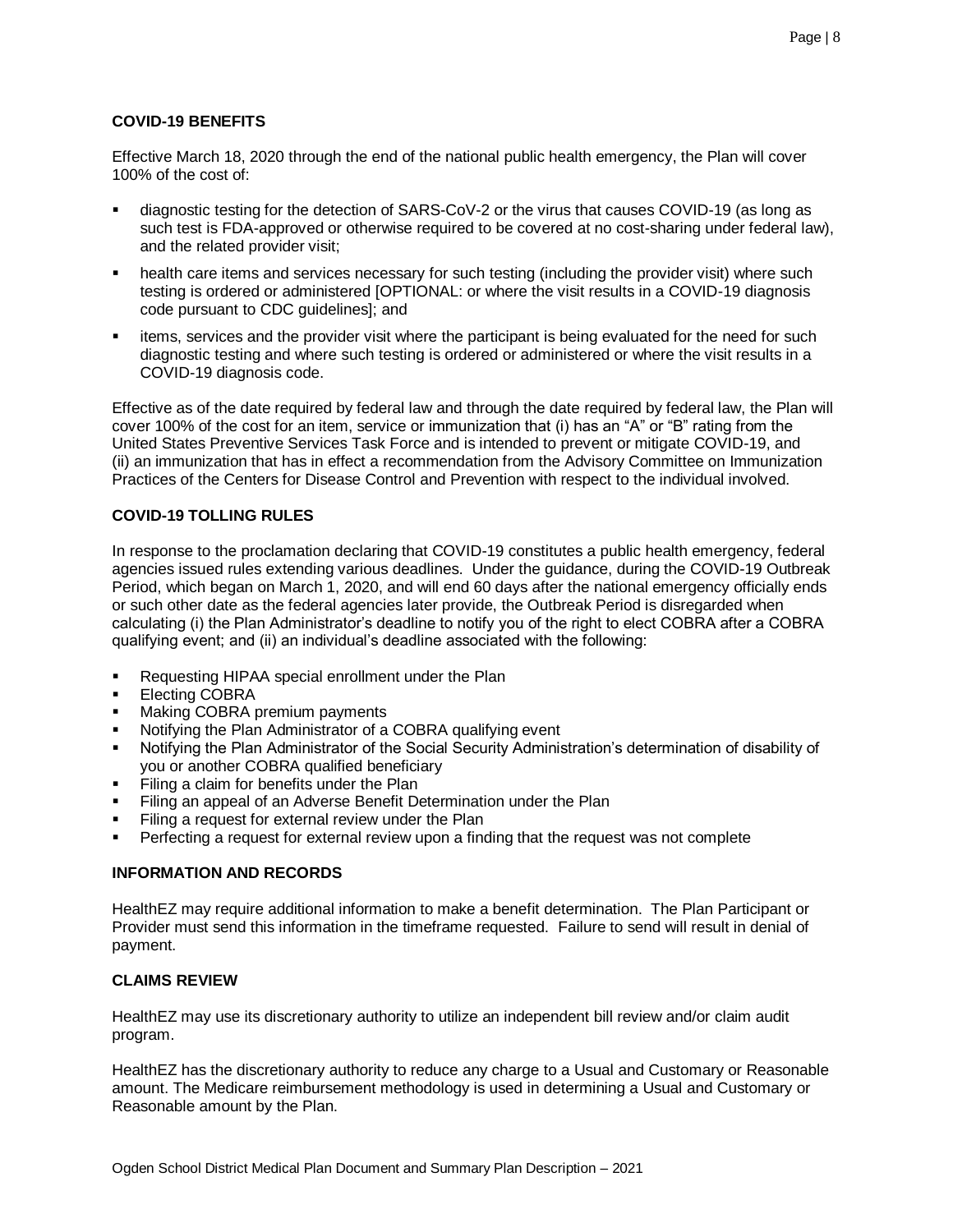# **Schedule of Benefits PPO Plan**

| <b>Embedded Deductible</b><br><b>Embedded Out-of-Pocket Maximum</b>                                         |                                                       | In Network         | <b>Out of Network</b>                      |  |
|-------------------------------------------------------------------------------------------------------------|-------------------------------------------------------|--------------------|--------------------------------------------|--|
|                                                                                                             | <b>DEDUCTIBLE</b>                                     |                    |                                            |  |
| <b>Individual Coverage</b>                                                                                  |                                                       | \$2,000<br>\$4,000 |                                            |  |
| <b>Family Coverage</b>                                                                                      |                                                       | \$4,000            | \$8,000                                    |  |
|                                                                                                             | Deductible accumulates towards out of pocket maximum. |                    |                                            |  |
|                                                                                                             | <b>OUT-OF-POCKET MAXIMUM</b>                          |                    |                                            |  |
| <b>Individual Coverage</b>                                                                                  |                                                       | \$4,500            | \$9,000                                    |  |
| <b>Family Coverage</b>                                                                                      |                                                       | \$9,000            | \$18,000                                   |  |
| Both Medical and Pharmacy copayments will accrue toward the out-of-pocket maximum                           |                                                       |                    |                                            |  |
|                                                                                                             |                                                       |                    |                                            |  |
| <b>Deductible Year</b>                                                                                      | <b>Grandfathered status</b>                           |                    | <b>Coinsurance/Copay</b>                   |  |
| July 1st - June 30th                                                                                        | Not grandfathered                                     |                    | Indicates Plan Participant responsibility. |  |
|                                                                                                             | <b>PREVENTIVE CARE SERVICES</b>                       |                    |                                            |  |
| Well Child Care (up to age 18)                                                                              |                                                       | No Charge          | Not Covered                                |  |
| <b>Adult Preventive Care</b>                                                                                |                                                       | No Charge          | Not Covered                                |  |
| <b>Routine Prenatal care.</b>                                                                               |                                                       | No Charge          | Not Covered                                |  |
| <b>Breast Feeding Equipment</b><br>Limit to one pump per pregnancy with a \$250 limit for<br>reimbursement. |                                                       | No Charge          | No Charge                                  |  |
| <b>Routine Eye Exam</b><br>One per 12 months                                                                |                                                       | No Charge          | <b>Not Covered</b>                         |  |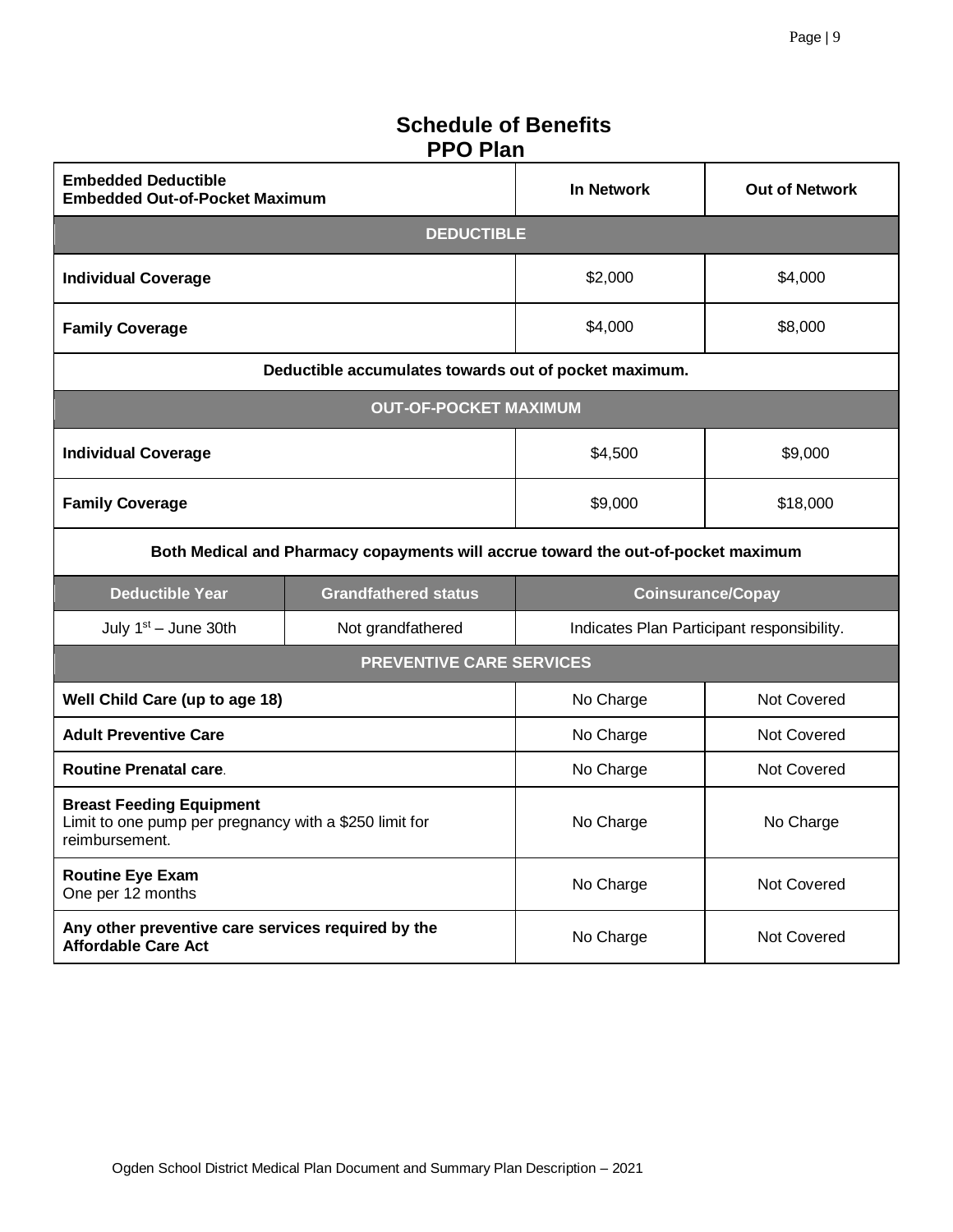| <b>CLINIC CHARGES</b>                                                                                                                                                        |                                               |                                            |  |  |
|------------------------------------------------------------------------------------------------------------------------------------------------------------------------------|-----------------------------------------------|--------------------------------------------|--|--|
| <b>Physician Office Visit</b><br>Includes office visits and associated labs & x-rays                                                                                         | \$30 Copay                                    | 50% Coinsurance<br>After Deductible        |  |  |
| <b>Specialist Office Visit</b>                                                                                                                                               | \$60 Copay                                    | 50% Coinsurance<br>After Deductible        |  |  |
| <b>Urgent Care Clinic</b>                                                                                                                                                    | \$60 Copay                                    | 50% Coinsurance<br>After Deductible        |  |  |
| <b>Allergy Shots</b>                                                                                                                                                         | Primary: \$30 Copay<br>Specialist: \$60 Copay | 50% Coinsurance<br>After Deductible        |  |  |
| <b>Immunizations-Foreign Travel</b>                                                                                                                                          | 20% Coinsurance<br>After Deductible           | 50% Coinsurance<br>After Deductible        |  |  |
| Temporomandibular Joint Disorder (TMJ)<br>No Hardware coverage<br>Treatment for Temporomandibular Joint Disorder (TMJ) is<br>limited to \$2,000 per lifetime.                | 20% Coinsurance<br>After Deductible           | 50% Coinsurance<br><b>After Deductible</b> |  |  |
| <b>Infertility</b><br>Care, services, supplies for the diagnosis and charges for<br>surgical correction of physical abnormalities.<br>No coverage for assisted reproduction. | 20% Coinsurance<br>After Deductible           | 50% Coinsurance<br><b>After Deductible</b> |  |  |
| <b>Infusions and Injections</b><br>May require precertification.                                                                                                             | 20% Coinsurance<br>After Deductible           | 50% Coinsurance<br>After Deductible        |  |  |
| <b>TELEMEDICINE SERVICES</b>                                                                                                                                                 |                                               |                                            |  |  |
| <b>HealthiestYou</b>                                                                                                                                                         |                                               | No Charge                                  |  |  |
| <b>LABS AND SCANS</b>                                                                                                                                                        |                                               |                                            |  |  |
| <b>Pathology and X-Ray</b>                                                                                                                                                   | No Charge                                     | 50% Coinsurance<br>After Deductible        |  |  |
| <b>Outpatient Labs</b>                                                                                                                                                       | No Charge                                     | 50% Coinsurance<br><b>After Deductible</b> |  |  |
| <b>Outpatient Hospital Labs</b>                                                                                                                                              | 20% Coinsurance<br>After Deductible           | 50% Coinsurance<br>After Deductible        |  |  |
| <b>Complex Imaging: MRI/CT/PET Scans</b>                                                                                                                                     | 20% Coinsurance<br>After Deductible           | 50% Coinsurance<br>After Deductible        |  |  |
| <b>HOSPITAL CHARGES</b>                                                                                                                                                      |                                               |                                            |  |  |
| <b>Inpatient Hospital Services</b><br>Requires precertification.                                                                                                             | 20% Coinsurance<br>After Deductible           | 50% Coinsurance<br>After Deductible        |  |  |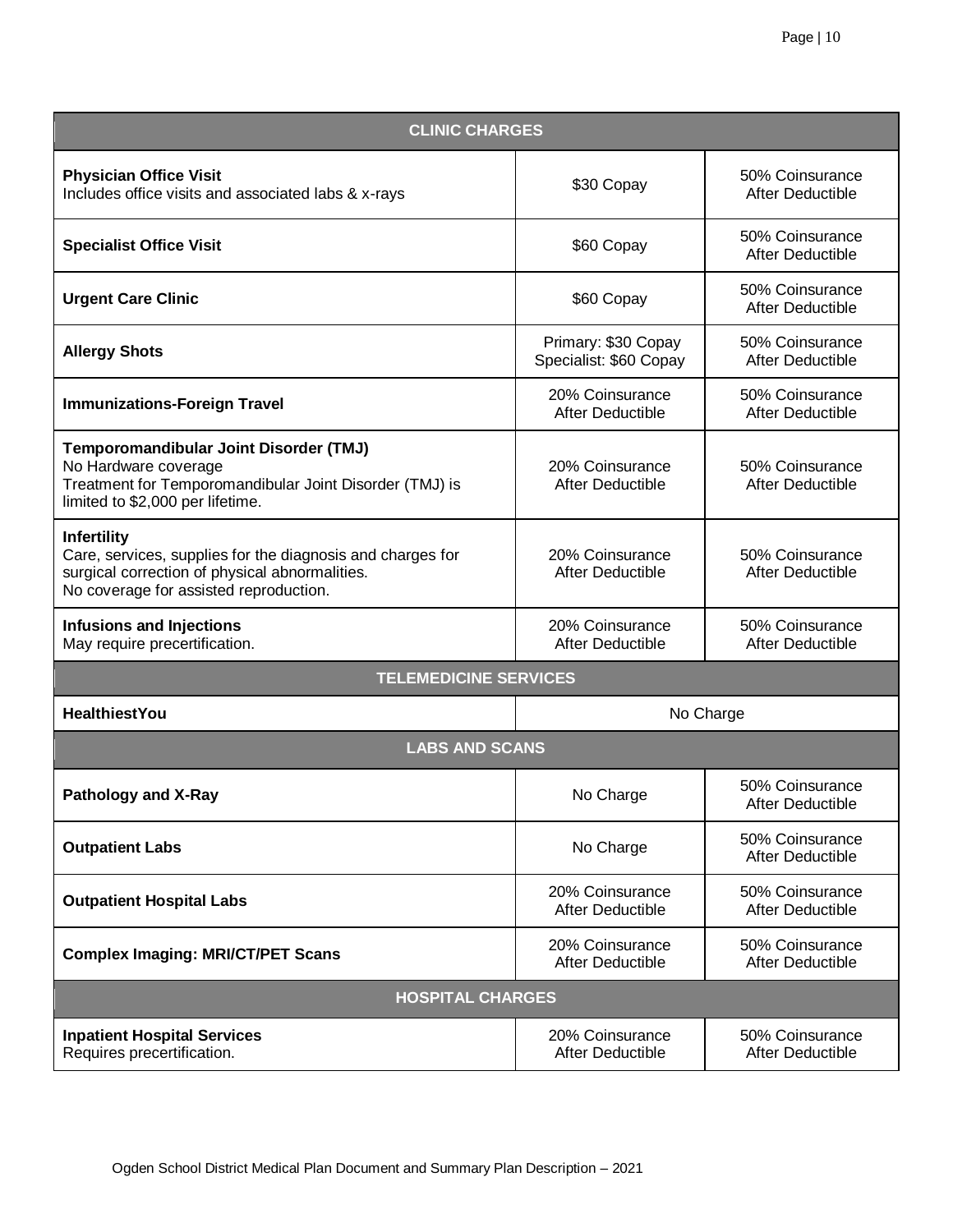| <b>Outpatient Procedures</b><br>May require precertification.                                                                                                          | 20% Coinsurance<br><b>After Deductible</b>                                                                           | 50% Coinsurance<br>After Deductible |
|------------------------------------------------------------------------------------------------------------------------------------------------------------------------|----------------------------------------------------------------------------------------------------------------------|-------------------------------------|
| <b>Organ Transplants</b><br>Must be performed at a Designated Center of Excellence for<br>Transplants.<br>Requires precertification.                                   | 20% Coinsurance<br><b>After Deductible</b>                                                                           | Not Covered                         |
| <b>Emergency Room Care</b><br>Covered at in-network benefit level if determined medically<br>necessary                                                                 | \$350 Copay                                                                                                          | 50% Coinsurance<br>After Deductible |
| <b>Ambulance</b><br>Covered at in-network benefit level if determined medically<br>necessary                                                                           | 20% Coinsurance<br>After Deductible                                                                                  | 50% Coinsurance<br>After Deductible |
| <b>Skilled Nursing Facility</b><br>Requires precertification. 60 days per year maximum                                                                                 | 20% Coinsurance<br>After Deductible                                                                                  | 50% Coinsurance<br>After Deductible |
| <b>Epic Surgical Center</b>                                                                                                                                            | Member pays \$1,500 per occurrence with Epic<br>Surgical, then the Plan pays 100% after out of<br>pocket max is met. |                                     |
| <b>MENTAL HEALTH &amp; SUBSTANCE ABUSE SERVICES</b>                                                                                                                    |                                                                                                                      |                                     |
| Inpatient, Residential, Partial Hospitalization, or Intensive<br><b>Outpatient</b><br>Requires precertification                                                        | 20% Coinsurance<br>After Deductible                                                                                  | 50% Coinsurance<br>After Deductible |
| <b>Office Visit</b>                                                                                                                                                    | \$30 Copay                                                                                                           | 50% Coinsurance<br>After Deductible |
| <b>Autism Spectrum Therapies</b><br>The benefit covers up to 600 hours of ABA (Applied Behavior<br>Analysis) treatment per year.                                       | 20% Coinsurance<br>After Deductible                                                                                  | 50% Coinsurance<br>After Deductible |
| REHABILITATIVE/ HABILITATIVE OUTPATIENT THERAPY                                                                                                                        |                                                                                                                      |                                     |
| <b>Behavioral, Occupational, and Speech Therapy</b><br>Requires precertification. 40 visit combined limit per year,<br>including Physical therapy.                     | 20% Coinsurance<br>After Deductible                                                                                  | 50% Coinsurance<br>After Deductible |
| <b>Physical Therapy</b><br>40 visit combined limit per year, including Behavioral,<br>Occupational, and Speech therapy. Additional visits require<br>precertification. | 20% Coinsurance<br>After Deductible                                                                                  | 50% Coinsurance<br>After Deductible |
| <b>Chiropractic Services</b><br>20 visit limit per year. Additional visits require precertification.                                                                   | \$60 Copay                                                                                                           | 50% Coinsurance<br>After Deductible |
| <b>ANCILLARY SERVICES</b>                                                                                                                                              |                                                                                                                      |                                     |
| <b>Hospice</b><br>Requires precertification.                                                                                                                           | 20% Coinsurance<br>After Deductible                                                                                  | 50% Coinsurance<br>After Deductible |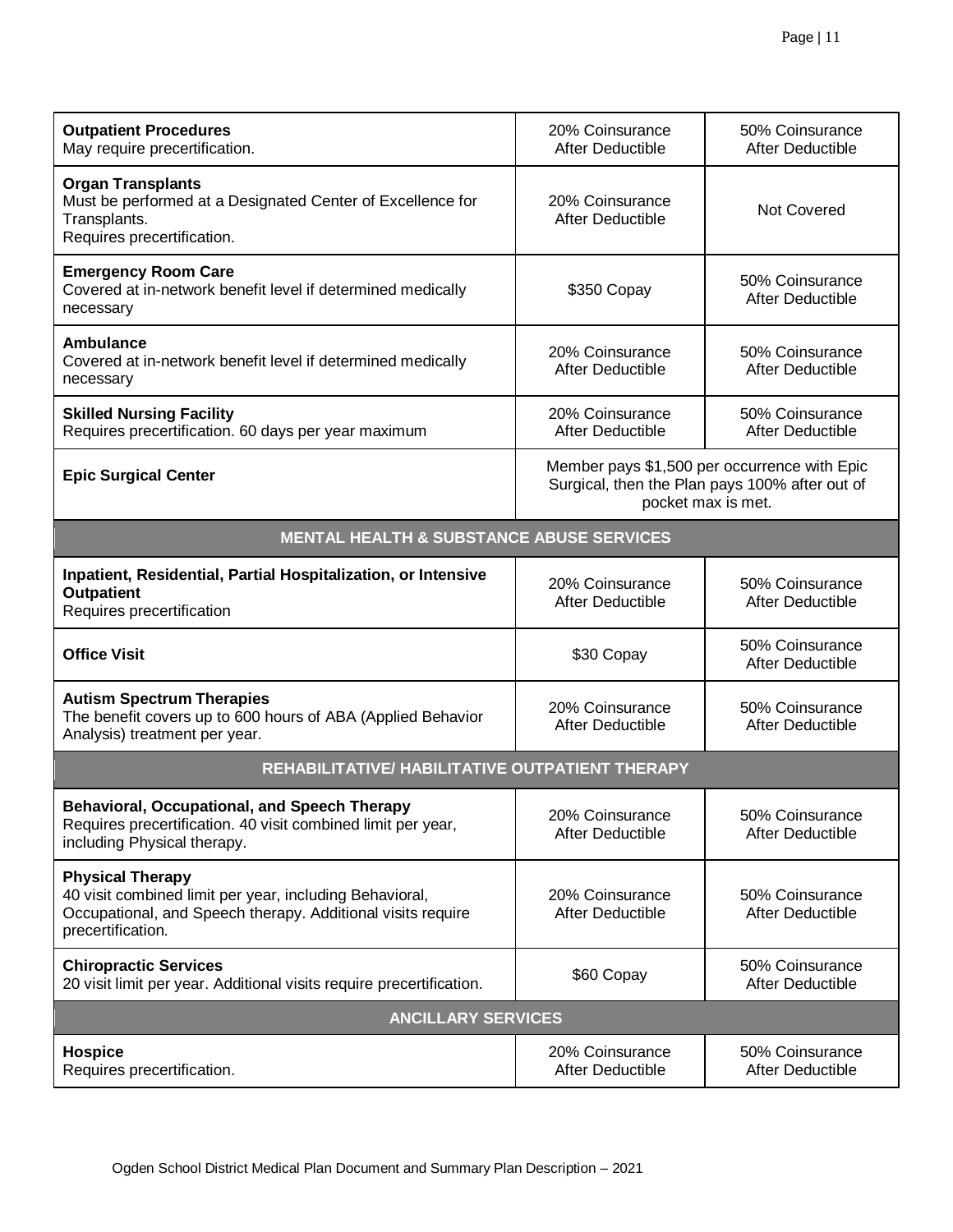| <b>Private Duty Nursing Care</b><br>Inpatient, only when ICU is not available.<br>Requires precertification. |                                   | 20% Coinsurance<br>After Deductible | 50% Coinsurance<br>After Deductible    |  |
|--------------------------------------------------------------------------------------------------------------|-----------------------------------|-------------------------------------|----------------------------------------|--|
| <b>Home Health Care</b><br>Requires precertification.                                                        |                                   | 20% Coinsurance<br>After Deductible | 50% Coinsurance<br>After Deductible    |  |
|                                                                                                              | <b>MEDICAL EQUIPMENT</b>          |                                     |                                        |  |
| <b>Medical Equipment</b><br>Requires precertification for items over \$2,500 and all insulin<br>pumps.       |                                   | 20% Coinsurance<br>After Deductible | 50% Coinsurance<br>After Deductible    |  |
| <b>Prosthetics</b><br>Coverage only applies to the initial purchase, fitting and repair.                     |                                   | 20% Coinsurance<br>After Deductible | 50% Coinsurance<br>After Deductible    |  |
| <b>Cochlear Implants</b><br>Limited to \$40,000 maximum per lifetime.                                        |                                   | 20% Coinsurance<br>After Deductible | 50% Coinsurance<br>After Deductible    |  |
| <b>Medically Necessary Wigs</b>                                                                              |                                   |                                     | \$1000 Lifetime Maximum                |  |
|                                                                                                              | <b>PRESCRIPTION DRUG SERVICES</b> |                                     |                                        |  |
|                                                                                                              | Retail (per 30-day supply)        |                                     | Mail Order (per 90-day Supply)         |  |
| Generic                                                                                                      | \$15 Copay                        | \$15 Copay                          |                                        |  |
| <b>Brand Formulary</b>                                                                                       | \$30 Copay                        |                                     | \$60 Copay                             |  |
| \$60 Copay<br><b>Brand Non-Formulary</b>                                                                     |                                   |                                     | \$180 Copay                            |  |
| 25% Coinsurance up to \$500<br><b>Specialty Drugs</b>                                                        |                                   |                                     | (Only available up to a 30-day supply) |  |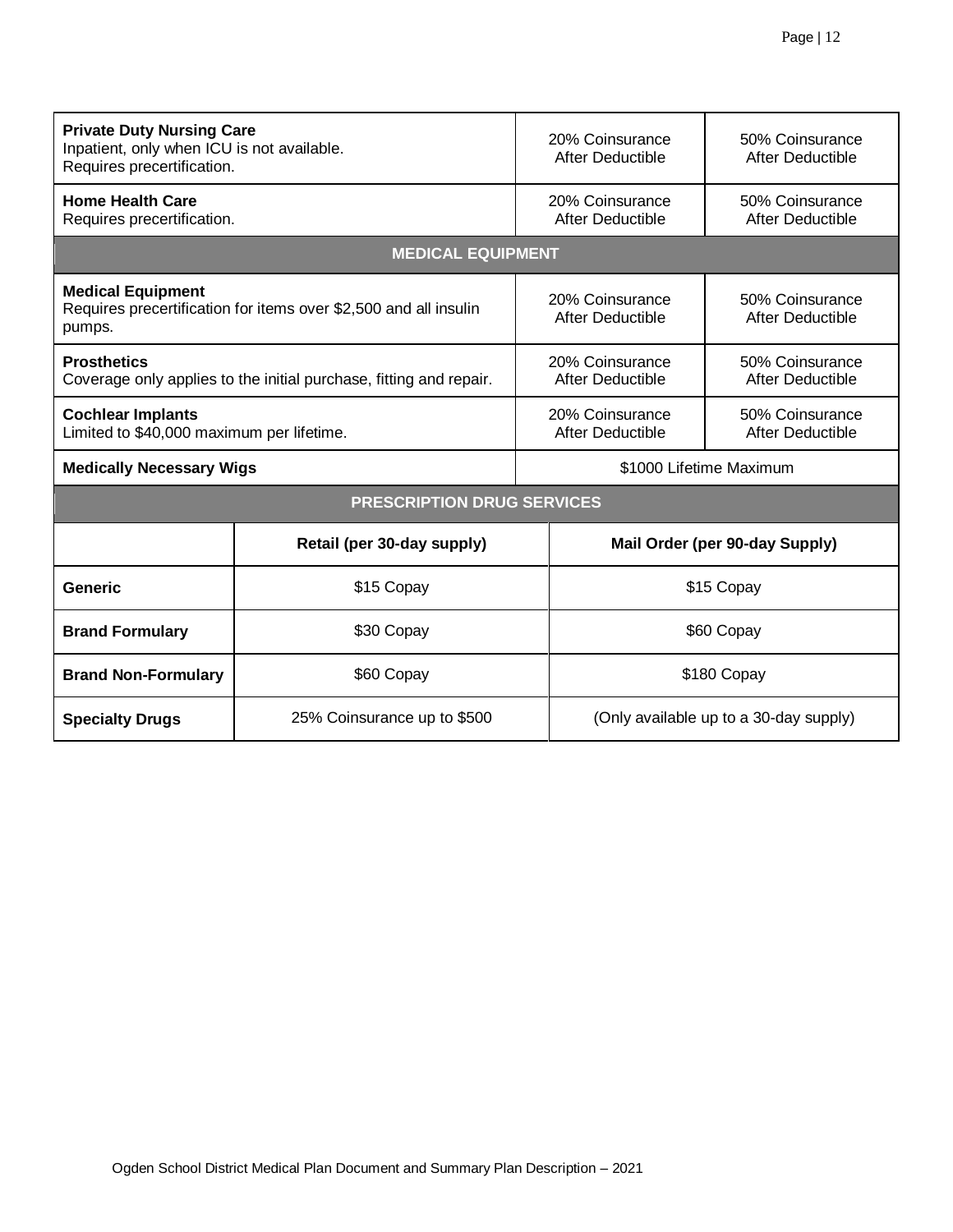## **Schedule of Benefits HSA 1 Plan**

| <b>Embedded Deductible</b><br><b>Embedded Out-of-Pocket Maximum</b>                                         |                                                                                                                                      | <b>In Network</b>  | <b>Out of Network</b>                      |
|-------------------------------------------------------------------------------------------------------------|--------------------------------------------------------------------------------------------------------------------------------------|--------------------|--------------------------------------------|
|                                                                                                             | <b>DEDUCTIBLE</b>                                                                                                                    |                    |                                            |
| <b>Individual Coverage</b>                                                                                  |                                                                                                                                      | \$6,000<br>\$3,000 |                                            |
| <b>Family Coverage</b>                                                                                      |                                                                                                                                      | \$6,000            | \$12,000                                   |
|                                                                                                             | Deductible accumulates towards out of pocket maximum.<br>This plan is considered a High Deductible Health Plan and eligible for HSA. |                    |                                            |
|                                                                                                             | <b>OUT-OF-POCKET MAXIMUM</b>                                                                                                         |                    |                                            |
| <b>Individual Coverage</b>                                                                                  |                                                                                                                                      | \$5,000            | \$10,000                                   |
| <b>Family Coverage</b>                                                                                      |                                                                                                                                      | \$10,000           | \$20,000                                   |
|                                                                                                             | Both Medical and Pharmacy copayments will accrue toward the out-of-pocket maximum                                                    |                    |                                            |
| <b>Deductible Year</b>                                                                                      | <b>Grandfathered status</b>                                                                                                          |                    | <b>Coinsurance/Copay</b>                   |
| July $1st -$ June 30th                                                                                      | Not grandfathered                                                                                                                    |                    | Indicates Plan Participant responsibility. |
|                                                                                                             | <b>PREVENTIVE CARE SERVICES</b>                                                                                                      |                    |                                            |
| Well Child Care (up to age 18)                                                                              |                                                                                                                                      | No Charge          | Not Covered                                |
| <b>Adult Preventive Care</b>                                                                                |                                                                                                                                      | No Charge          | Not Covered                                |
| <b>Routine Prenatal care.</b>                                                                               |                                                                                                                                      | No Charge          | Not Covered                                |
| <b>Breast Feeding Equipment</b><br>Limit to one pump per pregnancy with a \$250 limit for<br>reimbursement. |                                                                                                                                      | No Charge          | No Charge                                  |
| <b>Routine Eye Exam</b><br>One per 12 months                                                                |                                                                                                                                      | No Charge          | Not Covered                                |
| Any other preventive care services required by the Affordable<br>Care Act                                   |                                                                                                                                      | No Charge          | Not Covered                                |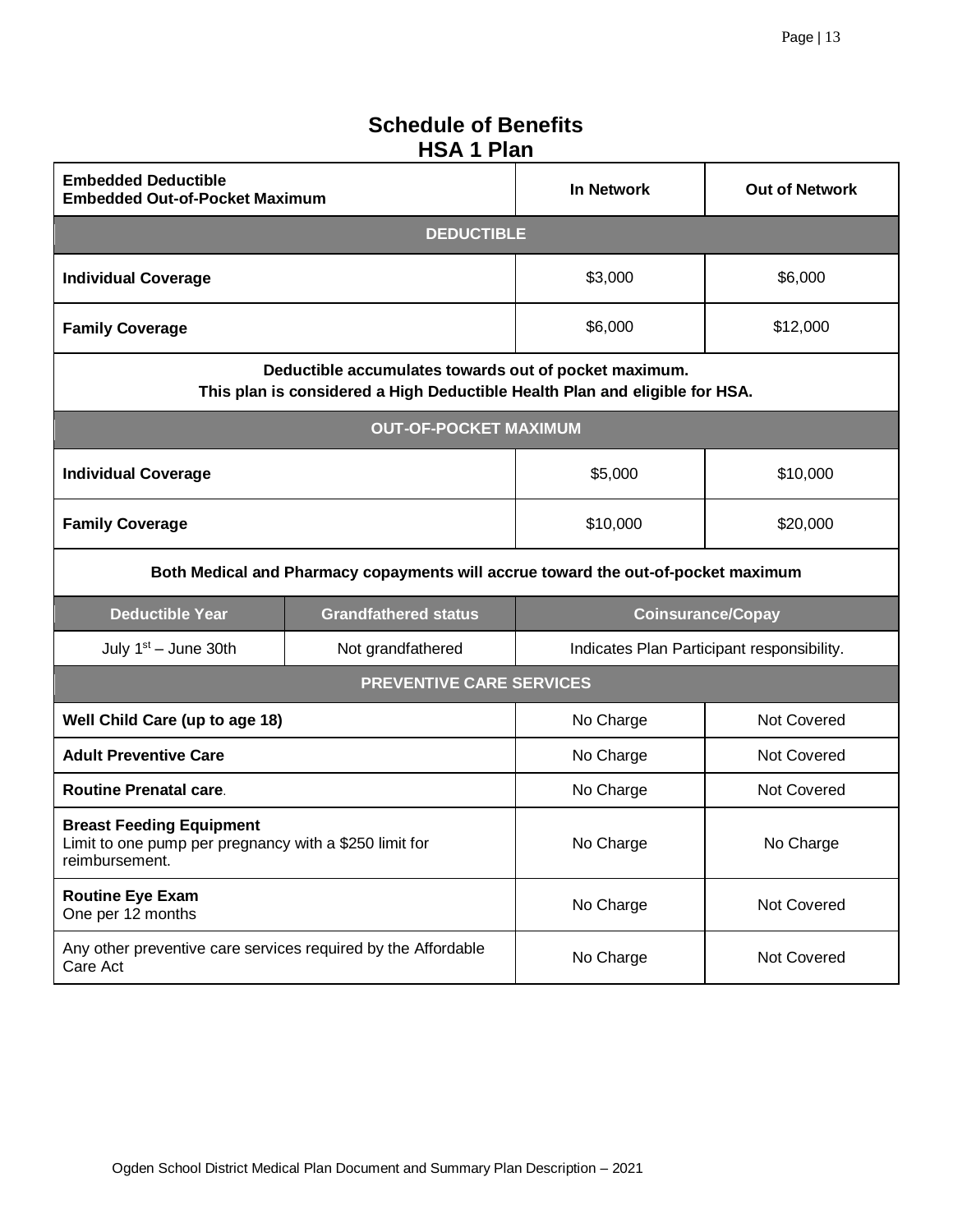| <b>CLINIC CHARGES</b>                                                                                                                                                        |                                            |                                            |  |  |
|------------------------------------------------------------------------------------------------------------------------------------------------------------------------------|--------------------------------------------|--------------------------------------------|--|--|
| <b>Physician Office Visit</b><br>Includes office visits and associated labs & x-rays                                                                                         | 20% Coinsurance<br><b>After Deductible</b> | 50% Coinsurance<br>After Deductible        |  |  |
| <b>Specialist Office Visit</b>                                                                                                                                               | 20% Coinsurance<br>After Deductible        | 50% Coinsurance<br>After Deductible        |  |  |
| <b>Urgent Care Clinic</b>                                                                                                                                                    | 20% Coinsurance<br>After Deductible        | 50% Coinsurance<br>After Deductible        |  |  |
| <b>Allergy Shots</b>                                                                                                                                                         | 20% Coinsurance<br>After Deductible        | 50% Coinsurance<br>After Deductible        |  |  |
| <b>Immunizations-Foreign Travel</b>                                                                                                                                          | 20% Coinsurance<br>After Deductible        | 50% Coinsurance<br>After Deductible        |  |  |
| Temporomandibular Joint Disorder (TMJ)<br>No Hardware coverage.<br>Treatment for Temporomandibular Joint Disorder (TMJ) is<br>limited to \$2,000 per lifetime.               | 20% Coinsurance<br>After Deductible        | 50% Coinsurance<br><b>After Deductible</b> |  |  |
| <b>Infertility</b><br>Care, services, supplies for the diagnosis and charges for<br>surgical correction of physical abnormalities.<br>No coverage for assisted reproduction. | 20% Coinsurance<br>After Deductible        | 50% Coinsurance<br>After Deductible        |  |  |
| <b>Infusions and Injections</b><br>May require precertification.                                                                                                             | 20% Coinsurance<br>After Deductible        | 50% Coinsurance<br>After Deductible        |  |  |
| <b>TELEMEDICINE SERVICES</b>                                                                                                                                                 |                                            |                                            |  |  |
| <b>HealthiestYou</b>                                                                                                                                                         |                                            | No Charge                                  |  |  |
| <b>LABS AND SCANS</b>                                                                                                                                                        |                                            |                                            |  |  |
| <b>Pathology and X-Ray</b>                                                                                                                                                   | No Charge                                  | 50% Coinsurance<br>After Deductible        |  |  |
| <b>Outpatient Labs</b>                                                                                                                                                       | No Charge                                  | 50% Coinsurance<br>After Deductible        |  |  |
| <b>Outpatient Hospital Labs</b>                                                                                                                                              | 20% Coinsurance<br>After Deductible        | 50% Coinsurance<br>After Deductible        |  |  |
| <b>Complex Imaging: MRI/CT/PET Scans</b>                                                                                                                                     | 20% Coinsurance<br>After Deductible        | 50% Coinsurance<br>After Deductible        |  |  |
| <b>HOSPITAL CHARGES</b>                                                                                                                                                      |                                            |                                            |  |  |
| <b>Inpatient Hospital Services</b><br>Requires precertification.                                                                                                             | 20% Coinsurance<br>After Deductible        | 50% Coinsurance<br>After Deductible        |  |  |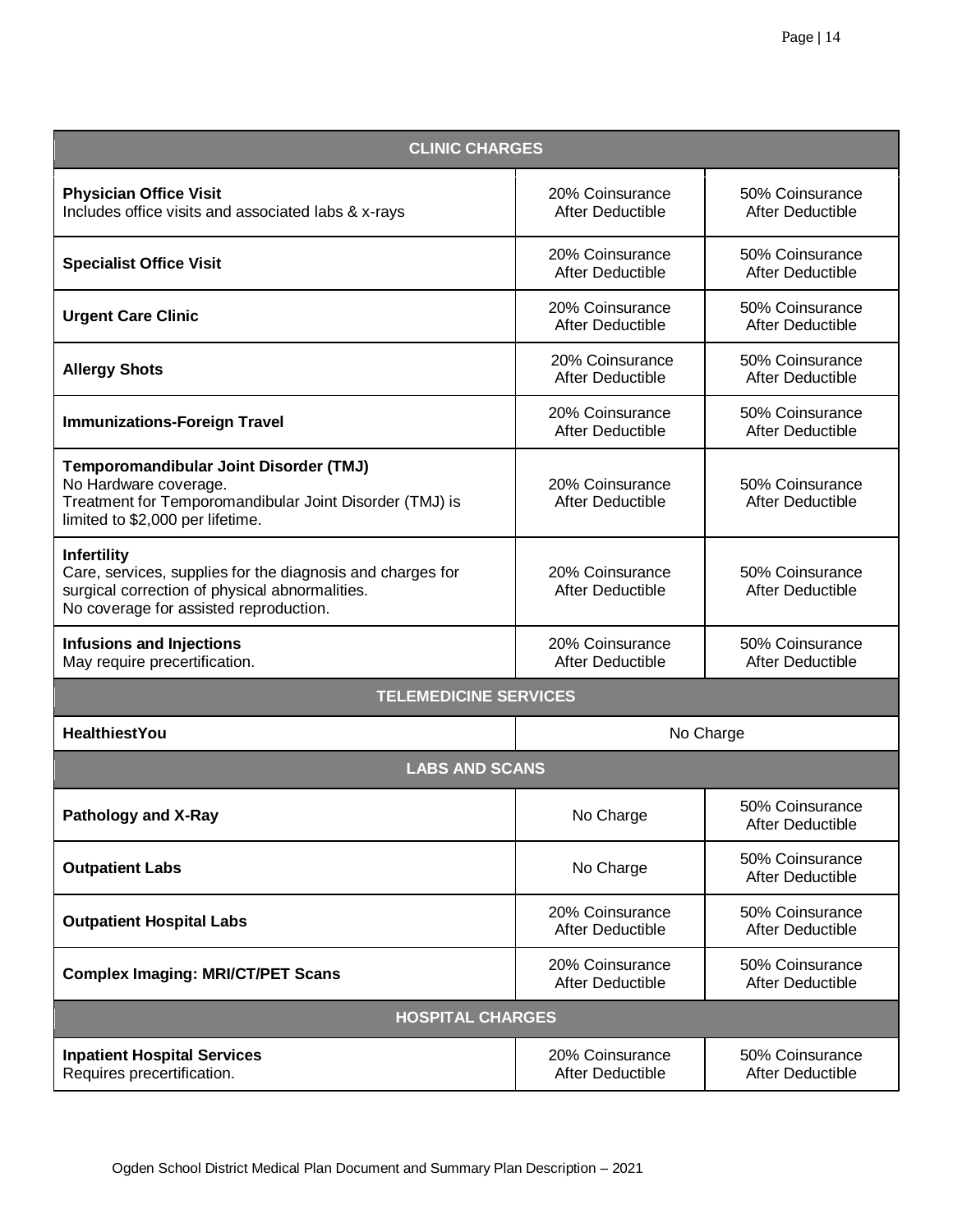| <b>Outpatient Procedures</b><br>May require precertification.                                                                                                          | 20% Coinsurance<br>After Deductible                                                                                  | 50% Coinsurance<br>After Deductible |
|------------------------------------------------------------------------------------------------------------------------------------------------------------------------|----------------------------------------------------------------------------------------------------------------------|-------------------------------------|
| <b>Epic Surgical Center</b>                                                                                                                                            | Member pays \$1,500 per occurrence with Epic<br>Surgical, then the Plan pays 100% after out of<br>pocket max is met. |                                     |
| <b>Organ Transplants</b><br>Must be performed at a Designated Center of Excellence for<br>Transplants.<br>Requires precertification.                                   | 20% Coinsurance<br>Not Covered<br>After Deductible                                                                   |                                     |
| <b>Emergency Room Care</b><br>Covered at in-network benefit level if determined medically<br>necessary                                                                 | 20% Coinsurance<br>After Deductible                                                                                  | 50% Coinsurance<br>After Deductible |
| <b>Ambulance</b><br>Covered at in-network benefit level if determined medically<br>necessary                                                                           | 50% Coinsurance<br>20% Coinsurance<br>After Deductible<br>After Deductible                                           |                                     |
| <b>Skilled Nursing Facility</b><br>Requires precertification. 60 days per year maximum                                                                                 | 20% Coinsurance<br>After Deductible                                                                                  | 50% Coinsurance<br>After Deductible |
| <b>MENTAL HEALTH &amp; SUBSTANCE ABUSE SERVICES</b>                                                                                                                    |                                                                                                                      |                                     |
| Inpatient, Residential, Partial Hospitalization, or Intensive<br><b>Outpatient</b><br>Requires precertification                                                        | 20% Coinsurance<br>After Deductible                                                                                  | 50% Coinsurance<br>After Deductible |
| <b>Office Visit</b>                                                                                                                                                    | 20% Coinsurance<br>After Deductible                                                                                  | 50% Coinsurance<br>After Deductible |
| <b>Autism Spectrum Therapies</b><br>The benefit covers up to 600 hours of ABA (Applied Behavior<br>Analysis) treatment per year.                                       | 20% Coinsurance<br>After Deductible                                                                                  | 50% Coinsurance<br>After Deductible |
| REHABILITATIVE/ HABILITATIVE OUTPATIENT THERAPY                                                                                                                        |                                                                                                                      |                                     |
| <b>Behavioral, Occupational, and Speech Therapy</b><br>Requires precertification. 40 visit combined limit per year,<br>including Physical therapy.                     | 20% Coinsurance<br>After Deductible                                                                                  | 50% Coinsurance<br>After Deductible |
| <b>Physical Therapy</b><br>40 visit combined limit per year, including Behavioral,<br>Occupational, and Speech therapy. Additional visits require<br>precertification. | 20% Coinsurance<br>After Deductible                                                                                  | 50% Coinsurance<br>After Deductible |
| <b>Chiropractic Services</b><br>20 visit limit per year. Additional visits require precertification.                                                                   | 20% Coinsurance<br>After Deductible                                                                                  | 50% Coinsurance<br>After Deductible |
| <b>ANCILLARY SERVICES</b>                                                                                                                                              |                                                                                                                      |                                     |
| <b>Hospice</b><br>Requires precertification.                                                                                                                           | 20% Coinsurance<br>After Deductible                                                                                  | 50% Coinsurance<br>After Deductible |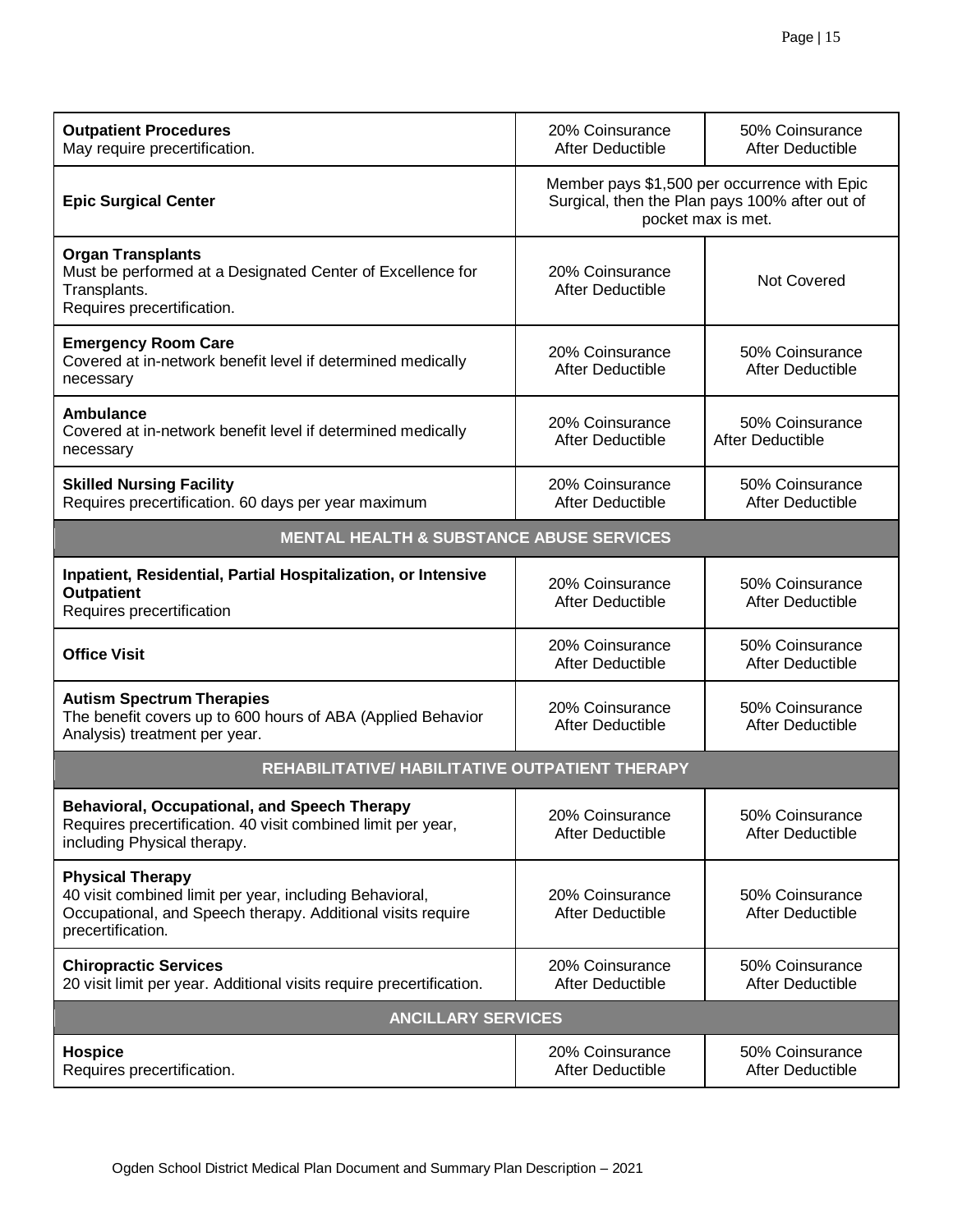| <b>Private Duty Nursing Care</b><br>Inpatient, only when ICU is not available.<br>Requires precertification. |                                                              |  | 20% Coinsurance<br>After Deductible    | 50% Coinsurance<br>After Deductible |
|--------------------------------------------------------------------------------------------------------------|--------------------------------------------------------------|--|----------------------------------------|-------------------------------------|
| <b>Home Health Care</b><br>Requires precertification.                                                        |                                                              |  | 20% Coinsurance<br>After Deductible    | 50% Coinsurance<br>After Deductible |
|                                                                                                              | <b>MEDICAL EQUIPMENT</b>                                     |  |                                        |                                     |
| <b>Medical Equipment</b><br>Requires precertification for items over \$2,500 and all insulin<br>pumps.       |                                                              |  | 20% Coinsurance<br>After Deductible    | 50% Coinsurance<br>After Deductible |
| <b>Prosthetics</b><br>Coverage only applies to the initial purchase, fitting and repair.                     |                                                              |  | 20% Coinsurance<br>After Deductible    | 50% Coinsurance<br>After Deductible |
| <b>Cochlear Implants</b><br>Limited to \$40,000 maximum per lifetime.                                        |                                                              |  | 20% Coinsurance<br>After Deductible    | 50% Coinsurance<br>After Deductible |
| <b>Medically Necessary Wigs</b>                                                                              |                                                              |  | \$1000 Lifetime Maximum                |                                     |
|                                                                                                              | <b>PRESCRIPTION DRUG SERVICES</b>                            |  |                                        |                                     |
|                                                                                                              | Retail (per 30-day supply)<br>Mail Order (per 90-day Supply) |  |                                        |                                     |
| Generic                                                                                                      | \$10 Copay After Deductible                                  |  | \$30 Copay After Deductible            |                                     |
| <b>Brand Formulary</b><br>\$25 Copay After Deductible                                                        |                                                              |  | \$75 Copay After Deductible            |                                     |
| <b>Brand Non-Formulary</b><br>\$50 Copay After Deductible                                                    |                                                              |  | \$150 Copay After Deductible           |                                     |
| 25% Coinsurance After Deductible<br><b>Specialty Drugs</b><br>up to \$500                                    |                                                              |  | (Only available up to a 30-day supply) |                                     |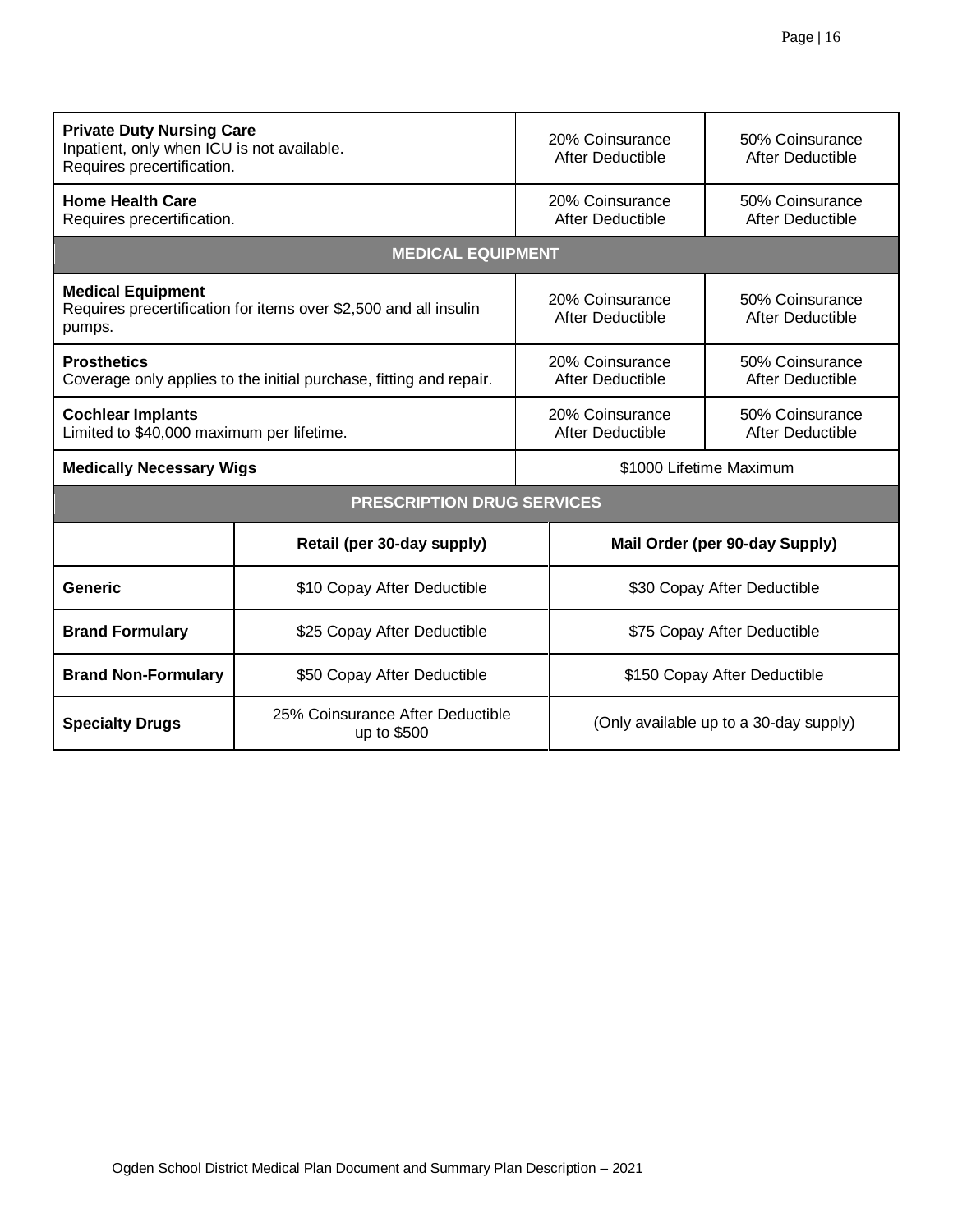## **Schedule of Benefits HSA 2 Plan**

| <b>Embedded Deductible</b><br><b>Embedded Out-of-Pocket Maximum</b>                                         |                                                                                                                                      | <b>In Network</b>   | <b>Out of Network</b>                      |
|-------------------------------------------------------------------------------------------------------------|--------------------------------------------------------------------------------------------------------------------------------------|---------------------|--------------------------------------------|
|                                                                                                             | <b>DEDUCTIBLE</b>                                                                                                                    |                     |                                            |
| <b>Individual Coverage</b>                                                                                  |                                                                                                                                      | \$5,000<br>\$10,000 |                                            |
| <b>Family Coverage</b>                                                                                      |                                                                                                                                      | \$10,000            | \$20,000                                   |
|                                                                                                             | Deductible accumulates towards out of pocket maximum.<br>This plan is considered a High Deductible Health Plan and eligible for HSA. |                     |                                            |
|                                                                                                             | <b>OUT-OF-POCKET MAXIMUM</b>                                                                                                         |                     |                                            |
| <b>Individual Coverage</b>                                                                                  |                                                                                                                                      | \$5,000             | \$10,000                                   |
| <b>Family Coverage</b><br>\$10,000                                                                          |                                                                                                                                      | \$20,000            |                                            |
|                                                                                                             | Both Medical and Pharmacy copayments will accrue toward the out-of-pocket maximum                                                    |                     |                                            |
| <b>Deductible Year</b>                                                                                      | <b>Grandfathered status</b>                                                                                                          |                     | <b>Coinsurance/Copay</b>                   |
| July $1st$ – June $30th$                                                                                    | Not grandfathered                                                                                                                    |                     | Indicates Plan Participant responsibility. |
|                                                                                                             | <b>PREVENTIVE CARE SERVICES</b>                                                                                                      |                     |                                            |
| Well Child Care (up to age 18)                                                                              |                                                                                                                                      | No Charge           | Not Covered                                |
| <b>Adult Preventive Care</b>                                                                                |                                                                                                                                      | No Charge           | Not Covered                                |
| <b>Routine Prenatal care.</b>                                                                               |                                                                                                                                      | No Charge           | Not Covered                                |
| <b>Breast Feeding Equipment</b><br>Limit to one pump per pregnancy with a \$250 limit for<br>reimbursement. |                                                                                                                                      | No Charge           | No Charge                                  |
| <b>Routine Eye Exam</b><br>One per 12 months                                                                |                                                                                                                                      | No Charge           | Not Covered                                |
| Any other preventive care services required by the<br><b>Affordable Care Act</b>                            |                                                                                                                                      | No Charge           | Not Covered                                |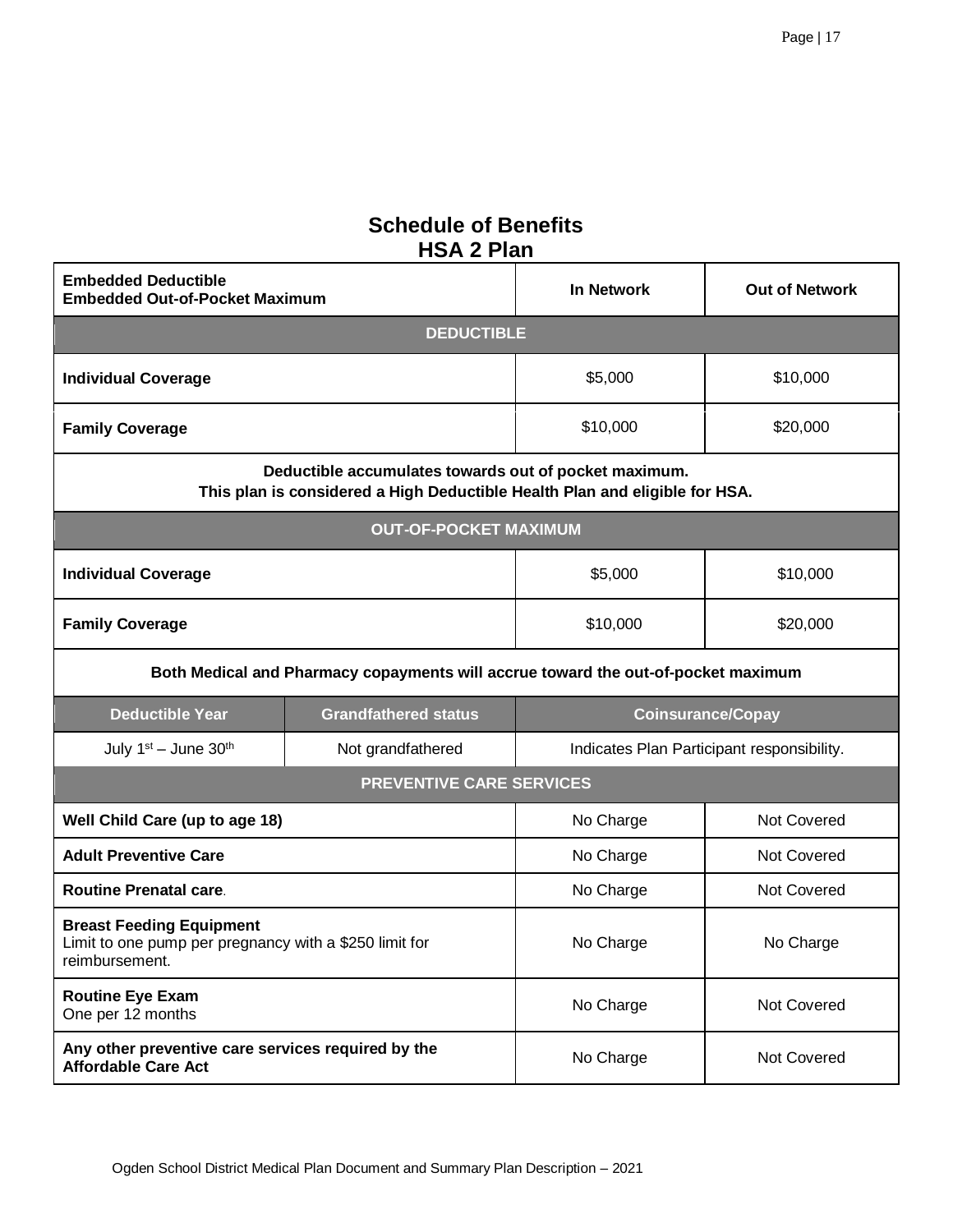| <b>CLINIC CHARGES</b>                                                                                                                                                        |                                                                             |                                     |  |  |
|------------------------------------------------------------------------------------------------------------------------------------------------------------------------------|-----------------------------------------------------------------------------|-------------------------------------|--|--|
| <b>Physician Office Visit</b><br>Includes office visits and associated labs & x-rays                                                                                         | No Charge<br>After Deductible                                               | 50% Coinsurance<br>After Deductible |  |  |
| <b>Specialist Office Visit</b>                                                                                                                                               | No Charge<br><b>After Deductible</b>                                        | 50% Coinsurance<br>After Deductible |  |  |
| <b>Urgent Care Clinic</b>                                                                                                                                                    | No Charge<br>After Deductible                                               | 50% Coinsurance<br>After Deductible |  |  |
| <b>Allergy Shots</b>                                                                                                                                                         | 50% Coinsurance<br>No Charge<br><b>After Deductible</b><br>After Deductible |                                     |  |  |
| <b>Immunizations-Foreign Travel</b>                                                                                                                                          | No Charge<br><b>After Deductible</b>                                        | 50% Coinsurance<br>After Deductible |  |  |
| Temporomandibular Joint Disorder (TMJ)<br>No Hardware coverage.<br>Treatment for Temporomandibular Joint Disorder (TMJ) is<br>limited to \$2,000 per lifetime.               | No Charge<br>After Deductible                                               | 50% Coinsurance<br>After Deductible |  |  |
| <b>Infertility</b><br>Care, services, supplies for the diagnosis and charges for<br>surgical correction of physical abnormalities.<br>No coverage for assisted reproduction. | No Charge<br><b>After Deductible</b>                                        | 50% Coinsurance<br>After Deductible |  |  |
| <b>Infusions and Injections</b><br>May require precertification.                                                                                                             | No Charge<br>After Deductible                                               | 50% Coinsurance<br>After Deductible |  |  |
| <b>TELEMEDICINE SERVICES</b>                                                                                                                                                 |                                                                             |                                     |  |  |
| <b>HealthiestYou</b>                                                                                                                                                         |                                                                             | No Charge                           |  |  |
| <b>LABS AND SCANS</b>                                                                                                                                                        |                                                                             |                                     |  |  |
| <b>Pathology and X-Ray</b>                                                                                                                                                   | No Charge                                                                   | 50% Coinsurance<br>After Deductible |  |  |
| <b>Outpatient Labs</b>                                                                                                                                                       | No Charge                                                                   | 50% Coinsurance<br>After Deductible |  |  |
| <b>Outpatient Hospital Labs</b>                                                                                                                                              | 50% Coinsurance<br>No Charge<br>After Deductible<br>After Deductible        |                                     |  |  |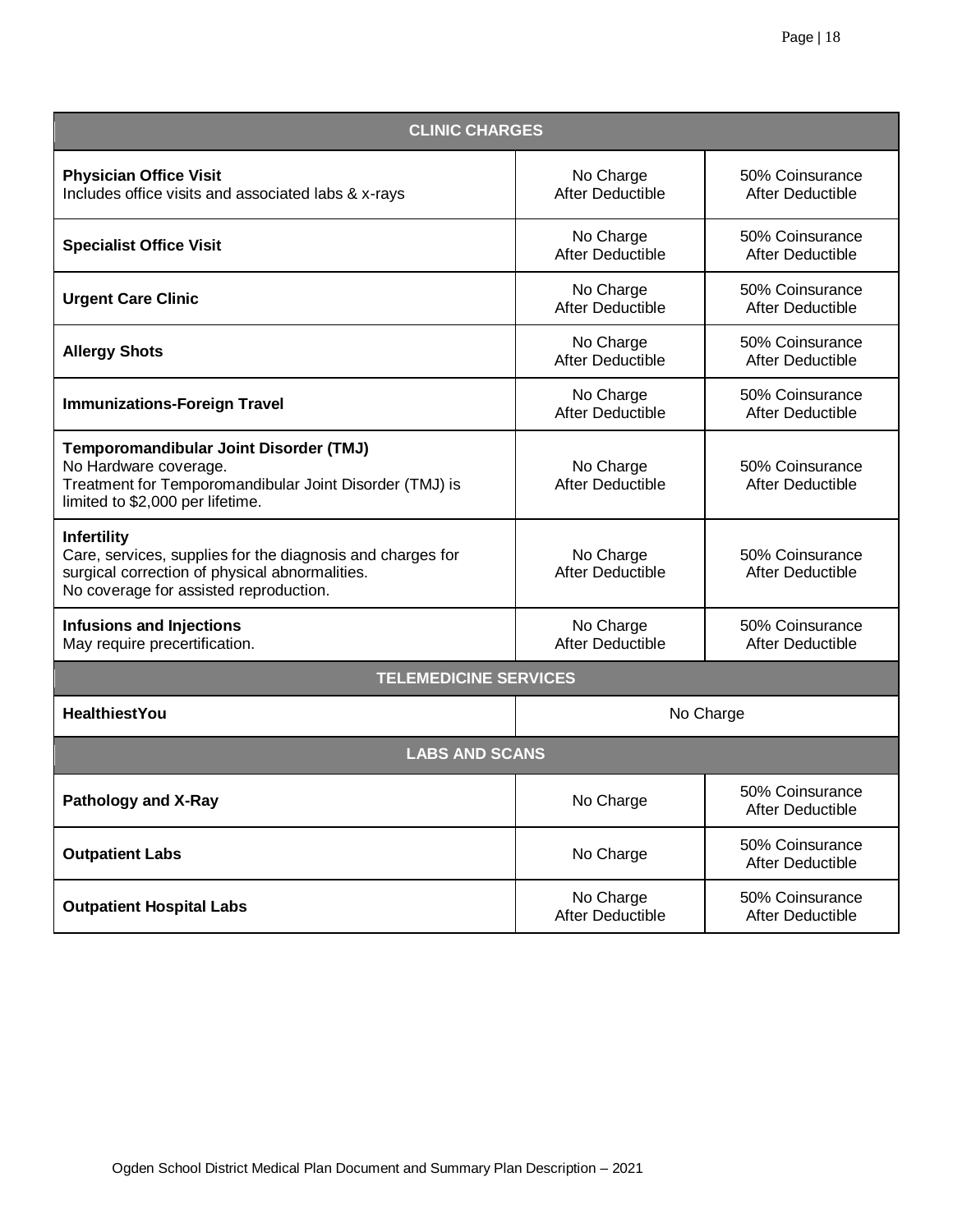| <b>Complex Imaging: MRI/CT/PET Scans</b>                                                                                                                               | No Charge<br>After Deductible                                                                                        | 50% Coinsurance<br>After Deductible |
|------------------------------------------------------------------------------------------------------------------------------------------------------------------------|----------------------------------------------------------------------------------------------------------------------|-------------------------------------|
| <b>HOSPITAL CHARGES</b>                                                                                                                                                |                                                                                                                      |                                     |
| <b>Inpatient Hospital Services</b><br>Requires precertification.                                                                                                       | No Charge<br>After Deductible                                                                                        | 50% Coinsurance<br>After Deductible |
| <b>Outpatient Procedures</b><br>May require precertification.                                                                                                          | No Charge<br>After Deductible                                                                                        | 50% Coinsurance<br>After Deductible |
| <b>Epic Surgical Center</b>                                                                                                                                            | Member pays \$1,500 per occurrence with Epic<br>Surgical, then the Plan pays 100% after out of pocket<br>max is met. |                                     |
| <b>Organ Transplants</b><br>Must be performed at a Designated Center of Excellence for<br>Transplants.<br>Requires precertification.                                   | No Charge<br>After Deductible                                                                                        | <b>Not Covered</b>                  |
| <b>Emergency Room Care</b><br>Covered at in-network benefit level if determined medically<br>necessary                                                                 | No Charge<br>After Deductible                                                                                        | 50% Coinsurance<br>After Deductible |
| Ambulance<br>Covered at in-network benefit level if determined medically<br>necessary                                                                                  | No Charge<br>After Deductible                                                                                        | 50% Coinsurance<br>After Deductible |
| <b>Skilled Nursing Facility</b><br>Requires precertification. 60 days per year maximum                                                                                 | No Charge<br>After Deductible                                                                                        | 50% Coinsurance<br>After Deductible |
| <b>MENTAL HEALTH &amp; SUBSTANCE ABUSE SERVICES</b>                                                                                                                    |                                                                                                                      |                                     |
| Inpatient, Residential, Partial Hospitalization, or Intensive<br><b>Outpatient</b><br>Requires precertification                                                        | No Charge<br>After Deductible                                                                                        | 50% Coinsurance<br>After Deductible |
| <b>Office Visit</b>                                                                                                                                                    | No Charge<br>After Deductible                                                                                        | 50% Coinsurance<br>After Deductible |
| <b>Autism Spectrum Therapies</b><br>The benefit covers up to 600 hours of ABA (Applied Behavior<br>Analysis) treatment per year.                                       | No Charge<br>After Deductible                                                                                        | 50% Coinsurance<br>After Deductible |
| REHABILITATIVE/ HABILITATIVE OUTPATIENT THERAPY                                                                                                                        |                                                                                                                      |                                     |
| <b>Behavioral, Occupational, and Speech Therapy</b><br>Requires precertification. 40 visit combined limit per year,<br>including Physical therapy.                     | No Charge<br><b>After Deductible</b>                                                                                 | 50% Coinsurance<br>After Deductible |
| <b>Physical Therapy</b><br>40 visit combined limit per year, including Behavioral,<br>Occupational, and Speech therapy. Additional visits require<br>precertification. | No Charge<br>After Deductible                                                                                        | 50% Coinsurance<br>After Deductible |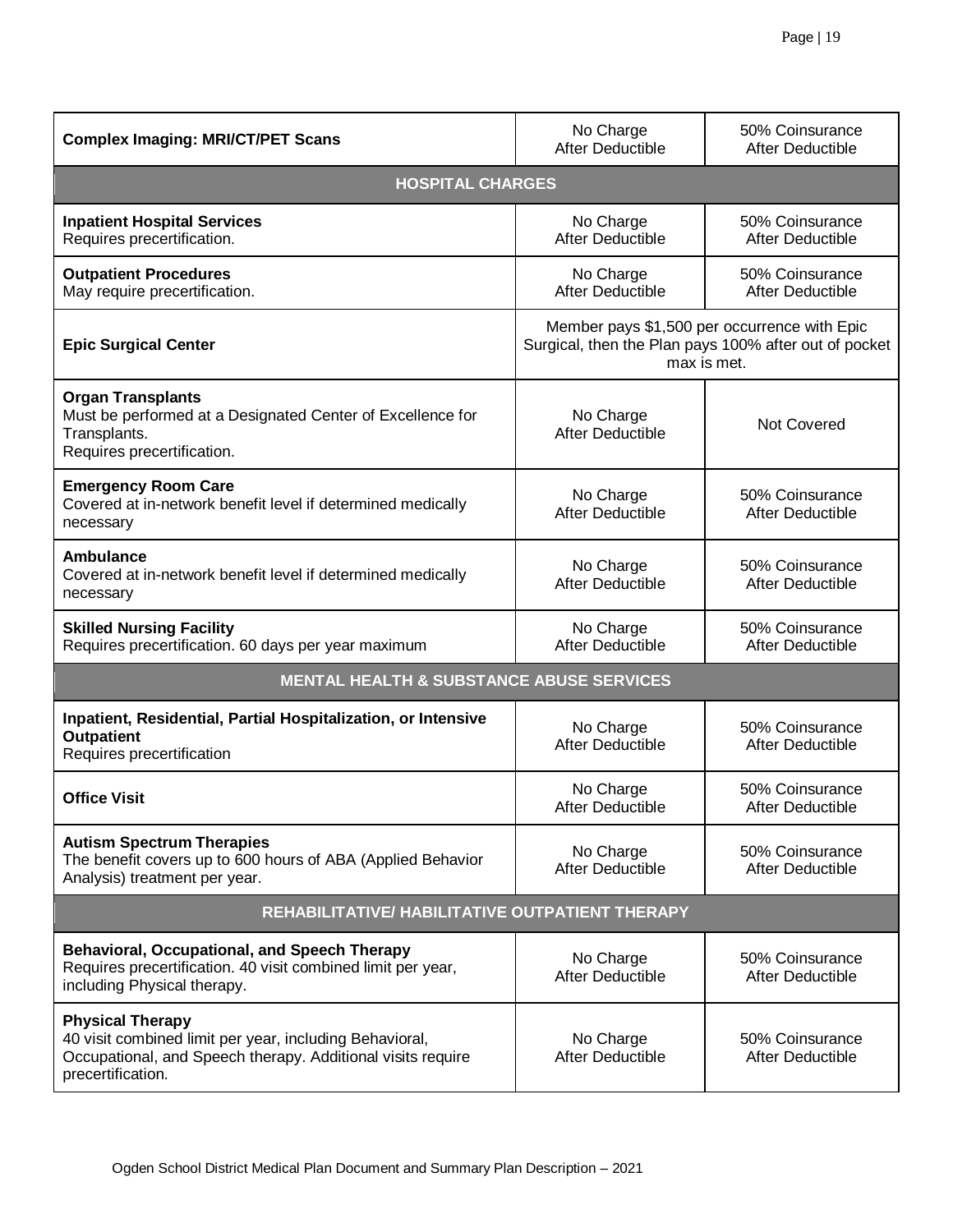| <b>Chiropractic Services</b><br>20 visit limit per year. Additional visits require precertification.         |                                                          | No Charge<br><b>After Deductible</b> | 50% Coinsurance<br>After Deductible    |  |
|--------------------------------------------------------------------------------------------------------------|----------------------------------------------------------|--------------------------------------|----------------------------------------|--|
|                                                                                                              | <b>ANCILLARY SERVICES</b>                                |                                      |                                        |  |
| <b>Hospice</b><br>Requires precertification.                                                                 |                                                          | No Charge<br>After Deductible        | 50% Coinsurance<br>After Deductible    |  |
| <b>Private Duty Nursing Care</b><br>Inpatient, only when ICU is not available.<br>Requires precertification. |                                                          | No Charge<br><b>After Deductible</b> | 50% Coinsurance<br>After Deductible    |  |
| <b>Home Health Care</b><br>Requires precertification.                                                        |                                                          | No Charge<br><b>After Deductible</b> | 50% Coinsurance<br>After Deductible    |  |
| <b>MEDICAL EQUIPMENT</b>                                                                                     |                                                          |                                      |                                        |  |
| <b>Medical Equipment</b><br>Requires precertification for items over \$2,500 and all insulin<br>pumps.       |                                                          | No Charge<br><b>After Deductible</b> | 50% Coinsurance<br>After Deductible    |  |
| <b>Prosthetics</b><br>Coverage only applies to the initial purchase, fitting and repair.                     |                                                          | No Charge<br><b>After Deductible</b> | 50% Coinsurance<br>After Deductible    |  |
| <b>Cochlear Implants</b><br>Limited to \$40,000 maximum per lifetime.                                        |                                                          | No Charge<br><b>After Deductible</b> | 50% Coinsurance<br>After Deductible    |  |
| <b>Medically Necessary Wigs</b>                                                                              |                                                          |                                      | \$1000 Lifetime Maximum                |  |
| <b>PRESCRIPTION DRUG SERVICES</b>                                                                            |                                                          |                                      |                                        |  |
|                                                                                                              | Retail (per 30-day supply)                               |                                      | Mail Order (per 90-day Supply)         |  |
| Generic                                                                                                      | No Charge After Deductible                               |                                      | No Charge After Deductible             |  |
| <b>Brand Formulary</b>                                                                                       | No Charge After Deductible<br>No Charge After Deductible |                                      |                                        |  |
| <b>Brand Non-Formulary</b>                                                                                   | No Charge After Deductible                               |                                      | No Charge After Deductible             |  |
| <b>Specialty Drugs</b><br>No Charge After Deductible                                                         |                                                          |                                      | (Only available up to a 30-day supply) |  |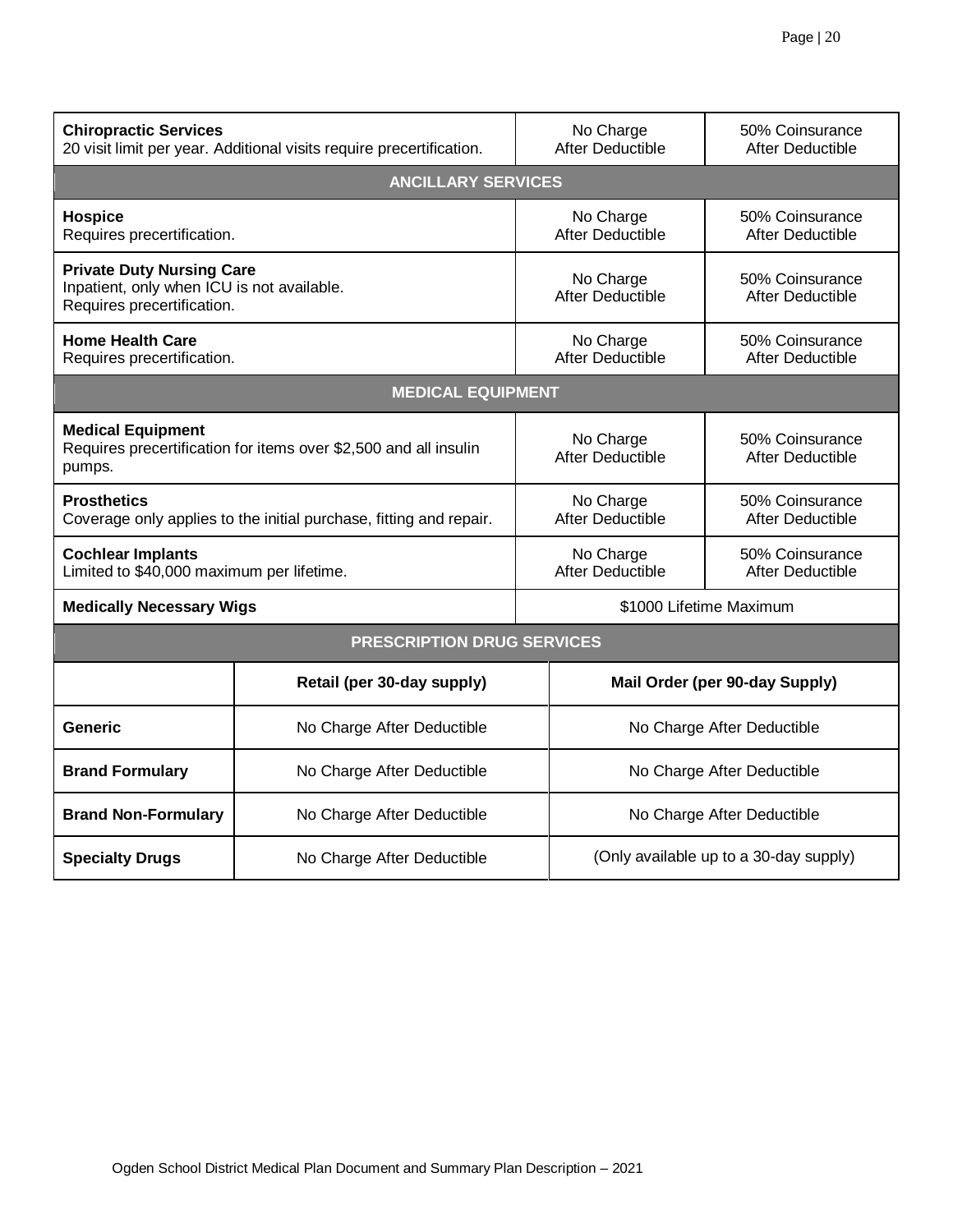## **Schedule of Benefits COBA Health – Functional Medical Options**

|                                                                                                                                                                                                 | In Network                                                        | <b>Out of Network</b>                                        | <b>COBA Health Providers</b>                                     |
|-------------------------------------------------------------------------------------------------------------------------------------------------------------------------------------------------|-------------------------------------------------------------------|--------------------------------------------------------------|------------------------------------------------------------------|
|                                                                                                                                                                                                 |                                                                   | ALL PLAN PARTICIPANTS ARE ELIGIBLE FOR COBA HEALTH SERVICES. |                                                                  |
|                                                                                                                                                                                                 | \$25 per visit, then Plan pays up to \$125 per visit.             |                                                              | Master Lu's Health Center - SLC<br>801-463-1101                  |
| <b>Acupuncture</b><br>30 visit limit per year<br>After Copay Max allowed: \$125                                                                                                                 |                                                                   |                                                              | Master Lu's Health Center - Ogden<br>801-622-4552                |
|                                                                                                                                                                                                 |                                                                   |                                                              | Dr. Allan Mecham<br>Ogden 801-475-1800                           |
|                                                                                                                                                                                                 | \$25 per visit, then Plan pays 100%<br>\$15 Copay for each remedy |                                                              | Peterson Wellness<br>Logan 435-787-1787                          |
|                                                                                                                                                                                                 |                                                                   |                                                              | Healthy Living Family Medical<br>Layton 801-820-5414             |
| <b>Complementary/Functional</b><br><b>Medicine</b><br><b>Bio Meridian Stress Assessment</b><br>(Vitamins, minerals, homeopathy, and<br>natural remedies)<br>Annual maximum of \$2,500 per year. |                                                                   |                                                              | The Health Spot<br>Sandy 801-566-5350                            |
|                                                                                                                                                                                                 |                                                                   |                                                              | The Health Spot<br>Orem 801-607-1566                             |
|                                                                                                                                                                                                 |                                                                   |                                                              | Laura Sessions<br>Body Scan Wellness & Nutrition<br>801-774-1633 |
|                                                                                                                                                                                                 |                                                                   |                                                              | Dr. Allan Mecham<br>Ogden 801-475-1800                           |
| <b>Prolozone Therapy</b><br>(treats mild to moderate muscular-<br>skeletal issues)<br>6 visit limit per year<br>Max allowed: \$250 per injection                                                | \$35 Copay, then Plan pays 100%                                   |                                                              | Peterson Wellness Center<br>435-787-1787                         |
|                                                                                                                                                                                                 |                                                                   |                                                              | Life Health Center<br>385-355-7600                               |
|                                                                                                                                                                                                 |                                                                   |                                                              | Healthy Living Family Medical<br>801-820-5414                    |
|                                                                                                                                                                                                 |                                                                   |                                                              | <b>Heiden Orthopedics</b><br>Dr. Joseph Albano<br>385-220-9009   |
| Platelet Rich Plasma (PRP), Stem<br><b>Cell Therapy</b><br>(treats mild to moderate muscle-<br>skeletal issues)<br>Annual maximum of \$5,000 per year.                                          | \$50 Copay, then Plan pays 100%                                   |                                                              | Life Health Center<br>385-355-7600                               |
|                                                                                                                                                                                                 |                                                                   |                                                              | Peterson Wellness Center<br>435-787-1787                         |
|                                                                                                                                                                                                 |                                                                   |                                                              | Healthy Living Family Medical<br>Layton 801-820-5414             |
|                                                                                                                                                                                                 |                                                                   |                                                              | <b>Heiden Orthopedics</b><br>Dr. Joseph Albano<br>385-220-9009   |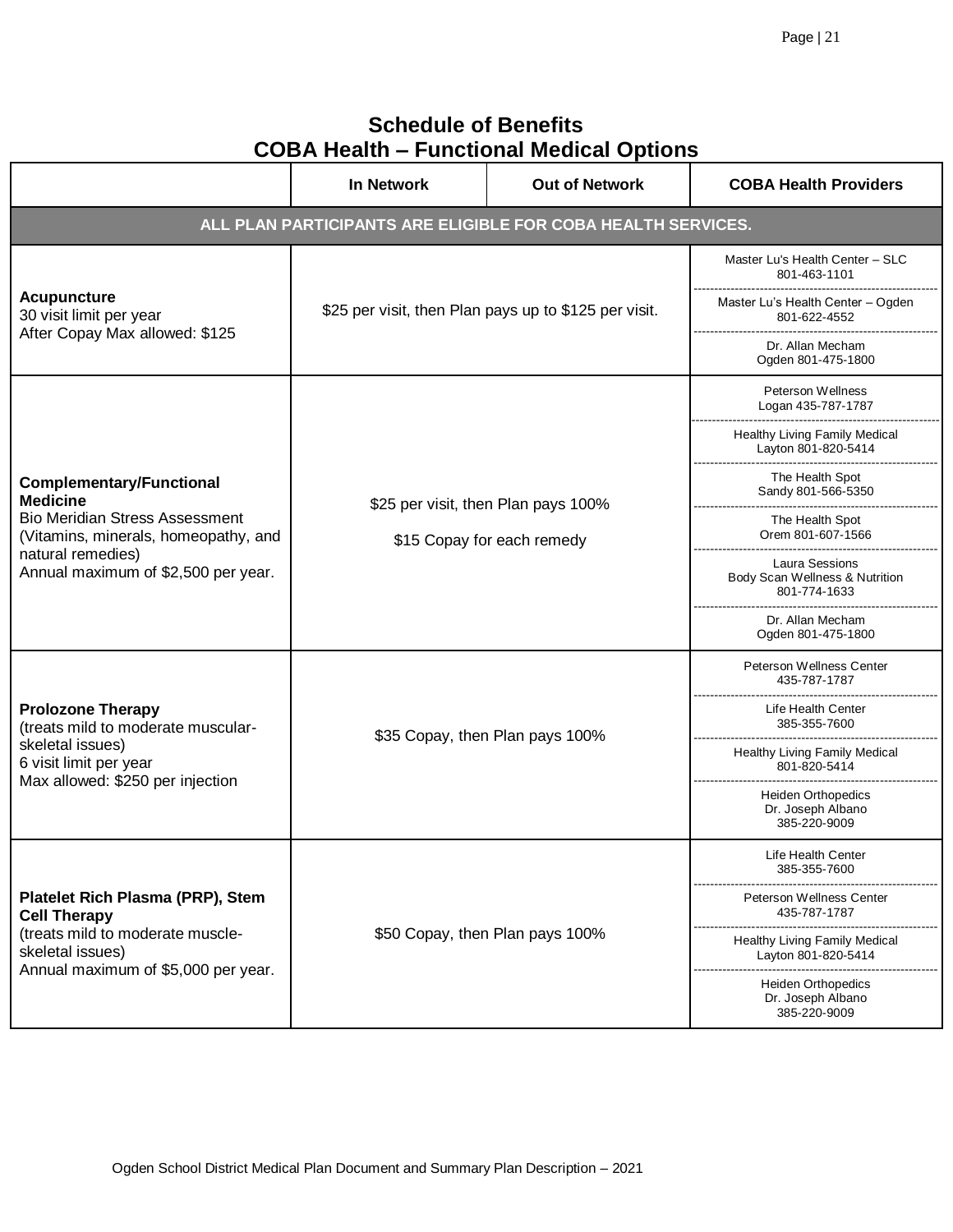| Platelet Rich Plasma (PRP), Stem<br><b>Cell Therapy (Full)</b>                                                                                                                                                                                                                                                                                               |                                                               | Life Health Center<br>385-355-7600                                                                                       |
|--------------------------------------------------------------------------------------------------------------------------------------------------------------------------------------------------------------------------------------------------------------------------------------------------------------------------------------------------------------|---------------------------------------------------------------|--------------------------------------------------------------------------------------------------------------------------|
| (treatment for more serious muscular-<br>skeletal issues such as severely torn<br>tendons, ligaments, muscles, and<br>bone on bone joints. Hyperthermia,<br>Pulse Electro Magnetic Field (PEMF),<br>Whole Body Vibration (WBV), and the<br>appropriate levels of PRP or New Life<br>Regenerative Medicine injections)<br>Annual maximum of \$7,500 per year. | \$50 Copay, then Plan pays 100%                               | Peterson Wellness Center<br>435-787-1787                                                                                 |
|                                                                                                                                                                                                                                                                                                                                                              |                                                               | Healthy Living Family Medical<br>Layton 801-820-5414                                                                     |
|                                                                                                                                                                                                                                                                                                                                                              |                                                               | <b>Heiden Orthopedics</b><br>Dr. Joseph Albano<br>385-220-9009                                                           |
| Chronic Illness, Fibromyalgia,<br><b>Metal Toxicity, Neoplasm Trauma,</b><br>Immune Deficiency, etc.                                                                                                                                                                                                                                                         |                                                               | Life Health Center<br>385-355-7600                                                                                       |
|                                                                                                                                                                                                                                                                                                                                                              |                                                               | Peterson Wellness Center<br>435-787-1787                                                                                 |
|                                                                                                                                                                                                                                                                                                                                                              | \$25 Copay, then Plan pays 100%<br>\$15 Copay for each remedy | Healthy Living Family Medical<br>Layton 801-820-5414                                                                     |
|                                                                                                                                                                                                                                                                                                                                                              |                                                               | The Healthy Spot<br>Sandy<br>801-566-5350                                                                                |
|                                                                                                                                                                                                                                                                                                                                                              |                                                               | Laura Sessions<br>Body Scan Wellness & Nutrition<br>801-774-1633                                                         |
| <b>Genetic/DNA Testing</b><br>(Gene to Drug, Drug to Drug and                                                                                                                                                                                                                                                                                                |                                                               | Life Health Center<br>385-355-7600                                                                                       |
| Plan pays 90%<br>Food Issues) Saliva test only.<br>Annual maximum of \$2,000 per year.                                                                                                                                                                                                                                                                       | Peterson Wellness Center<br>435-787-1787                      |                                                                                                                          |
| <b>DNA Testing for Medical</b><br><b>Interventions (Pharmaceutical</b>                                                                                                                                                                                                                                                                                       |                                                               | Coba Health 800-948-9450 for listing of<br>providers doing the testing.                                                  |
| and/or Nutraceuticals for Nutritional<br>Interventions)<br>Annual maximum of \$2,000 per year.                                                                                                                                                                                                                                                               | Plan Pays 90%                                                 | Member pays cash price and submits the<br>receipts to HealthEZ for reimbursement.                                        |
| <b>Coba Health Elective Surgeries</b>                                                                                                                                                                                                                                                                                                                        | Plan pays 100% after \$1400 Deductible                        | Before scheduling your elective surgery<br>contact 800-948-9450 to obtain a<br>preauthorization and a quote of benefits. |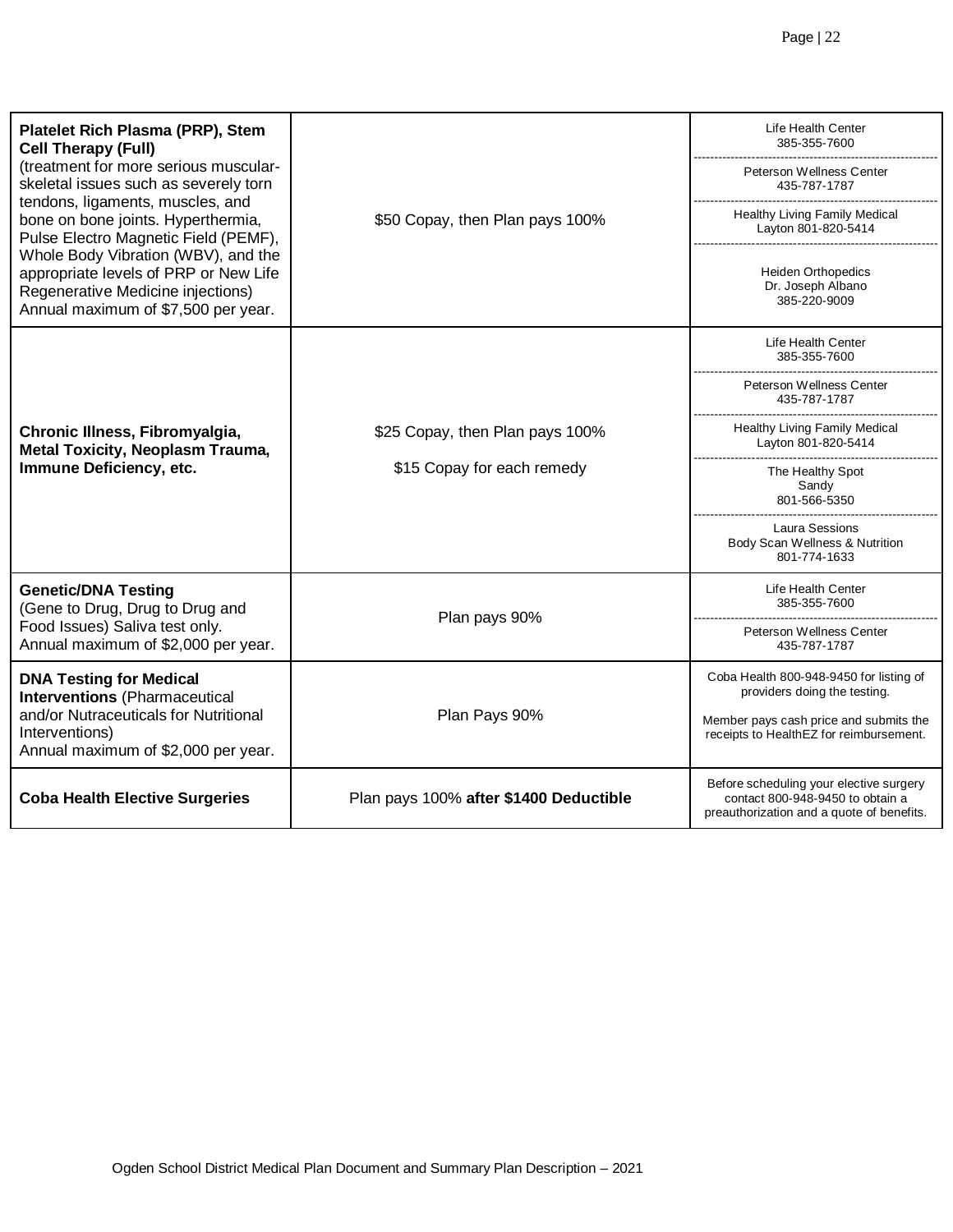## <span id="page-22-0"></span>**Covered Expenses**

## **Covered Expenses are subject to the Usual and Customary Charges as determined by HealthEZ.**

- 1. **Ambulance.** Professional land or air service, if medically necessary, to the nearest Hospital or Skilled Nursing Facility.
- 2. **Behavioral Therapy.** Treatment of observable behaviors that applies the principals of learning to substitute desirable responses and behavior patterns for undesirable ones.
- 3. **Behavior Therapy Treatment.** Programs for the treatment of autism spectrum disorders.
- 4. **Cardiac Rehabilitation.** Following a myocardial infarction, coronary occlusion, or coronary bypass surgery.
- 5. **Chemotherapy and Radiation Therapy.**
- 6. **Chiropractic services.** When performed by a licensed M.D., D.O. or D.C.
- 7. **Clinical Trials.** Routine patient costs for participation in an Approved Clinical Trial**.** Charges relating to the prevention, detection, or treatment of a life-threatening disease or condition, as defined under the PPACA, provided the clinical trial is approved by:
	- The Centers for Disease Control and Prevention of the U.S. Department of Health and Human Services;
	- The National Institute of Health;
	- The U.S. Food and Drug Administration;
	- The U.S. Department of Defense; or
	- The U.S. Department of Veterans Affairs.
- 8. **Cochlear Implants.**
- 9. **Contact Lenses.** The initial contact lenses required following cataract surgery.
- 10. **Contraceptives.** The charges for all FDA approved contraceptive methods are covered in accordance with Health Resources and Services Administration (HRSA) guidelines.
- 11. **Dental Services.** When recommended by a physician and incurred during a dental procedure, facility and anesthesia charges are covered for a child under age 5; an individual who is severely disabled; or an individual who has a medical condition. Oral surgery for partially or completely unerupted impacted teeth; or tooth without the extraction of the entire tooth (this does not include root canal therapy); or the gums and tissues of the mouth when not performed in connection with the extraction or repair of teeth.

## 12. **Diabetes Supplies, Equipment and Devices.**

- 13. **Epic Surgical Center.** Follow the Schedule of Benefits.
- 14. **Home Health Care Services and Supplies.** When a Hospital or Skilled Nursing Facility would otherwise be required. The care must be prescribed by the attending Physician and be contained in a Home Health Care Plan. A Home Health Care Service visit is defined as a periodic visit by a nurse or therapist, or four hours of home health aide services.
- 15. **Hospice Care Services and Supplies.** When the patient is not expected to live more than six months, as certified by a Physician, and is placed under a Hospice Care Plan.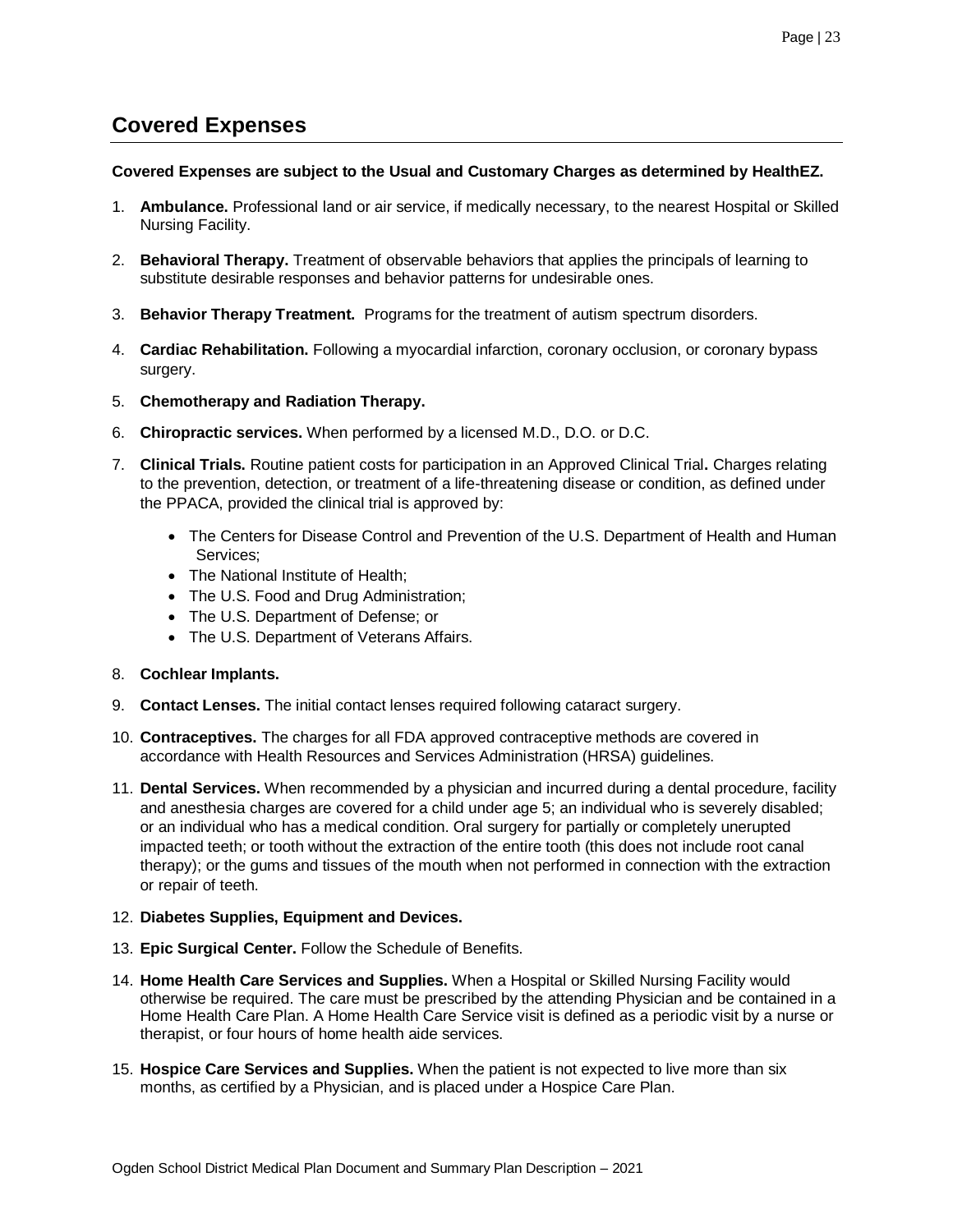- 16. **Hospital Care.** After 23 observation hours, charges will be considered under inpatient confinement.
- 17. **Implantable Device.** An invoice must be included and represent the actual cost (net amount, exclusive of rebates and discounts) for the implantable device. The maximum allowable under the Plan is 135% of the documented invoice amount.

In the event the implant invoice is not obtained by the Plan, the plan will have the discretionary authority to apply for a Reasonable payment, the PPO discount and/or audit negotiation in place of the calculation based on the actual billing.

- 18. **Infertility**. Diagnosis and surgical correction of physical abnormalities.
- 19. **Mental Disorders and Substance Abuse.** Treatment when billed by a Physician (M.D.), licensed consulting psychologists (Ph.D.), or licensed consulting Master of Social Work (M.S.W.). Other licensed mental health practitioners must be under the direction of and must bill the Plan through these professionals.
- 20. **Medical/Surgical Equipment Purchase or Rentals.** Rental costs cannot exceed the fair market value of the equipment.
- 21. **Occupational / Physical Therapy.** Rendered by a licensed therapist. Therapy must be rehabilitative and result from an Injury or Sickness other than a learning or Mental Disorder.
- 22. **Oral Procedures.**
	- Excision of tumors and cysts;
	- Surgery needed to correct injuries;
	- Excision of benign bony growths;
	- External incision and drainage of cellulitis;
	- Incision of sensory sinuses, salivary glands or ducts; or
	- Temporomandibular joint syndrome (TMJ).
- 23. **Organ transplant**. When performed at a **Designated Center of Excellence for Transplants**.
- 24. **Obtaining donor organs or tissues.** When the donor has medical coverage, his or her plan will pay first. Donor charges include those for:
	- Evaluating the organ or tissue;
	- Removing the organ or tissue from the donor; and
	- Transportation of the organ or tissue from within the United States and Canada to the place where the transplant is to take place.
- 25. **Orthotic Appliances.** The initial purchase, fitting, and repair of non-foot orthotics when required for support of an injured or deformed body part.
- 26. **Pregnancy.** Routine Prenatal is covered as Preventive Care.
- 27. **Preventive and Wellness Care for Adults and Children**. In accordance with Federal Law, benefits are available for evidence-based items or services that have a rating of "A" or "B" in the current recommendations of the United States Preventive Services Task Force (USPSTF).

Immunizations that have a recommendation from the Advisory Committee on Immunization Practices (ACIP) of the Centers for Disease Control and Prevention with respect to the individual involved.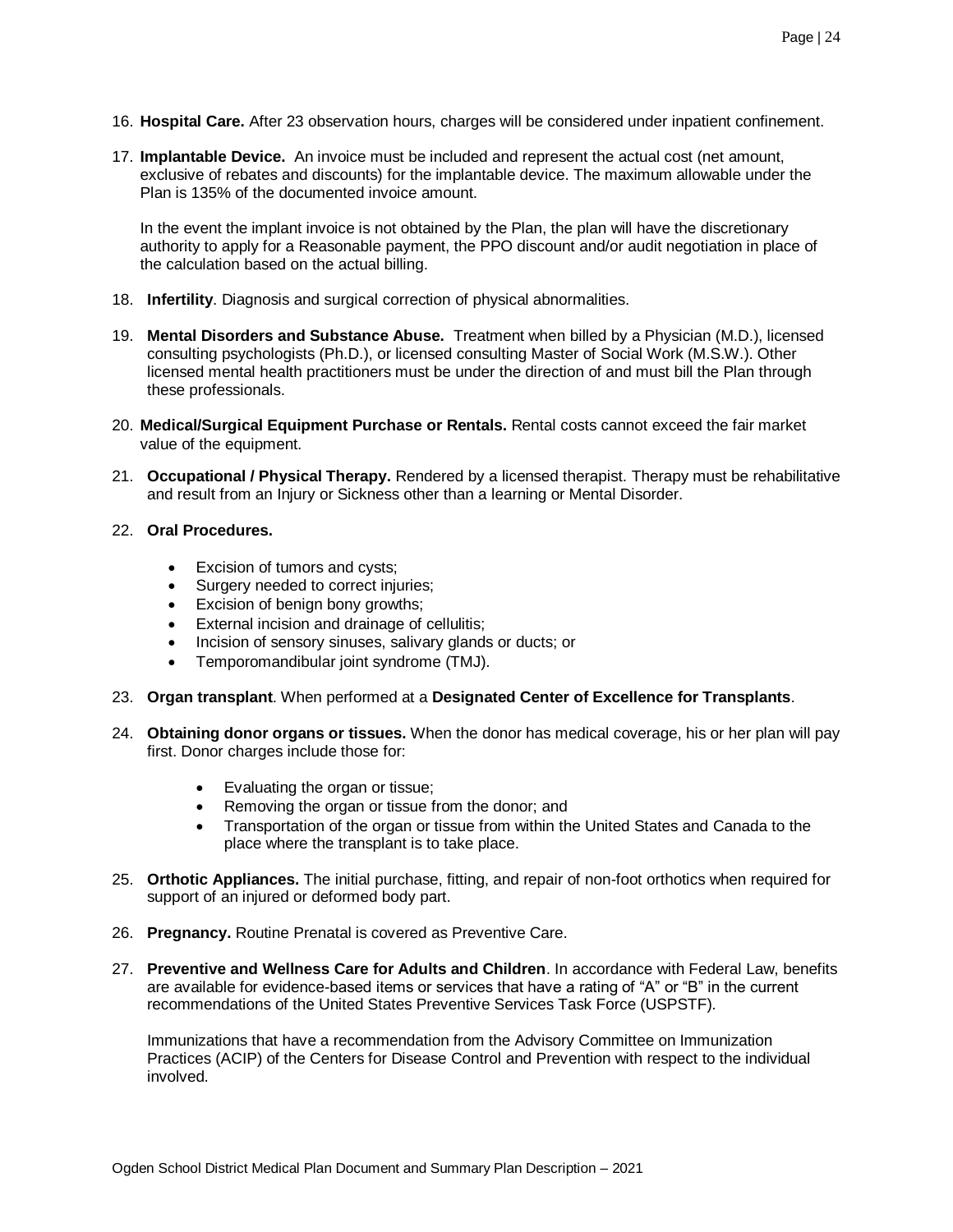<span id="page-24-0"></span>A list of Preventive and Wellness Services can be found at: [https://www.uspreventiveservicestaskforce.org/uspstf/recommendation-topics/uspstf-and-b](https://www.uspreventiveservicestaskforce.org/uspstf/recommendation-topics/uspstf-and-b-recommendations)[recommendations](https://www.uspreventiveservicestaskforce.org/uspstf/recommendation-topics/uspstf-and-b-recommendations)

- 28. **Private Duty Nursing Care.** Rendered by a licensed nurse (R.N., L.P.N. or L.V.N.) when care is not Custodial in nature, or when the hospital has no Intensive Care Unit or is filled.
- 29. **Prosthetic Devices.** The initial purchase, fitting, and repair of devices which replace body parts.
- 30. **Reconstructive Surgery.** Non-cosmetic procedures, including mammoplasties.
- 31. **Skilled Nursing Facility.** Covered when:
	- The patient is confined as an inpatient in the facility;
	- The attending Physician certifies that confinement is needed; and
	- The attending Physician completes a treatment plan.
- 32. **Smoking Cessation.** To the extent required by law and when under the treatment of a Physician.
- 33. **Speech therapy**. Rendered by a licensed speech therapist and ordered by a Physician. Must follow a surgery, Injury, or Sickness, other than a learning or Mental Disorder.

## 34. **Surgeons Fees.**

- If bilateral or multiple surgical procedures are performed, 50% of the Usual and Customary Charge will be allowed for each additional procedure performed through the same incision. Any unrelated procedure will be considered "incidental" and no benefits will be provided for such procedures. If two or more surgeons perform a procedure that is normally performed by one surgeon, benefits will not exceed the Usual and Customary percentage allowed for that procedure; and
- If an assistant surgeon is required, the assistant surgeon's covered charge will not exceed 20% of the surgeon's Usual and Customary allowance.
- 35. **Sterilization.** To the extent required by the Patient Protection and Affordable Care Act (PPACA).
- 36. **Wigs.** Non-cosmetic, for medically certified conditions.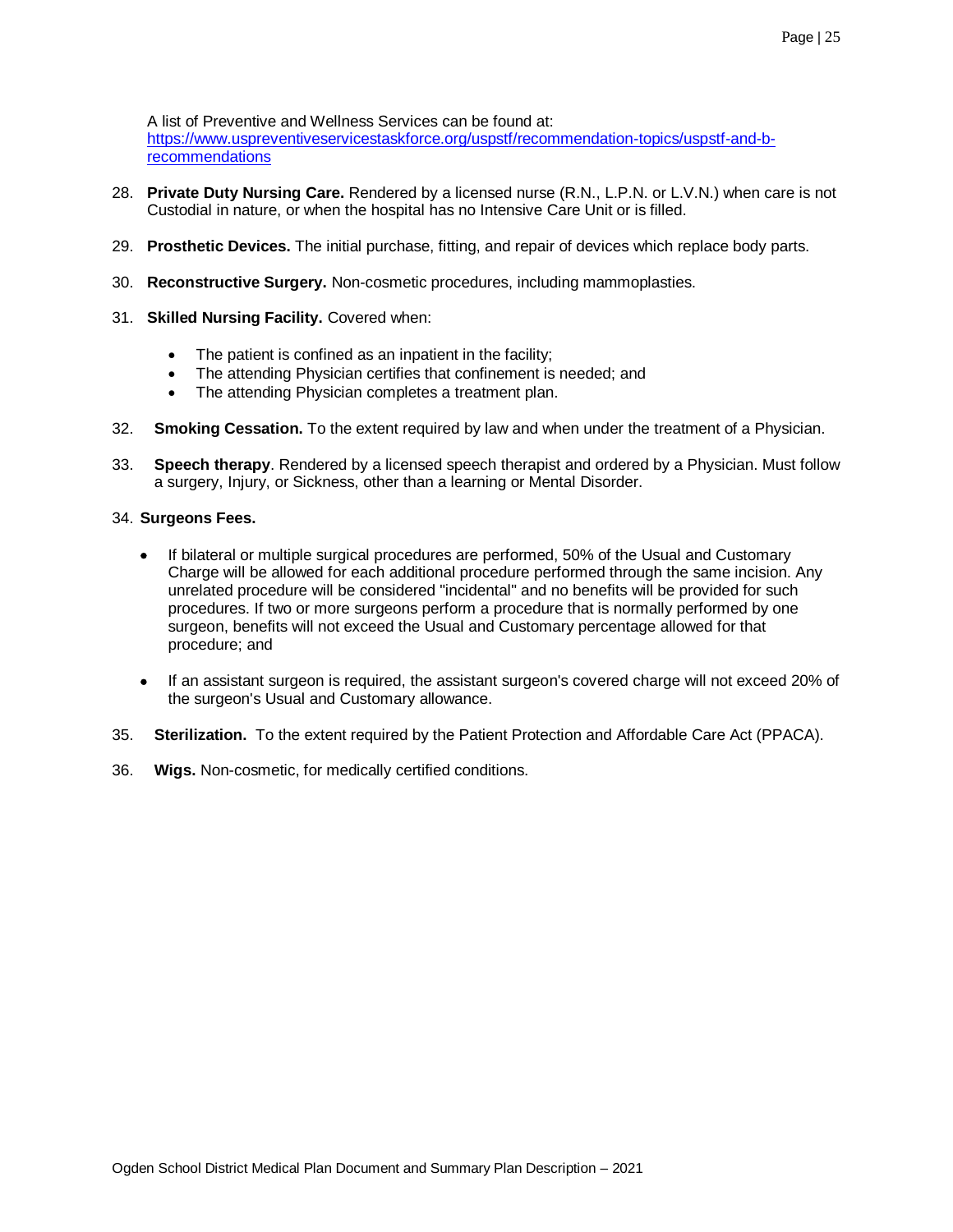#### **Care Management Services**

#### **Care Management Services Phone Number**: 844-302-7781

The patient or family member must call to receive certification of certain Care Management Services. This call must be made at least 48 hours in advance of services being rendered or within 48 hours after an emergency.

## **UTILIZATION REVIEW**

Utilization review is designed to help ensure that all Plan Participants receive necessary and appropriate health care while avoiding unnecessary expenses.

The program consists of:

- 1. Precertification of the Medical Necessity for certain non-Emergency services before services are provided;
- 2. Concurrent review of the listed services requested by the attending Physician; and
- 3. Planning for discharge or cessation of medical treatment.

If a course of treatment or medical service is not certified, it means that the Plan may not pay in full for the charges. The patient is urged to find out why there is a discrepancy between what was requested and what was certified before incurring charges.

#### **Precertification**

The utilization review program is set in motion by a telephone call from the Plan Participant or provider. Please call **at least 48 hours before** services are scheduled with the following information:

- The name of the patient and relationship to the Employee.
- The name, ID number, and address of the Employee.
- The name and telephone number of the Physician.
- The name of the Medical Care Facility, the proposed date of admission, and the proposed length of stay.
- The diagnosis and/or type of surgery or treatment.

Find a detailed list of services that require Precertification at www.OSDBenefits.com.

If there is an **Emergency** admission to the Facility, the utilization review administrator must be contacted **within 48 hours** of the first business day after the admission.

The attending Physician does not have to obtain precertification from the Plan for prescribing a maternity length of stay that is 48 hours or less for a vaginal delivery or 96 hours or less for a cesarean delivery.

## **Failure to pre-certify required service may result in denial of or reduction in payment for services.**

#### **Boost Your Baby- Maternity Management**

Moms-to-be are identified, assisted, and followed by a Mommy Mentor to support a healthy Pregnancy. Those determined to be high risk are placed with a nurse in Care Management. All moms in Boost Your Baby are followed monthly and through six months post-delivery.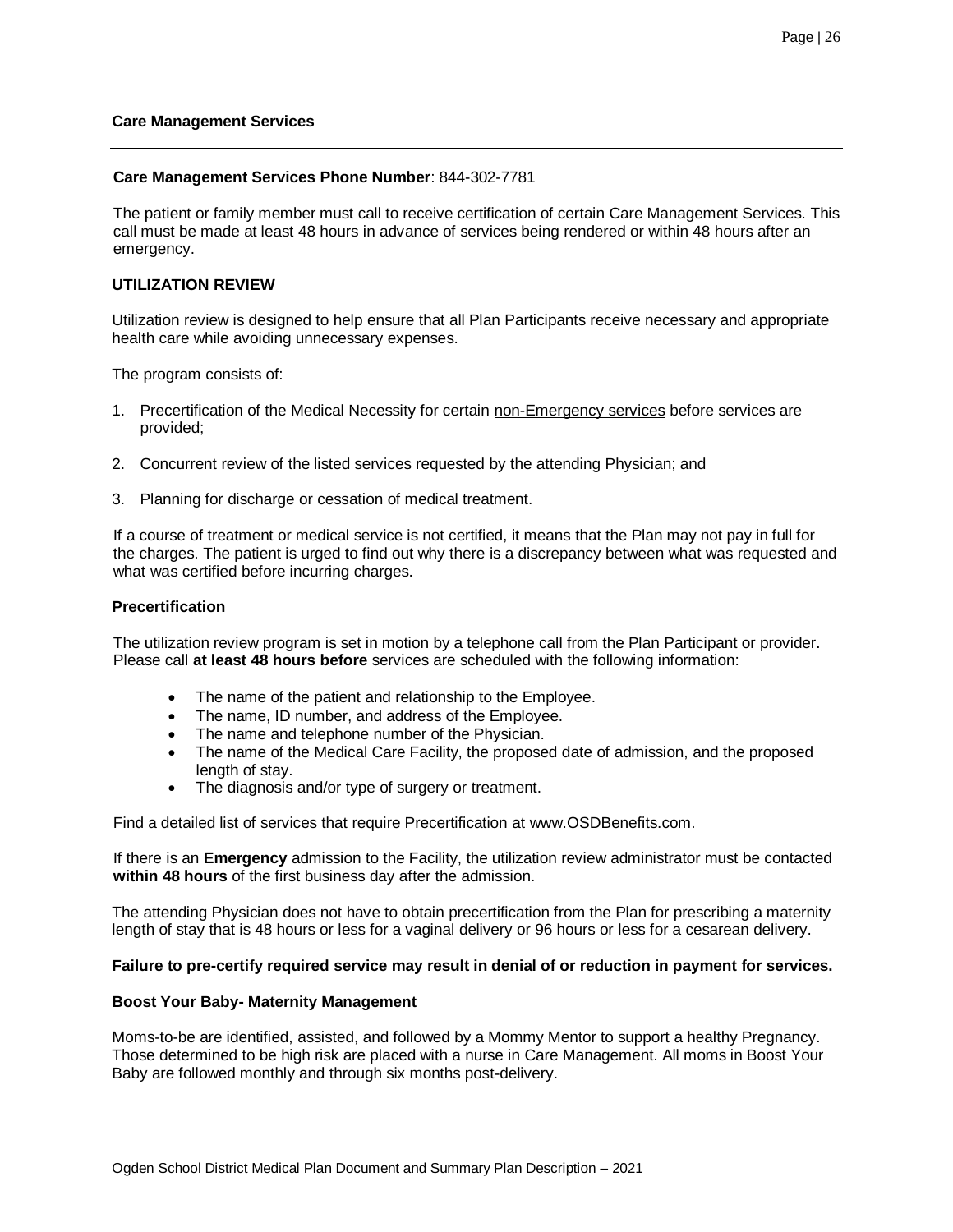## **Alternative Care Plans**

When a medical service at a specific place of service is not deemed medically necessary, the Plan reserves the right to limit coverage for the service to the amount that would apply from the more costeffective location.

A care manager consults with the patient, the family, and the Physician to develop a plan of care. Once a plan has been implemented, HealthEZ will direct the Plan to reimburse for expenses as stated in the treatment plan, even if these expenses normally would not be paid by the Plan.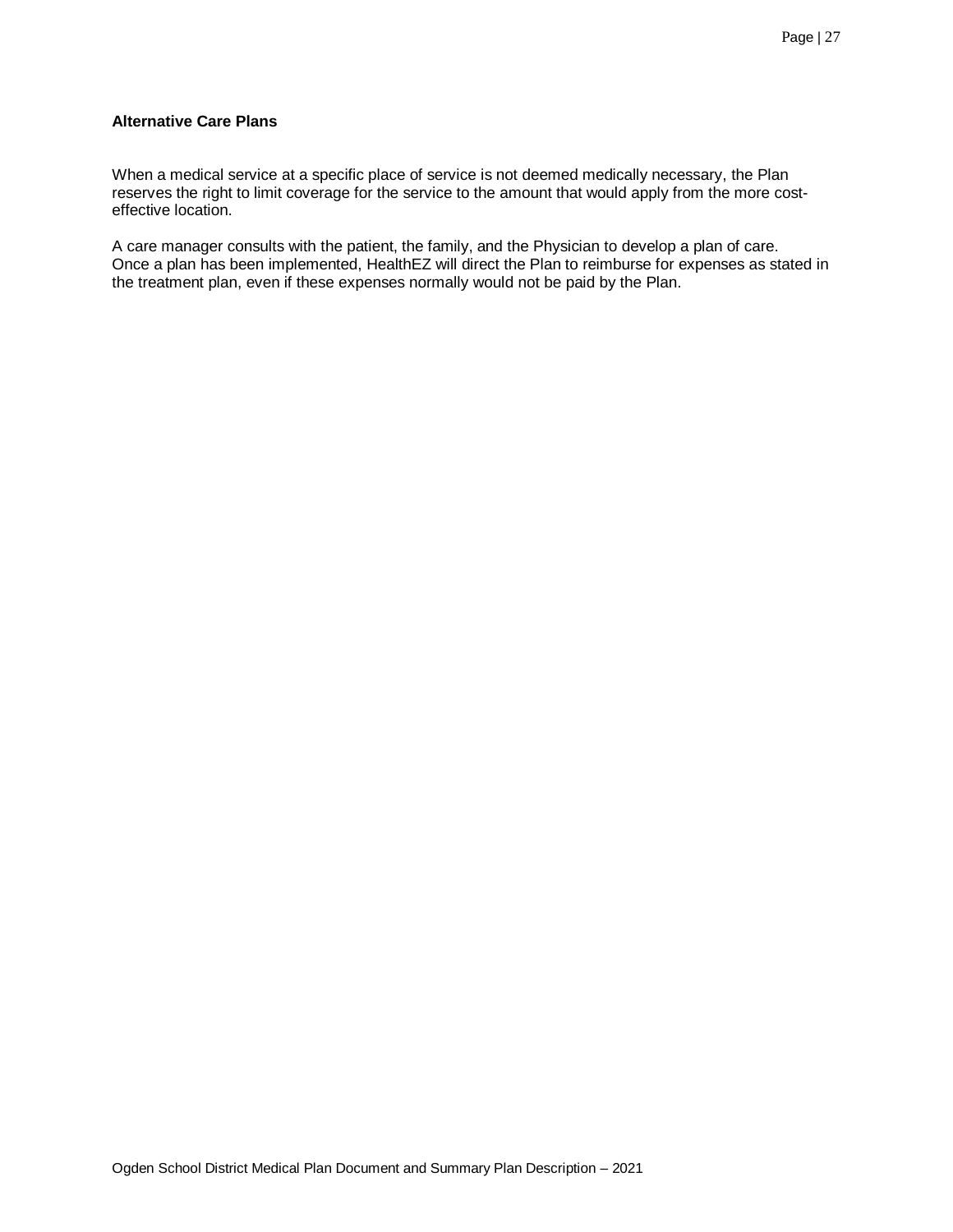## <span id="page-27-0"></span>**Plan Exclusions**

## **The following are excluded from Covered Expenses.**

## **Note: Please see Prescription Drug Coverage for exclusions related to Prescriptions Drugs.**

- 1. **Abortions.** Except to save the life of the mother, when caused by rape or incest, or the fetus has been diagnosed with a lethal abnormality.
- 2. **Advanced Direct Midwife**. Services from an Advanced Direct Midwife are not covered.
- 3. **Alcohol.** Ordered evaluation or treatment which occurred as a result of the Plan Participant's illegal use of alcohol. The arresting officer's determination of inebriation will be sufficient for this exclusion. This exclusion does not apply to the extent not permitted by Applicable Law.
- 4. **Alternative Medicine/Therapies**. This includes acupuncture, acupressure, aromatherapy, biofeedback, kinetic therapy, hypnotherapy, homeopathic medicine; massage therapy, and neurofeedback, among others. **Except those treatments covered under Coba Health Schedule of Benefits.**
- 5. **Blood Products.** Collection and/or storage of blood products to include stem cells or non-covered medical procedures. Salvage and storage of umbilical cord.
- 6. **Breast Implants.** Including replacement and removal of breast implants, except when required to be covered by the Women's Health and Cancer Rights Act.
- 7. **Communications and Accessibility Services.** Provider charges for interpretation, translation, accessibility or other special accommodations. Devices and computers to assist in communication and speech, including professional sign language or foreign language interpreter services.
- 8. **Complications of Non-Covered treatments.** Treatment required as a result of a complication from a non-covered service under the Plan.
- 9. **Cosmetic Surgery/Services.** Medical, surgical, and mental health services for or related to cosmetic surgery or procedures.
- 10. **Counseling Services.** Counseling for educational, social, occupational, religious or other maladjustments.
- 11. **Court or Police Ordered Services.** Examinations, reports, or appearances in connections with legal proceedings, including child custody, competency issues, parole and/or probation, and other courtordered related issues.
- 12. **Custodial Care.** Non-medical assistance for activities of daily life, or maintenance.
- 13. **Dental Services**. The medical portion of the Plan covers only those dental services specifically stated in the section titled "Covered Medical Expenses."
- 14. **Diabetic Supplies, Equipment and Devices.** Non-covered services include the following:
	- Over-the-counter supplies, medications, and equipment;
	- Take home medications, supplies, and equipment after discharge from a Hospital, Nursing Home, Skilled Nursing Facility or other Inpatient or Outpatient facility.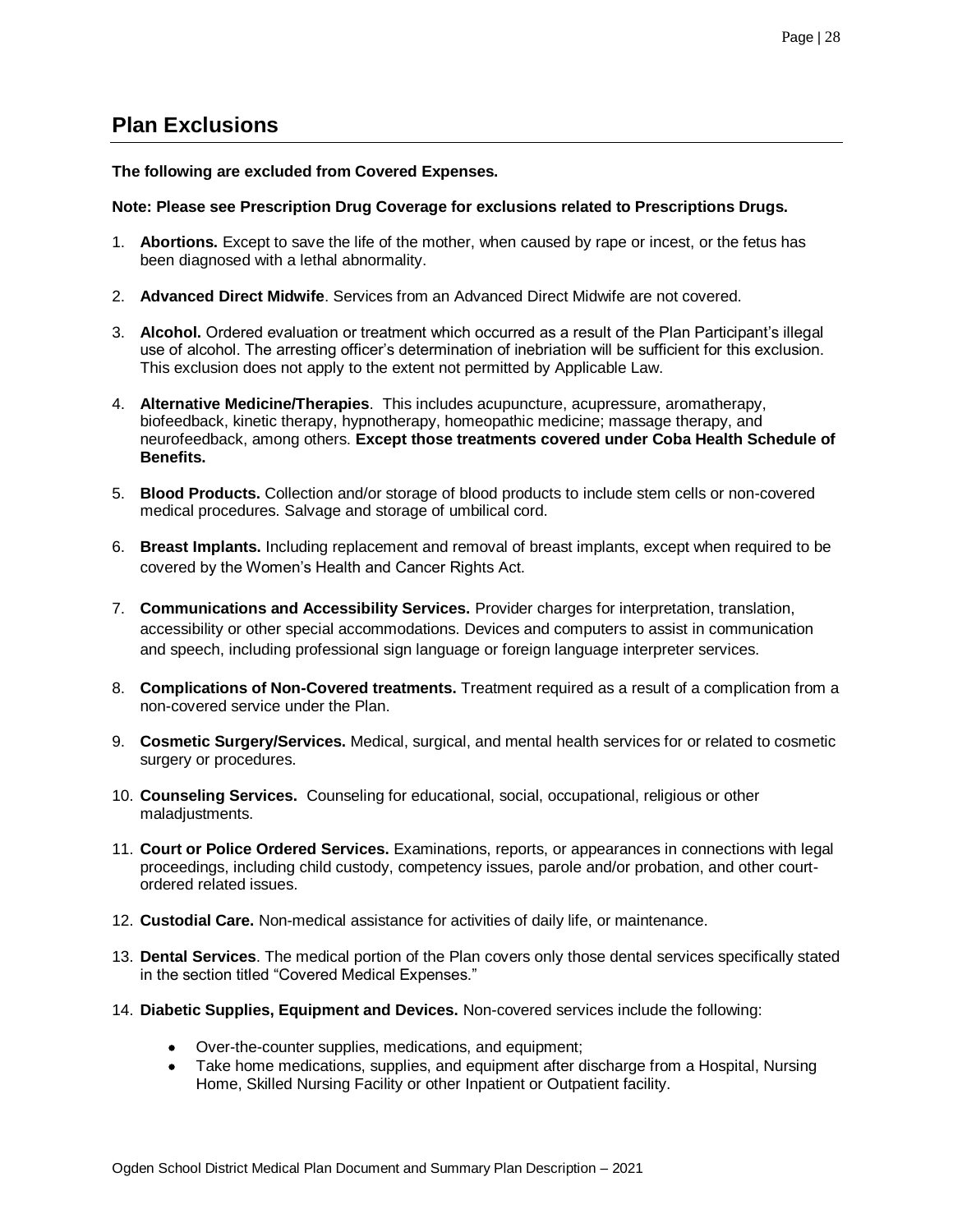- 15. **Educational evaluations or vocational testing.** Exams or other services for employment, insurance, licensure, judicial or administrative proceedings or research.
- 16. **Exercise.** Equipment, programs, clothing, or devices for treatment of any condition.
- 17. **Experimental or Investigational Treatment.**
- 18. **Eye care.** Eye Exercises, Orthoptic and Vision Therapy, Radial keratotomy, Lasik or other eye surgery to correct refractive disorders.
- 19. **Facility Charges.** Treatment provided at group homes, wilderness programs, boarding schools, halfway houses, assisted living centers, shelters, or foster homes.
- 20. **Foot care.** Unless related to diabetic care, treatment of weak, strained, flat, unstable or unbalanced feet, and treatment of corns, calluses or toenails. Shoes; shoe lifts; corrective shoes; foot orthotics; shoe inserts and arch supports.
- 21. **Foreign travel.** Non-emergency related treatment outside of the U.S.
- 22. **Genetic Testing, Amniocentesis.** Services performed solely for the purpose of determining the gender or paternity of a fetus, or for a patient that is asymptomatic.
- 23. **Hair loss (cosmetic).** Treatment including wigs, hair transplants or any drug for hair growth.
- 24. **Hazardous Pursuit, Hobby or Activity.** Treatment that results from engaging in a hazardous pursuit of extreme sports or activity.
- 25. **Hearing Aids and Exams.** Services in connection with hearing aids, cochlear implants, or exams for their fitting or for hearing loss if not due to Illness or Injury.
- 26. **Home Maternity Services.** Deliveries at home including Doula and birth coach expenses.
- 27. **Hospital-based Infusion Therapy.** Intravenous-administered services provided in a Hospital-based setting. The Plan reserves the right to waive this Exclusion in cases of emergency, if determined to be medically necessary for the member or when treatment provided in a hospital-based setting is obtained at a lower cost to the Plan.
- 28. **Illegal acts.** Resulting from a Serious Illegal Act, a riot or public disturbance. Including:
	- The use of illegal drugs, or
	- Use of medications not administered on the advice of a Physician.

For purposes of this exclusion, the term "Serious Illegal Act" shall mean any act or series of acts that, if prosecuted as a criminal offense, a sentence of a term of imprisonment in excess of one year could be imposed. It is not necessary that criminal charges be filed or result in a conviction.

- 29. **Impotence/Sexual Dysfunction.** Behavioral Treatment or medication regardless of the cause of the dysfunction.
- 30. **Infertility Treatment.**
- 31. **Maintenance Therapy.** Treatment after an individual has reached the maximum level of improvement.
- 32. **Malpractice**. Services required to treat injuries or illnesses including infections and complications that are contracted while under the care of a provider that are not reasonably expected to occur. This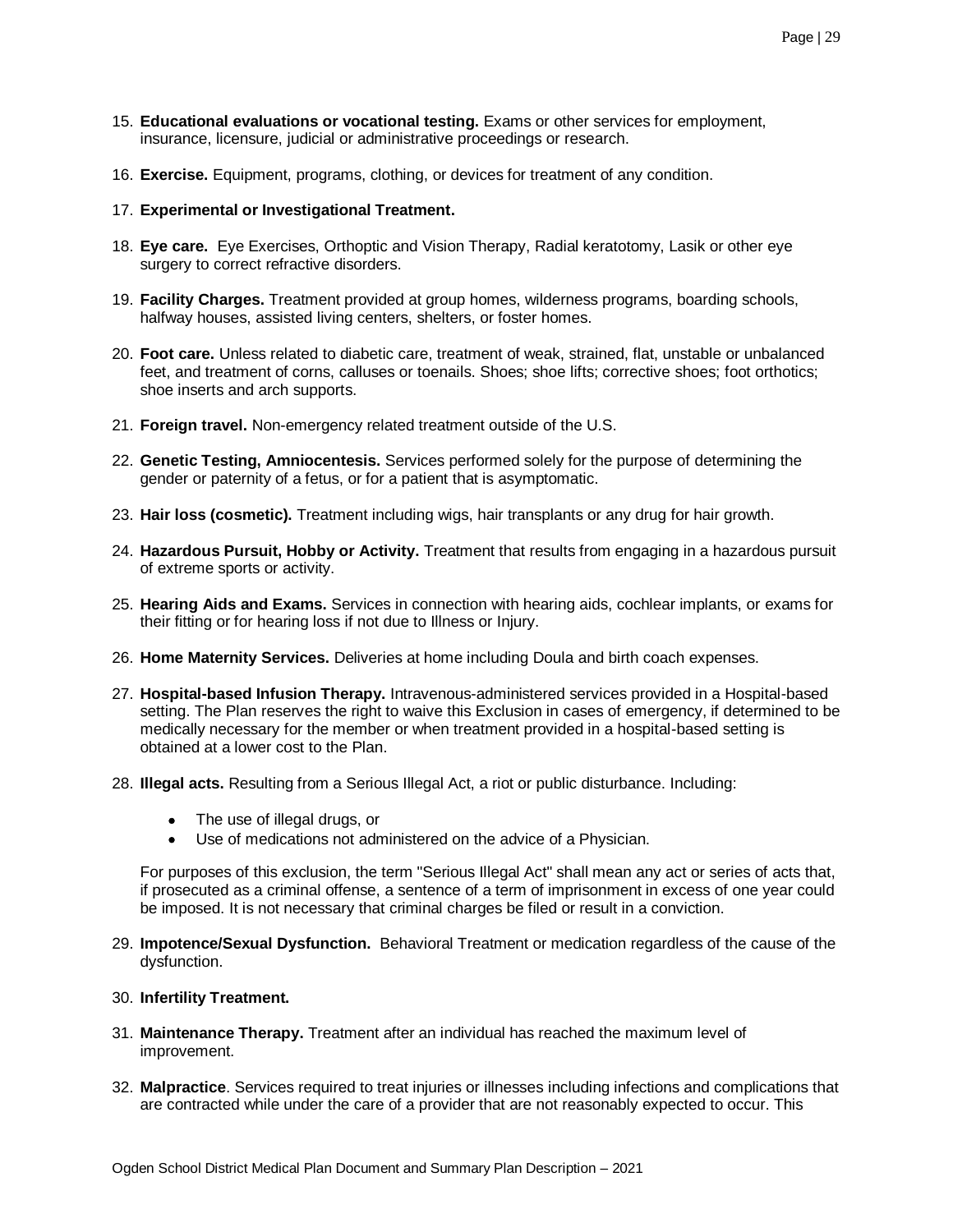includes but is not limited to: surgery on the wrong body part, foreign object left in the patient after surgery, electric shock, burn, or fall while confined in a facility.

- 33. **Medical Equipment.** Examples include, but are not limited to, the following:
	- Exercise equipment, air purifiers, central or unit air conditioners, water purifiers, allergenic pillows, mattresses or waterbeds, escalators or elevators, ramps, automobile modifications, safety bars, saunas, swimming pools, Jacuzzi or whirlpools, and hygienic equipment;
	- Equipment for a patient in an institution that is ordinarily provided by an institution, such as wheelchairs, hospital beds, and oxygen tents;
	- More than one device designed to provide essentially the same function;
	- Deluxe, electric, model upgrades, specialized, customized or other non-standard equipment;
	- Scooters and other power operated vehicles;
	- Warning devices, stethoscopes, blood pressure cuffs;
	- Repair, replacement or routine maintenance of equipment or parts due to misuse or abuse;
	- Over-the-counter braces and other devices, prophylactic braces; braces used primarily for sports activities;
	- Replacement of braces of the leg, arm, back, neck, or artificial arms or legs;
	- Communication devices (speech generating devices) and/or training to use such devices;
	- Bionic and hydraulic devices;
	- Oxygen when services are outside of the Service Area and non-emergent or urgent, or when used for convenience;
	- Personal comfort items such as compression stockings and Transcutaneous Electrical Nerve Stimulation (TENS) units.
- 34. **Non-Compliance.** Additional or noneffective treatment that is the result of noncompliance or against medical advice from a Hospital, Mental Health or Substance Abuse Facility.

## 35. **Non-Emergency Ambulance Services/ Hospital Admissions.**

- 36. **Nutrition.** Infant formulas or other internal supplementation. Services of nutritionists and dietitians.
- 37. **Obesity.** Treatment for weight loss, dietary control, or Morbid Obesity. Bariatric surgery, including but not limited to, gastric bypass, stapling and intestinal bypass, and lap band surgery, including reversals. **Bariatric surgery is excluded regardless of medical necessity.**
- 38. **Occupational Services.** Charges that arise from work for wage or profit, including self-employment.
- 39. **Over-the-Counter Medical Supplies and Medications.**
- 40. **Physical and Psychiatric Exams.** Testing and/or other services in connection with obtaining or maintaining employment, school or camp attendance or insurance qualification, or any type of license or medical research.
- 41. **Private Duty Nursing.** Charges for outpatient private duty nursing care, treatment or services.
- 42. **Rehabilitation/Habilitative Services.** Maintenance and/or non-Acute therapies; or therapies where a significant and measurable improvement of a condition cannot be expected in a Reasonable and predictable period of time.
- 43. **Self-Inflicted Deliberate Injury.** Unless resulting from being the victim of an act of domestic violence or a medical condition (including both physical and mental health conditions).
- 44. **Surrogate Mother Pregnancies.**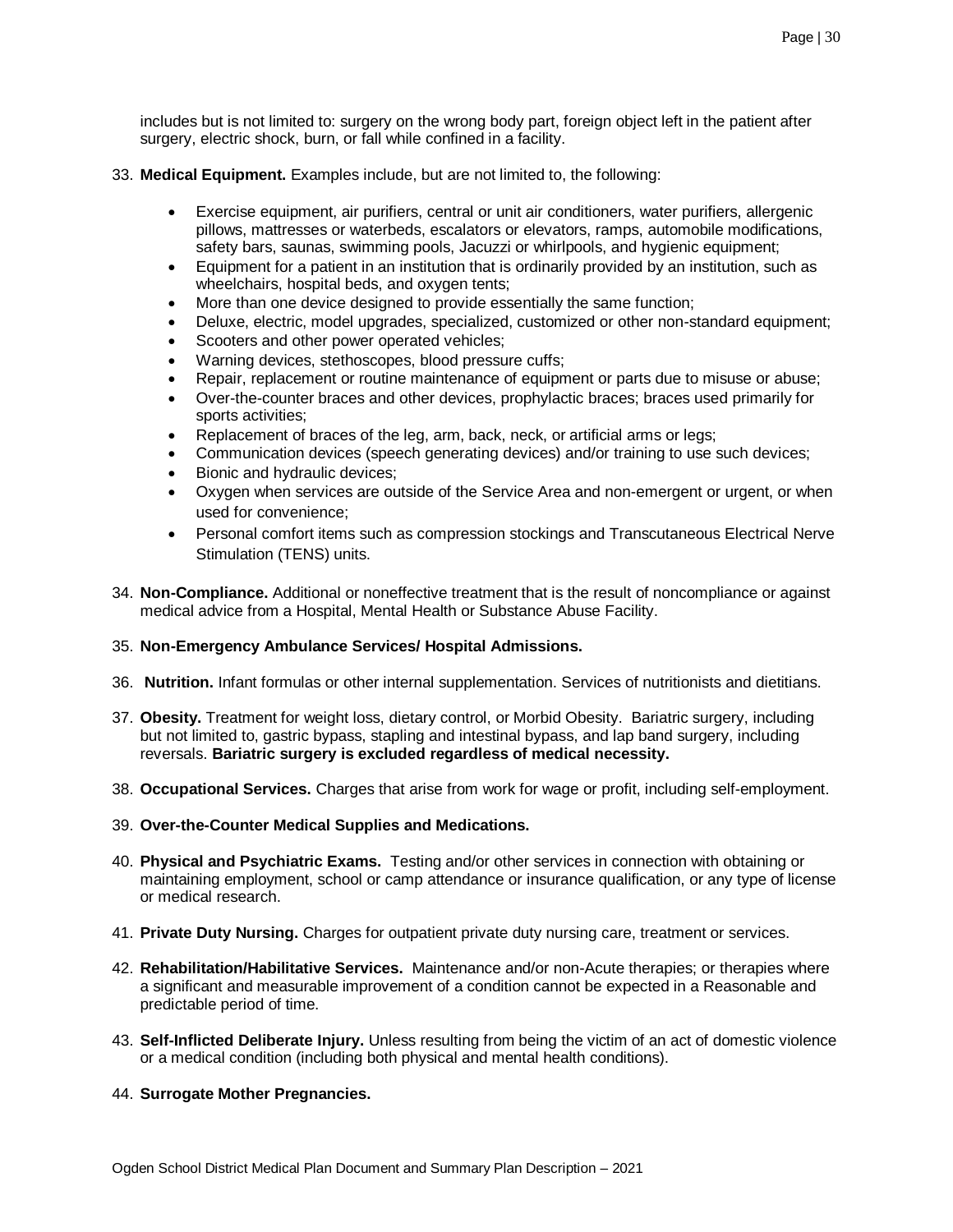## 45. **Temporomandibular Joint Disorder**

- Dental splints, dental prosthesis or any treatment on or to the teeth, gums, or jaws;
- Treatment of pain or infection due to a dental cause, surgical correction of malocclusion, maxilla facial orthognathic and prognathic surgery, orthodontia treatment.

## 46. **Transportation, Travel or Accommodations.**

47. **War and Riots.** Expenses caused by or arising out of riots, insurrection, rebellion, armed invasion, or aggression.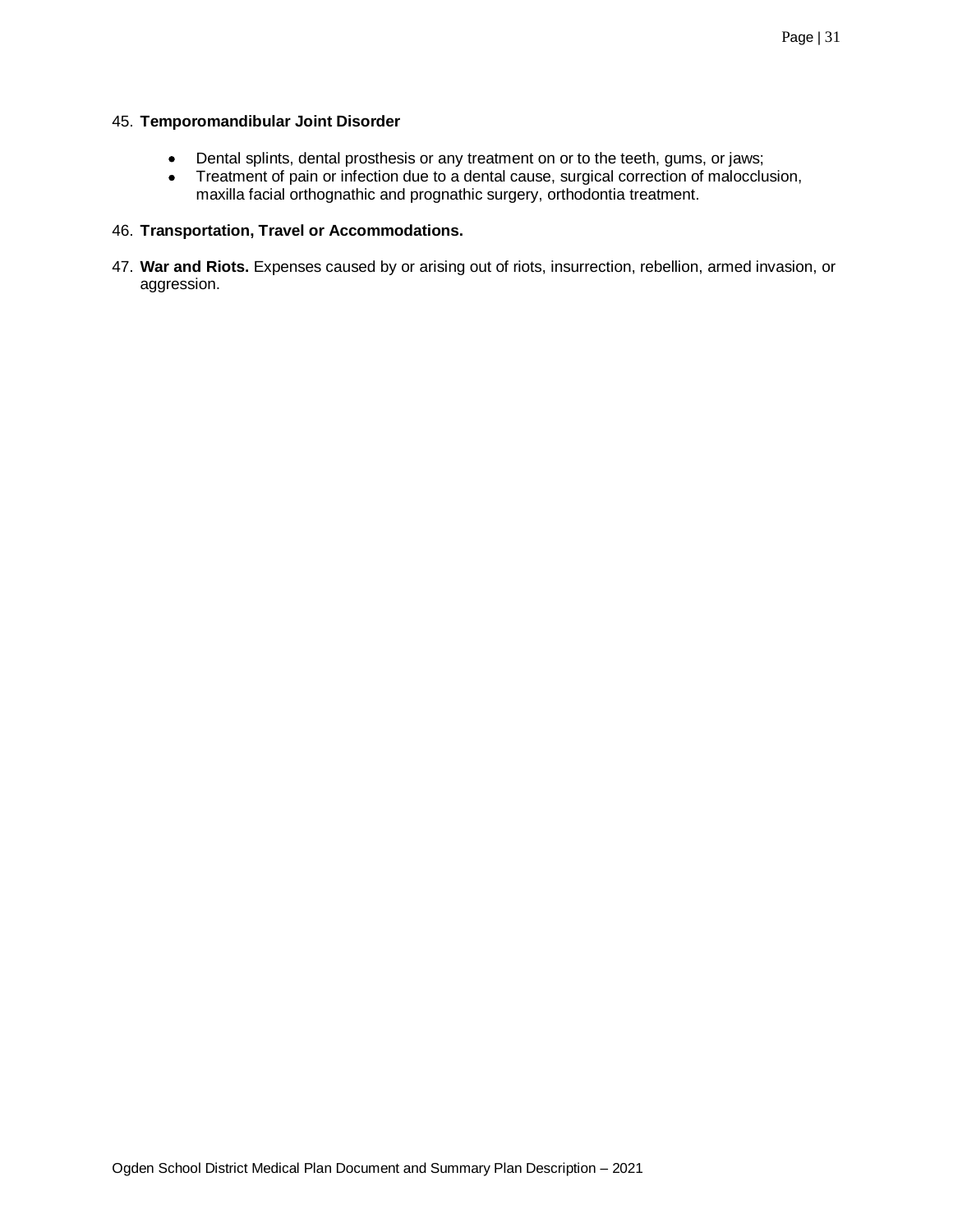## <span id="page-31-0"></span>**Defined Terms**

These terms have significant meaning and when used in this Plan Document will be capitalized.

- **1. Adverse Benefit Determination.** A failure to provide or make payment (in whole or in part) for a benefit. This includes: denials, reduction, termination, or rescission.
- **2. Allowable Expenses.** The dollar amount considered payment in full by an insurance plan. The allowable charge is a discounted rate rather than the actual charge.
- **3. Approved Clinical Trial**. means a phase I, II, III or IV trial that is Federally funded by specified Agencies (National Institutes of Health, CDCP, Agency for Health Care Research, Centers for Medicare and Medicaid Services ("CMS"), Dept. of Defense or Veterans Affairs, or a nongovernmental entity identified by NIH guidelines) or is conducted under an Investigational new drug application reviewed by the FDA (if such application is required).

The Patient Protection and Affordable Care Act requires that if a "qualified individual" is in an "Approved Clinical Trial," the Plan cannot deny coverage for related services ("routine patient costs").

A "qualified individual" is someone who is eligible to participate in an "Approved Clinical Trial" and either the individual's doctor has concluded that participation is appropriate, or the Participant provides medical and scientific information establishing that their participation is appropriate.

"Routine patient costs" include all items and services consistent with the coverage provided in the Plan that is typically covered for a qualified individual who is not enrolled in a clinical trial. Routine patient costs do not include 1) the Investigational item, device or service itself; 2) items and services that are provided solely to satisfy data collection and analysis needs and that are not used in the direct clinical management of the patient; and 3) a service that is clearly inconsistent with the widely accepted and established standards of care for a particular Diagnosis. Plans are not required to provide benefits for routine patient care services provided outside of the Plan's Network area unless out-of-network benefits are otherwise provided under the Plan.

- **4. Center of Excellence.** Medical care facilities that have met stringent criteria for quality care in the specialized procedures of organ transplantation. These centers have the best outcomes in performing transplant procedures and the best survival rates. HealthEZ shall determine what Network Centers of Excellence are to be used.
- **5. Child.** Employee's own blood descendant of the first degree, a stepchild, lawfully adopted Child, or a Child placed with a covered Employee in anticipation of legal adoption, and/or a covered Employee's Child who is an alternate recipient under a "Qualified Medical Child Support Order" required by law.
- **6. Chiropractic Services.** Skeletal adjustments, manipulation or other treatment in connection with the detection and correction by manual or mechanical means of structural imbalance or subluxation in the human body. Such treatment is done by a Physician to remove nerve interference resulting from, or related to, distortion, misalignment or subluxation of, or in, the vertebral column.
- **7. Claim**. A detailed invoice that you or your healthcare provider sends to your health plan. This invoice shows the services you received**.**
- **8. COBRA.** The Consolidated Omnibus Budget Reconciliation Act of 1985, as amended.
- **9. Covered Expense.** A service or treatment which is eligible for coverage in this Plan.
- **10. Custodial Care.** Services that are rendered for assistance in daily living that can be provided safely and reasonably by individuals who are neither skilled nor licensed medical personnel.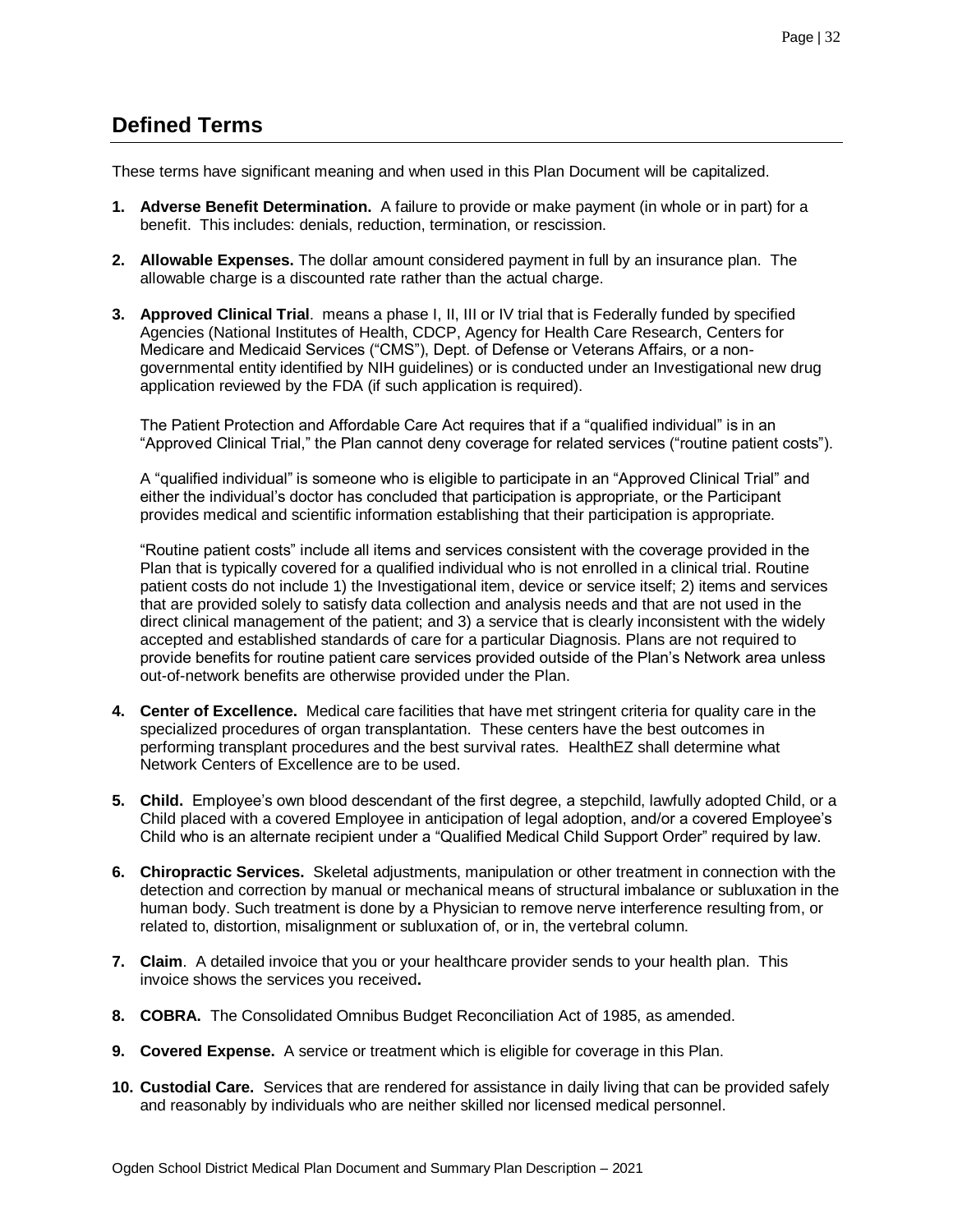- **11. Dependent** A spouse, Domestic Partner, or Child who is eligible for coverage.
- **12. Domestic Partner.** An unrelated and unmarried person who shares living quarters with an Employee and relies on the Employee for more than one half of his or her support for the plan year.
- **13. Emergency.** A serious, unexpected, or dangerous situation requiring immediate medical attention.
- **14. Employee.** A person who is employed by the Plan Sponsor and eligible for coverage.
- **15. Effective Date**. The first day of coverage.
- **16. ERISA**. The Employee Retirement Income Security Act of 1974, as amended.
- **17. Experimental and/or Investigational.** Services or treatments that are not United States Food and Drug Administration (FDA) approved. Services or treatments which are not widely used or accepted by most practitioners or lack credible evidence, and that are not the subject of, or related to, the conduct of an Approved Clinical Trial, as such term is defined herein; these services are not included under or as Medicare reimbursable procedures, and include services, supplies, care, procedures, treatments or courses of treatment.
- **18. Family.** The covered Employee and the Dependents who are covered under the Plan.
- **19. FMLA.** Family and Medical Leave Act of 1993, as amended.
- **20. FMLA Leave** is a leave of absence, which the Employer is required to extend to an Employee.
- **21. Formulary.** A list of covered prescription medications compiled by the Pharmacy Benefit Manager.
- **22. Generic Drug**. A Prescription Drug which has the equivalency of the Brand Name drug with the same use and metabolic disintegration.
- **23. GINA**. The Genetic Information Nondiscrimination Act of 2008 (Public Law No. 110-233), which prohibits group health plans, issuers of individual health care policies, and employers from discriminating on the basis of Genetic Information.
- **24. Health Savings Account (HSA).** An IRS-regulated, pre-tax account that may be established and controlled by the Employee. Both the Employee and Employer can contribute to the Health Savings Account (HSA) up to the annual IRS maximum. The Health Savings Account (HSA), when combined with an HSA-eligible health plan, can be used to fund the deductible as well as pay other IRSqualified medical, dental, or vision expenses.
- **25. HIPAA**. The Health Insurance Portability and Accountability Act of 1996, as amended.
- **26. Home Health Care Agency.** An organization whose main function is to provide Home Health Care Services and Supplies; The agency must be federally certified and licensed by the state in which it is operating.
- **27. Home Health Care Plan**. A formal written plan made by the patient's attending Physician; which states the diagnosis and specifies the type and extent of Home Health Care required.
- **28. Home Health Care Services and Supplies.** Part-time or intermittent nursing care by or under the supervision of a registered nurse (R.N.); part-time or intermittent home health aide services provided through a Home Health Care Agency (this does not include general housekeeping services); physical, occupational and speech therapy; medical supplies; and laboratory services by or on behalf of the Hospital.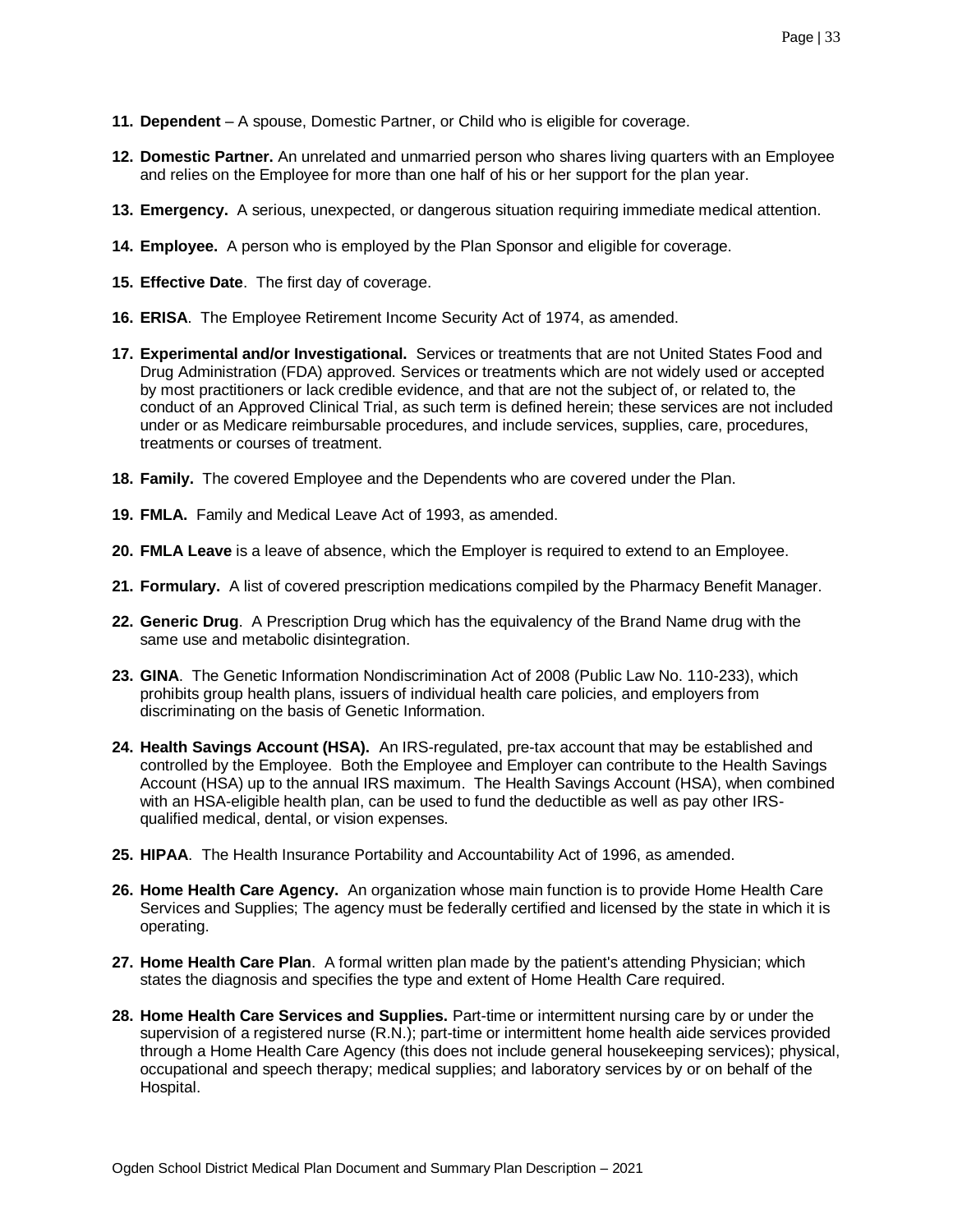- **29. Hospice Care Plan**. A plan of terminal patient care that is established and conducted by a Hospice Agency and supervised by a Physician.
- **30. Hospice Care Services and Supplies.** Those provided through a Hospice Agency and under a Hospice Care Plan and include inpatient care in a Hospice Unit or other licensed facility, and home care. See the Schedule of Benefits to determine whether this includes family counseling during the bereavement period.
- **31. Hospital.** An institution which is engaged primarily in providing medical care is accredited as a Hospital by The Joint Commission on Accreditation of Healthcare Organizations or the American Osteopathic Association Healthcare Facilities Accreditation Program; is approved by Medicare as a Hospital; The definition of "Hospital" shall be expanded to include the following: A facility operating legally as a psychiatric Hospital or residential treatment facility for mental health and licensed as such by the state in which the facility operates.
- **32. Illness.** A bodily disorder, disease, physical Sickness or Mental Disorder. Illness includes Pregnancy, childbirth, miscarriage or complications of Pregnancy.
- **33. Incurred**. A Covered Expense is "Incurred" on the date the service is rendered, or the supply is obtained.
- **34. Infertility.** Incapable of producing offspring.
- **35. Injury.** A physical Injury to the body caused by unexpected or external means.
- **36. Intensive Care Unit.** A department of a hospital of which patients who are dangerously ill are kept under constant observation.
- **37. Legal Guardian.** A person recognized by a court of law as having the duty of taking care of the person and managing the property and rights of an individual.
- **38. Maximum Allowable.** The benefit payable for a covered expense item in the Plan.

**Note:** HealthEZ has the discretionary authority to decide if a charge is Reasonable, Usual and Customary and Medically Necessary. The Plan will reimburse out of network charges at the billed rate if it is less than the Reasonable amount. This amount will not include any billing mistakes including, up-coding, duplicate charges and services not performed.

- **39. Medical Care Necessity**, **Medically Necessary**, **Medical Necessity.** Health care services ordered by a licensed Physician exercising prudent clinical judgment provided to a Plan Participant for the purposes of evaluation, diagnosis or treatment of that Plan Participant's Sickness or Injury. Such services, to be considered Medically Necessary, must be clinically appropriate in terms of type, frequency, extent, site and duration for the diagnosis or treatment of the Plan Participant's Sickness or Injury. The Medically Necessary setting and level of service is that setting and level of service which, considering the Plan Participant's medical symptoms and conditions, cannot be provided in a less intensive medical setting. Such services, to be considered Medically Necessary must be no more costly than alternative interventions, including no intervention, and are at least as likely to produce equivalent therapeutic or diagnostic results as to the diagnosis or treatment of the Plan Participant's Sickness or Injury without adversely affecting the Plan Participant's medical condition.
	- **(1)** It must not be maintenance therapy or maintenance treatment;
	- **(2)** Its purpose must be to restore health;
	- **(3)** It must not be primarily custodial in nature;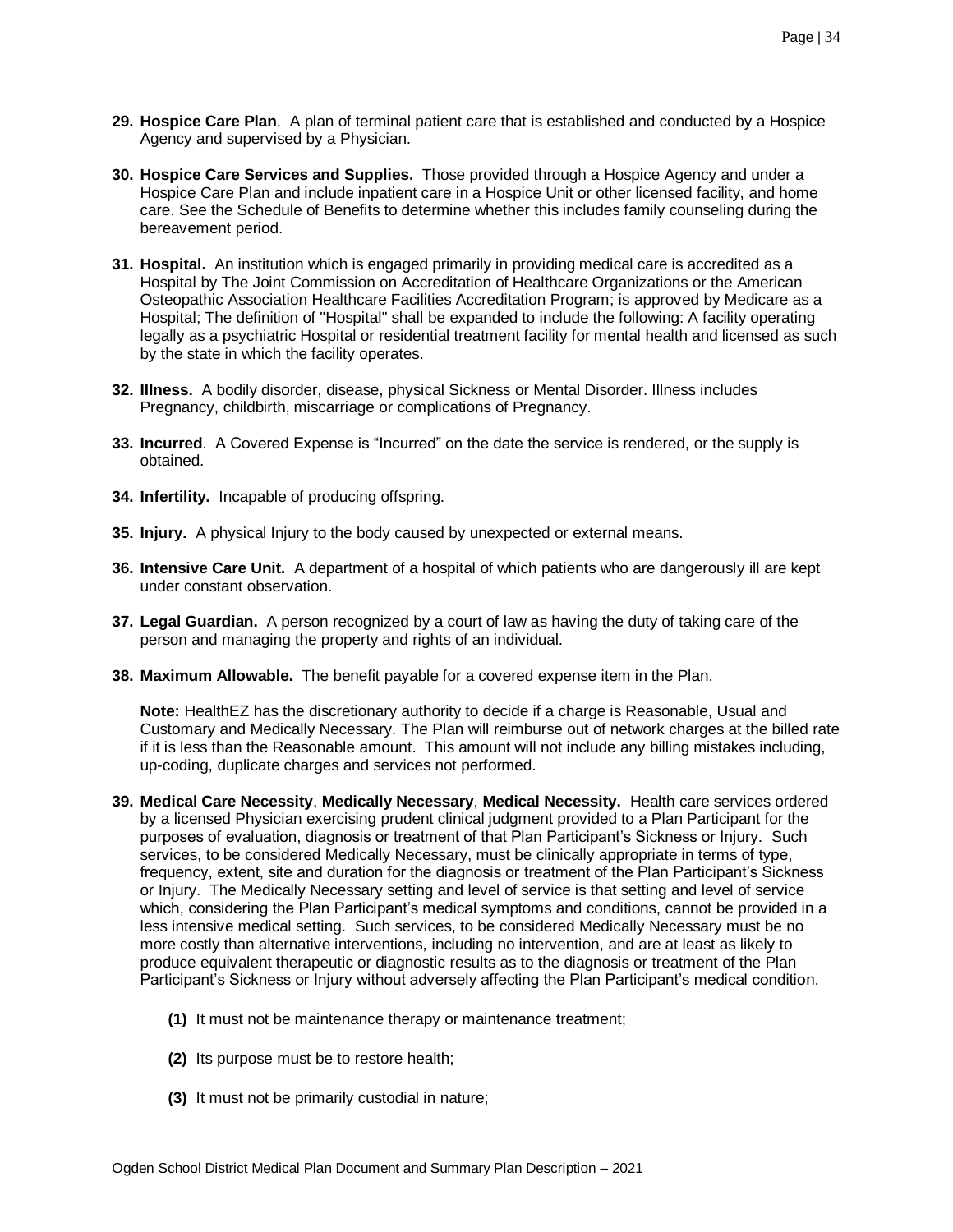- **(4)** It must not be a listed item or treatment not allowed for reimbursement by CMS (Medicare);
- **(5)** The Plan reserves the right to incorporate CMS (Medicare) guidelines in effect on the date of treatment as additional criteria for determination of Medical Necessity and/or an Allowable Expense.

For Hospital stays, this means that acute care as an Inpatient is necessary due to the kind of services the Plan Participant is receiving or the severity of the Plan Participant's condition and that safe and adequate care cannot be received as an outpatient or in a less intensified medical setting. The mere fact that the service is furnished, prescribed or approved by a Physician does not mean that it is "Medically Necessary." In addition, the fact that certain services are excluded from coverage under this Plan because they are not "Medically Necessary" does not mean that any other services are deemed to be "Medically Necessary."

To be Medically Necessary, all these criteria must be met. Merely because a Physician or Dentist recommends, approves, or orders certain care does not mean that it is Medically Necessary. The determination of whether a service, supply, or treatment is or is not Medically Necessary may include findings of the FDA and HealthEZ's own medical advisors. HealthEZ has the discretionary authority to decide whether care or treatment is Medically Necessary.

- **40. Medical Equipment.** Equipment and supplies ordered by a healthcare provider for everyday or extended use.
- **41. Medicare**. The Health Insurance for the Aged and Disabled under Title XVIII of the Social Security Act, as amended.
- **42. Mental Disorder.** A disease or condition is classified as a Mental Disorder in the current edition of International Classification of Diseases, published by the U.S. Department of Health and Human Services or is listed in the current edition of Diagnostic and Statistical Manual of Mental Disorders, published by the American Psychiatric Association.
- **43. Morbid Obesity.** A diagnosed condition in which the body weight exceeds the medically recommended weight by either 100 pounds or is twice the medically recommended weight for a person of the same height, age and mobility as the Plan Participant.
- **44. No-Fault Coverage.** The basic reparations provision of a law providing for payments without determining fault in connection with automobile accidents.
- **45. Open Enrollment**. The yearly period when employees can enroll in benefits.
- **46. Outpatient Services.** Medical procedures or tests that can be done in a medical center without an overnight stay.
- **47. Partial Hospitalization.** A structured program of outpatient psychiatric or substance abuse services. This treatment is provided during the day and does not require an overnight stay.
- **48. Pharmacy.** An establishment where covered Prescription Drugs are filled and dispensed by a licensed pharmacist.
- **49. Physician**. A Doctor of Medicine (M.D.), Osteopathy (D.O.), Podiatric Medicine (D.P.M.), Chiropractic (D.C.), Dental Surgery (D.D.S), or Optometry (O.D). Licensed Professional Counselor, Licensed Professional Physical Therapist, Master of Social Work (M.S.W.), Midwife, Licensed Professional Occupational Therapist, Psychiatrist, Psychologist (Ph.D.), or Licensed Professional Speech Language Pathologist. All physicians must be practicing within the scope of their license.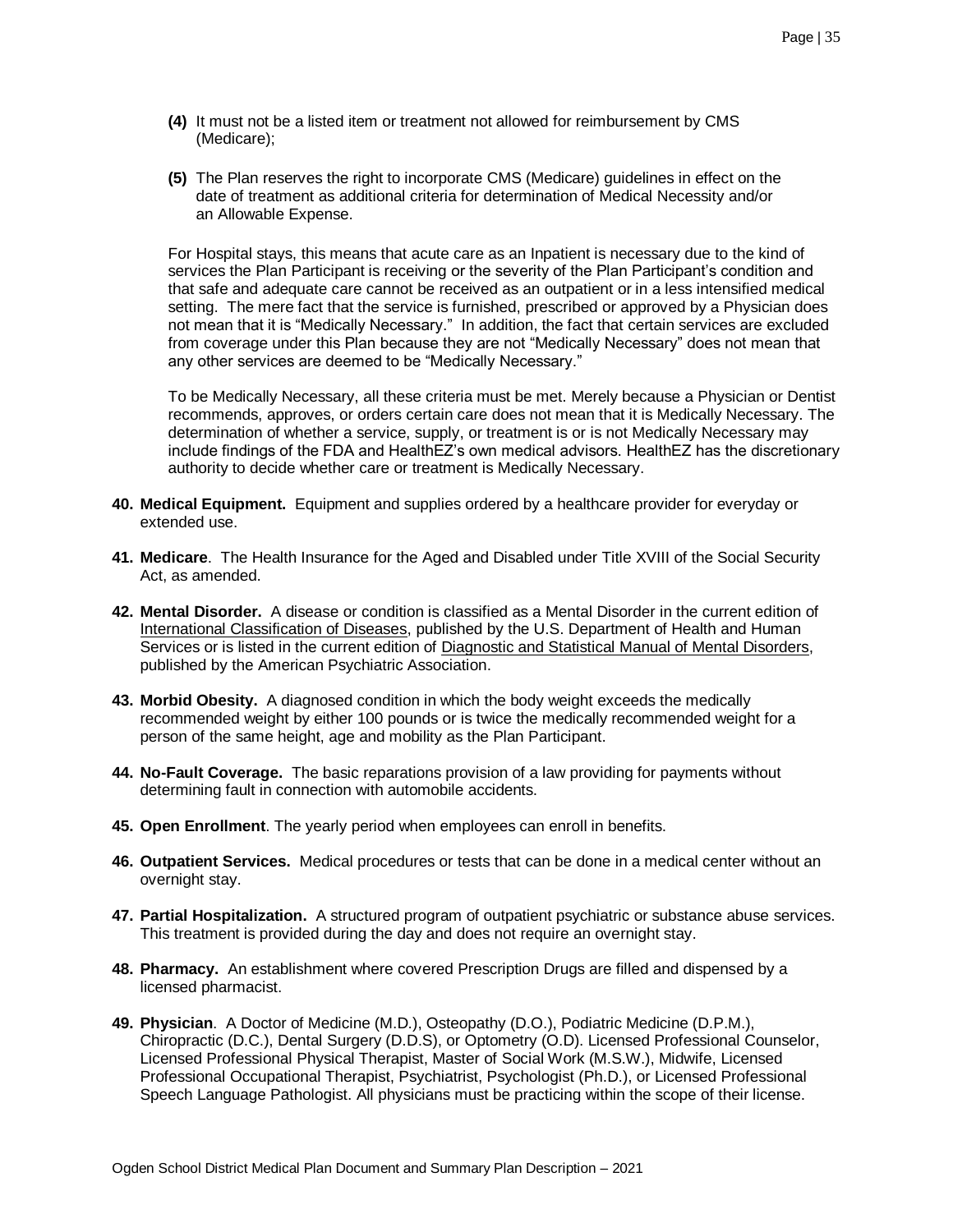- **50. Plan.** Ogden School District Medical Plan, which is a group health plan for eligible Employees.
- **51. Plan Participant.** An Employee or Dependent who is covered under this Plan.
- **52. Plan Sponsor.** Ogden School District
- **53. Provider**. A health professional who provides health care services.
- **54. Prenatal.** Existing or occurring before birth.
- **55. Prescription Drug.** A pharmaceutical drug that legally requires a medical prescription to be dispensed.
- **56. Preventive Care**. Routine healthcare that includes screenings, check-ups, and patient counseling to prevent illnesses, disease, or other health problems.
- **57. Reasonable** and/or **Reasonableness.** In the administrator's discretion, services or supplies, or fees for services or supplies which are necessary for the care and treatment of illness or injury not caused by the treating provider. Determination that fee(s) or services are reasonable will be made by HealthEZ.

This determination will consider the findings and assessments of the following entities: (a) The National Medical Associations, Societies, and organizations; and (b) the U.S. Food and Drug Administration. To be Reasonable, service(s) and/or fee(s) must be in compliance with generally accepted billing practices for unbundling or multiple procedures. Services, supplies, care and/or treatment that results from errors in medical care that are clearly identifiable, preventable, and serious in their consequence for patients, are not Reasonable. HealthEZ retains discretionary authority to determine whether service(s) and/or fee(s) are Reasonable based upon information presented to HealthEZ. A finding of provider negligence and/or malpractice is not required for service(s) and/or fee(s) to be considered not Reasonable.

Charge(s) and/or services are not considered to be Reasonable, and as such are not eligible for payment (exceed the Maximum Allowable Charge), when they result from provider error(s) and/or facility-acquired conditions deemed "reasonably preventable" through the use of evidence-based guidelines, taking into consideration CMS guidelines.

The Plan reserves for itself and parties acting on its behalf the right to review charges processed and/or paid by the Plan, to identify charge(s) and/or service(s) that are not Reasonable and therefore not eligible for payment by the Plan.

- **58. Rehabilitative.** The process of helping a person who has suffered an Illness or Injury, restore lost skills and regain maximum self-sufficiency.
- **59. Sickness.** A person's Illness, disease or Pregnancy (including complications).
- **60. Skilled Nursing Facility.** A facility that fully meets all of these tests: (i) services are provided for compensation and under the full-time supervision of a Physician; (ii) provides 24-hour per day nursing services by licensed nurses, under the direction of a full-time registered nurse; (iii) maintains a complete medical record on each patient; (iv) has an effective utilization review plan; (v) has ability to store and dispense Prescription Drugs; and, (vi) is approved and licensed by Medicare. This term also applies to charges Incurred in a facility referring to itself as an extended care facility, convalescent nursing home, rehabilitation hospital, long-term acute care facility or any other similar nomenclature.
- **61. Special Enrollment Period**. A time outside the yearly Open Enrollment Period when you can enroll in benefits. You qualify for a Special Enrollment Period if you've had certain life qualifying events.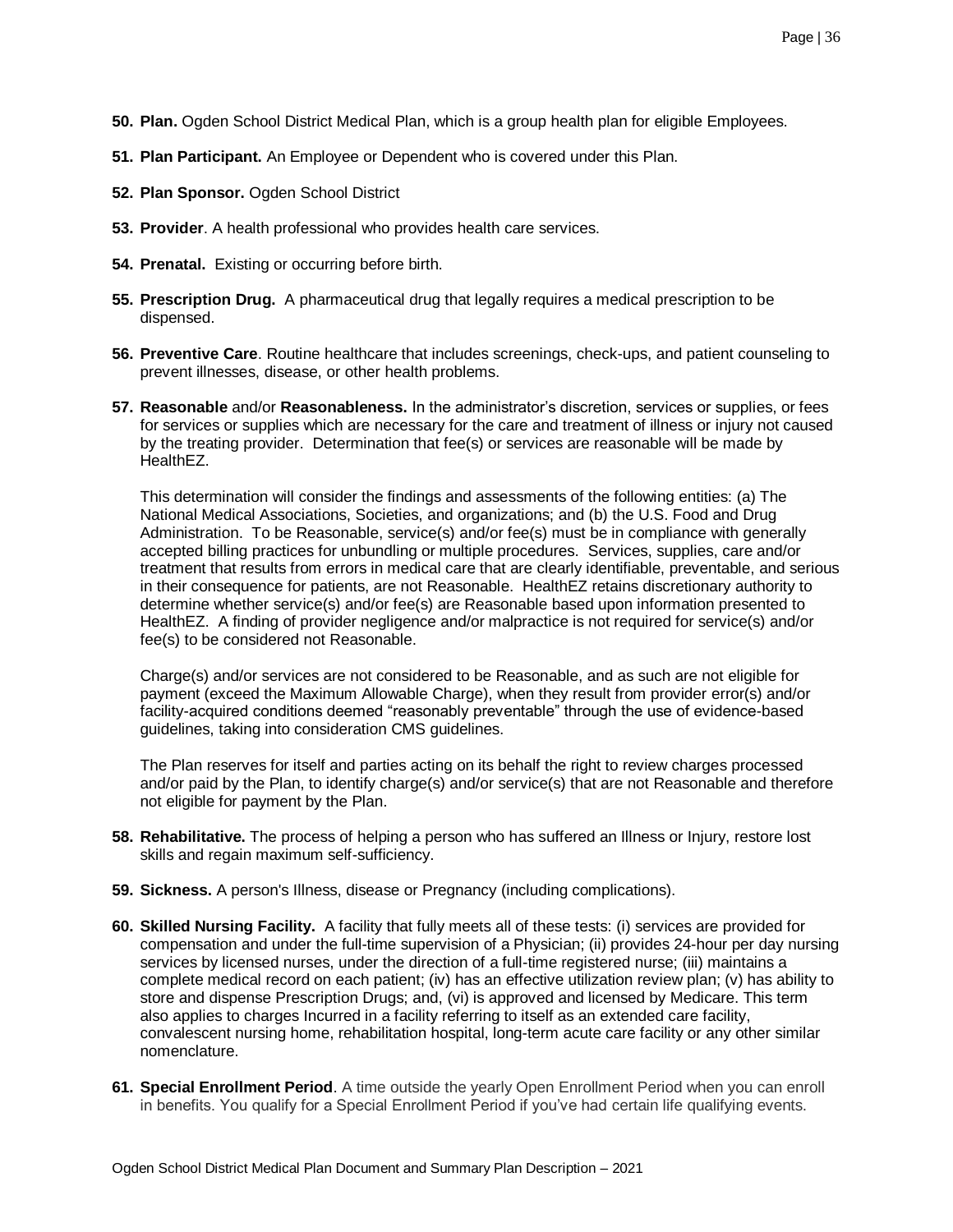- **62. Substance Abuse.** Any use of alcohol, any drug (whether obtained legally or illegally), or other illegal substance, which produces a pattern of pathological use, causing impairment in social or occupational functioning, or which produces physiological dependency evidenced by physical tolerance or withdrawal. It is the excessive use of a substance, especially alcohol or a drug. The Diagnostic and Statistical Manual of Mental Disorders (DSM) definition of "Substance Use Disorder" is applied as a maladaptive pattern of substance use leading to clinically significant impairment or distress, as manifested by one (or more) of the following, occurring within a 12-month period:
	- Recurrent substance use resulting in a failure to fulfill major role obligations at work, school or home
	- Recurrent substance use in situations in which it is physically hazardous
	- Craving or a strong desire or urge to use a substance;
	- Continued substance use despite having persistent or recurrent social or interpersonal problems caused or exacerbated by the effects of the substance
- **63. Substance Abuse Treatment Center.** A facility operating primarily for the treatment of Substance Abuse if it meets these tests: (i) maintains permanent and full-time facilities for bed care and full-time confinement of at least 15 resident patients; (ii) has a Physician in regular attendance; (iii) continuously provides 24-hour a day nursing service by a registered nurse (R.N.); (iv) has a full-time psychiatrist or psychologist on the staff; and (v) is primarily engaged in providing diagnostic and therapeutic services and facilities for treatment of Substance Abuse. This Institution must be: **affiliated** with a Hospital under a contractual agreement with an established system for patient referral; **accredited** as such a facility by The Joint Commission on Accreditation of Hospitals; or **licensed**, certified or approved as an alcohol or Substance Abuse treatment program or center by a State agency having legal authority to do so.
- **64. Temporomandibular Joint (TMJ) Syndrome**. Jaw joint disorders, including conditions of structures linking the jaw bone and skull and the complex of muscles, nerves and other tissues related to the Temporomandibular joint.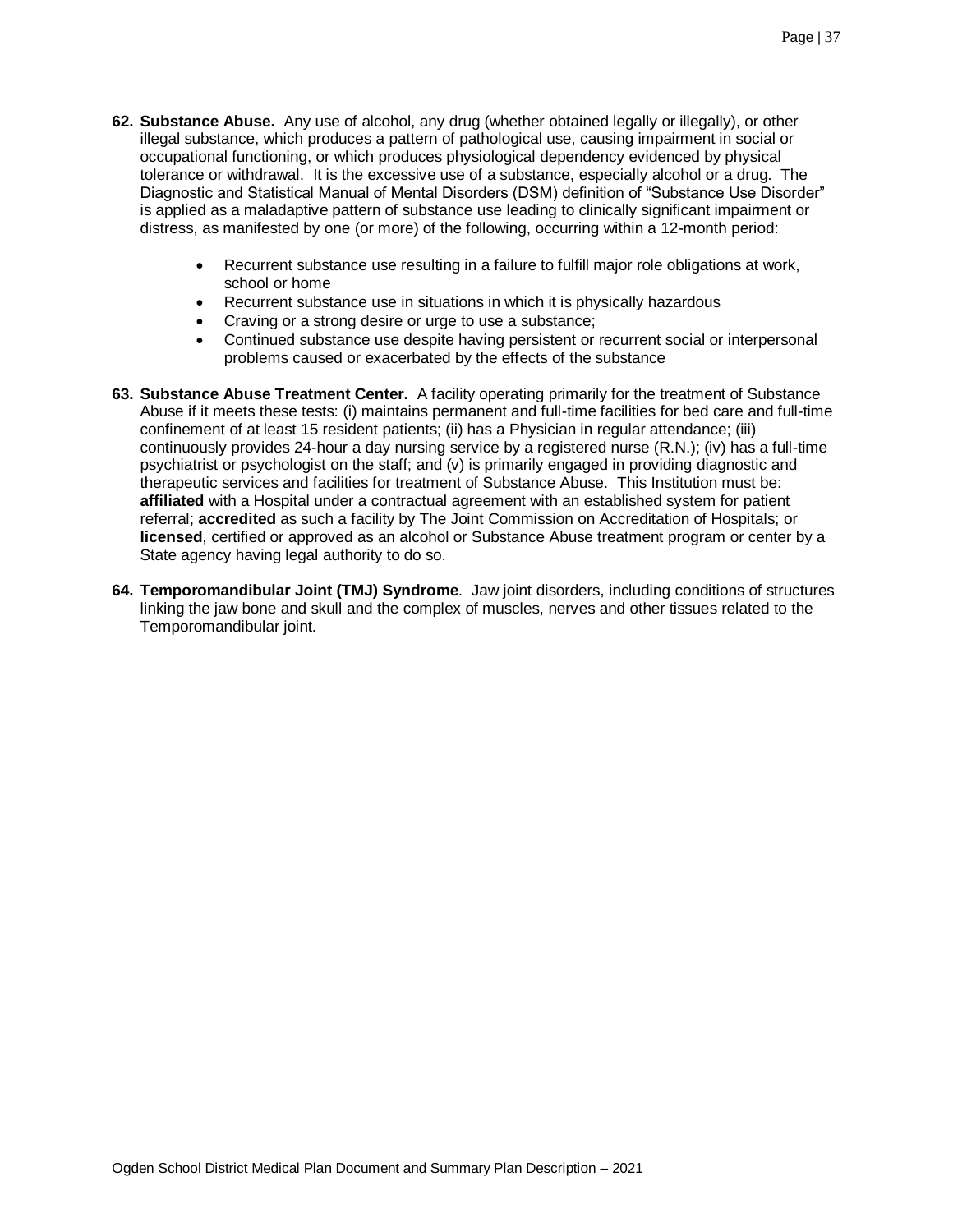## <span id="page-37-0"></span>**Prescription Drug Coverage**

Participating pharmacies have contracted with the Plan to charge Plan Participants reduced fees for covered Prescription Drugs. Contact your Pharmacy Benefit Manager for more information.

If a drug is purchased from a non-participating pharmacy or when the Plan Participant's ID card is not used, the total amount eligible for benefits will be the ingredient cost and the dispensing fee.

## **Prior Authorization**

Certain prescription drugs require a Prior Authorization. This means a review of a medication prescribed will be done before the Plan will cover it. A prior authorization may be required for drugs listed or not listed on the Pharmacy Benefit Manager's (PBM) formulary.

For more information on Prior Authorizations, visit www.OSDBenefits.com.

## **Expenses Not Covered**

This benefit will not cover a charge for any of the following:

- 1. **Appetite suppressants.** A charge for appetite suppressants, dietary supplements, or vitamin supplements, except for Prenatal vitamins requiring a prescription, or prescription vitamin supplements containing fluoride.
- 2. **Drugs used for cosmetic purposes.** Charges for drugs used for cosmetic purposes, such as anabolic steroids, Retin A, or medications for hair growth or removal.
- 3. **Experimental, Investigational, or non-FDA Approved.**
- 4. **Growth hormones.** Charges for drugs to enhance physical growth or athletic performance or appearance. Human Growth Hormone except for children or adolescents who have one of the following conditions:
	- Documented growth hormone deficiency causing slow growth;
	- Documented growth hormone deficiency causing infantile hypoglycemia;
	- **SHOX**
	- Short stature and growth due to Turner syndrome, Prader-Willi syndrome, chronic renal insufficiency prior to transplantation, central nervous system tumor treated with radiation;
	- Documented growth hormone deficiency due to a hypothalamic or pituitary condition.
- 5. **Impotence.** A charge for impotence medication.
- 6. **Injectable supplies.** A charge for hypodermic syringes and/or needles (other than for insulin).
- 7. **Inpatient medication.** A drug or medicine that is to be taken while Hospital confined. This includes being confined in any institution that has a facility for the dispensing of drugs and medicines on its premises. Instead, inpatient medication may be covered by the Plan's medical coverage.
- 8. **Medical exclusions.** A charge excluded under Medical Plan Exclusions.
- 9. **Copay Assistance.** A charge for Prescription Drugs which may be properly received without charge under local, state, or federal programs.
- 10. **Off-Label drugs.** A charge for FDA-approved drugs that are prescribed for non-FDA-approved uses.
- 11. **No prescription.** A drug or medicine that can legally be bought without a written prescription.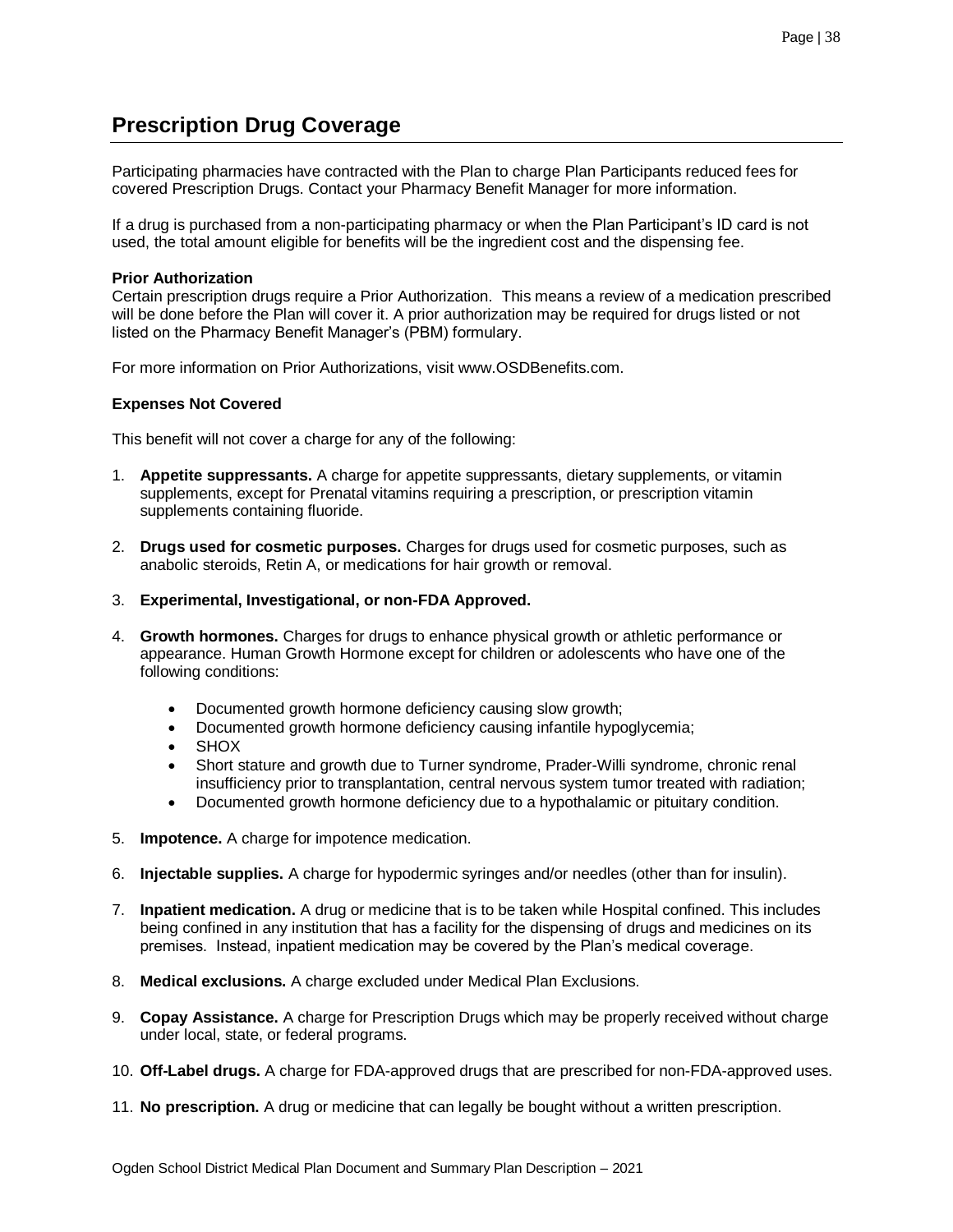12. **Refills.** Any refill that is requested more than one year after the prescription was written or any refill that is more than the number of refills ordered by the Physician.

.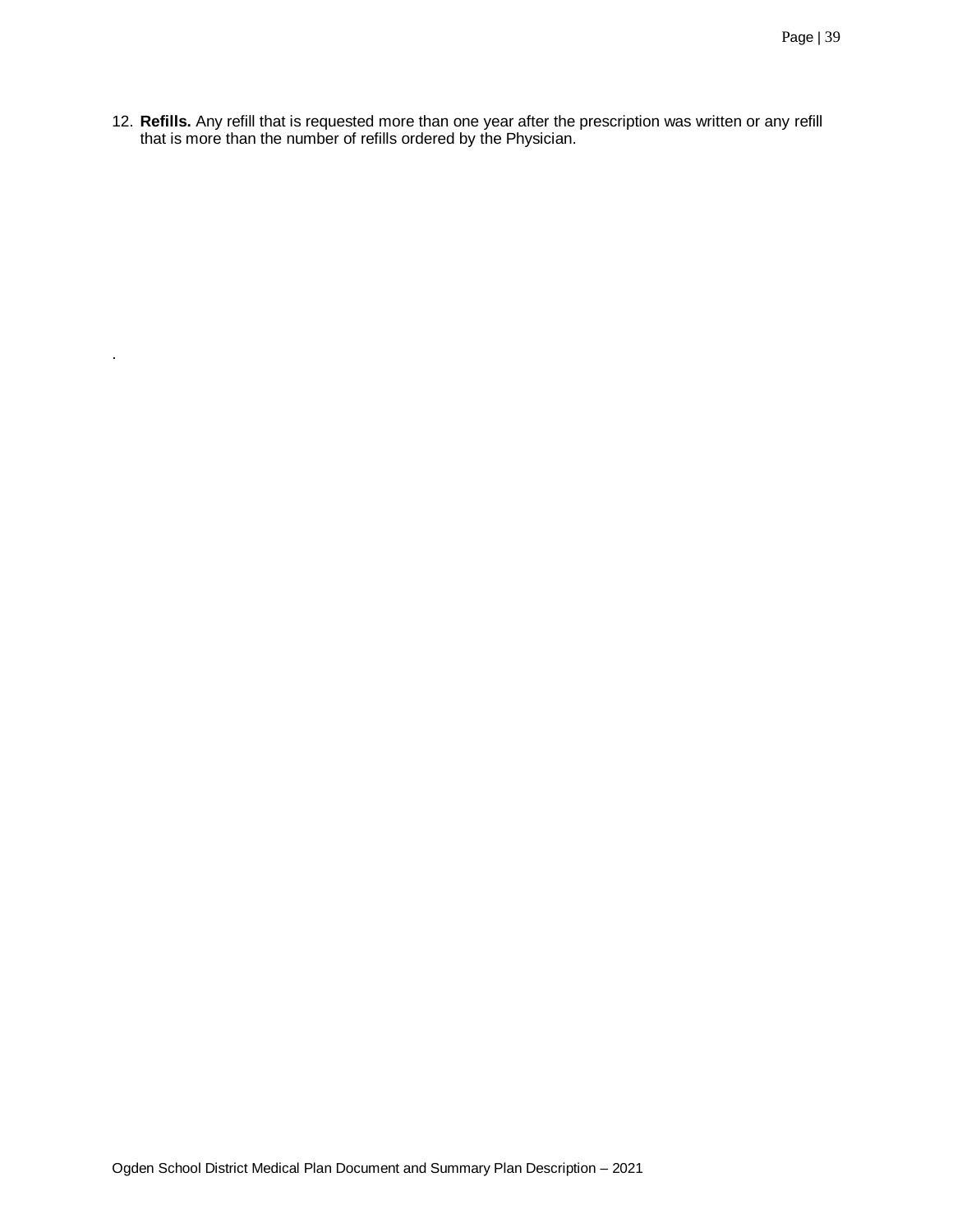## <span id="page-39-0"></span>**How to Submit a Claim**

In-Network Providers will submit Claims directly to HealthEZ. When a Plan Participant has an out of network claim to submit for consideration, they must submit:

- Member ID
- Employee's name
- Patient's Name
- Name, address, tax ID, NPI, and telephone number of the Provider of care
- Type of services rendered, with diagnosis and procedure codes
- Date of service(s)
- Any receipt

Send information to HealthEZ:

Mail – PO Box 211186, Eagan, MN 55121 Email- [service@healthez.com](mailto:service@healthez.com)

## **WHEN CLAIMS SHOULD BE FILED**

Claims must be filed within 180 days of the date of service or they will be denied as untimely, unless tolled under the COVID-19 tolling rules. Benefits are applied based on the date of service.

If the Plan Participant is accessing the Cigna PPO network, the timely filing limit is 365 days of the date of service.

HealthEZ reserves the right to request more information from the Plan Participant or provider.

## **TIMEFRAMES**

| The following timetable applies to post-service claims:                          |                              |
|----------------------------------------------------------------------------------|------------------------------|
| Notification to Plan Participant of an adverse benefit<br>determination          | 30 days                      |
| Extension due to matters beyond the control of the Plan                          | 15 days                      |
| Extension due to insufficient information on the Claim                           | 15 days                      |
| Response by the Plan Participant following notice of<br>insufficient information | 45 days                      |
| Review of Adverse Benefit Determination                                          | 60 days after benefit appeal |

The following timetable applies to non-urgent pre-service claims: Notification to Plan Participant of a benefit determination 15 days Notification to Plan Participant of failure to follow procedures 5 days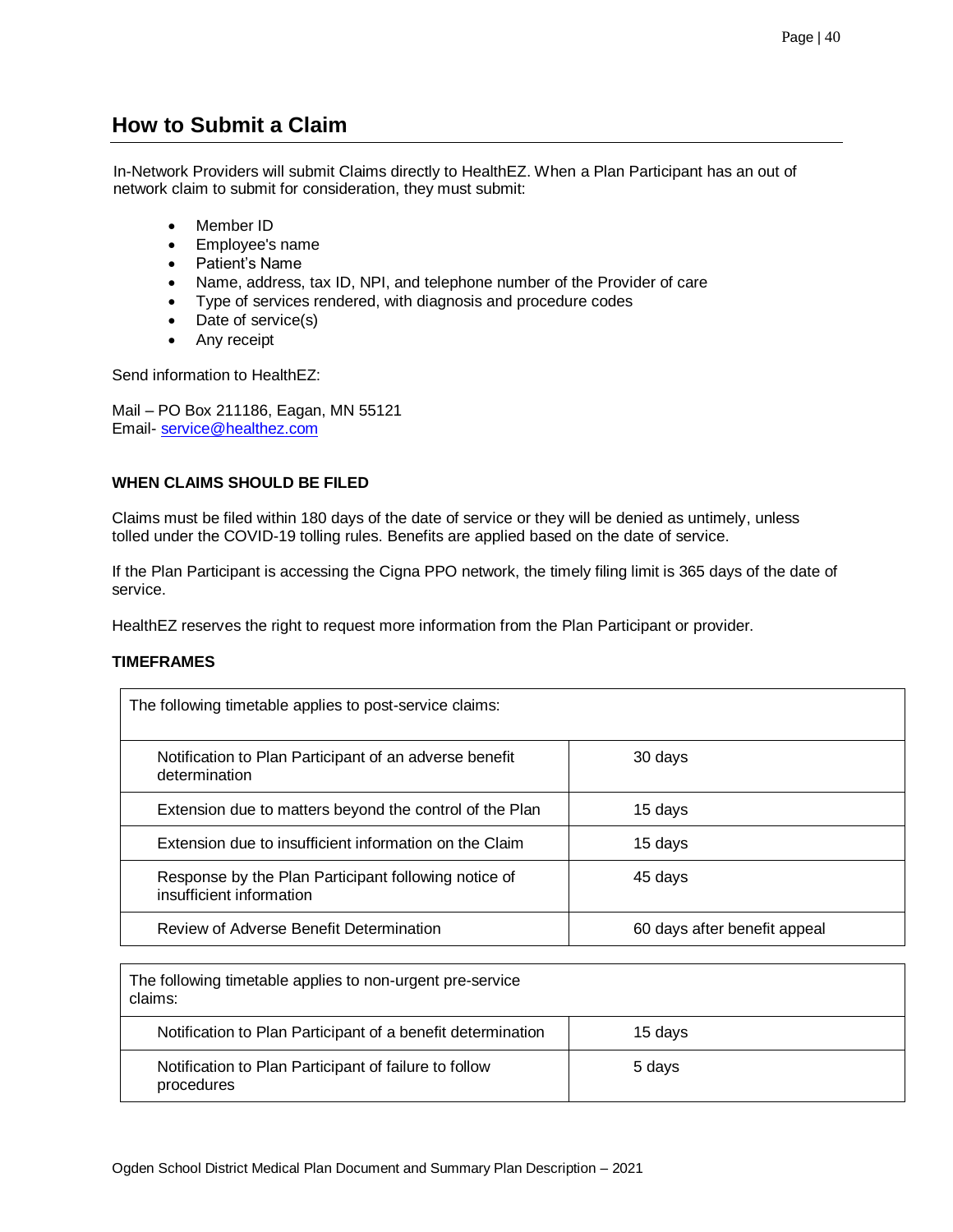| Extension due to matters beyond the control of the Plan                          | 15 days                      |
|----------------------------------------------------------------------------------|------------------------------|
| Extension due to insufficient information on the Claim                           | 15 days                      |
| Response by the Plan Participant following notice of<br>insufficient information | 45 days                      |
| Review of Adverse Benefit Determination                                          | 30 days after benefit appeal |

| The following timetable applies to urgent care claims:                                                                 |                                                                                                                                                                                                                                                          |
|------------------------------------------------------------------------------------------------------------------------|----------------------------------------------------------------------------------------------------------------------------------------------------------------------------------------------------------------------------------------------------------|
| Notification to Plan Participant of a benefit determination                                                            | 72 hours from receipt of a complete<br>claim. If initial claim was incomplete,<br>48 hours after the earlier of: (1) date<br>claimant provides requested<br>information, or (2) end of the 48-hour<br>period for claimant to provide the<br>information. |
| Notification to Plan Participant of failure to follow<br>procedures                                                    | 24 hours from receipt of a claim                                                                                                                                                                                                                         |
| Notice of incomplete claim                                                                                             | 24 hours                                                                                                                                                                                                                                                 |
| Time for claimant to provide requested information                                                                     | 48 hours                                                                                                                                                                                                                                                 |
| Review of Adverse Benefit Determination                                                                                | 72 hours                                                                                                                                                                                                                                                 |
| Deadline to notify claimant of determination on request to<br>extend treatment involving urgent care (concurrent care) | 24 hours after receipt of claim if claim<br>made at least 24 hours prior to<br>expiration of treatment                                                                                                                                                   |

## **Notice to the Plan Participant of Adverse Benefit Determinations**

HealthEZ will provide the Plan Participant with notification of an Adverse Benefit Determination, setting forth the information required by law, including:

- A reference to the specific portion(s) of the plan upon which a denial is based;
- Specific reason(s) for a denial;
- A description of available appeals;
- A description of the Plan's review procedures;
- A statement that the Plan Participant is entitled to receive copies of information relevant to the Plan Participant's claim;
- Any rule considered in making the determination;
- In the case of denials based upon a medical judgment, an explanation of the scientific or clinical judgment for the determination will be provided.

## **Appeals**

When a Plan Participant receives an Adverse Benefit Determination, the Plan Participant has 180 days following receipt of the notification in which to appeal the decision. A Plan Participant may submit written comments, documents, records, and other information relating to the Claim. If the Plan Participant requests, he or she will be provided access to information relevant to the Claim.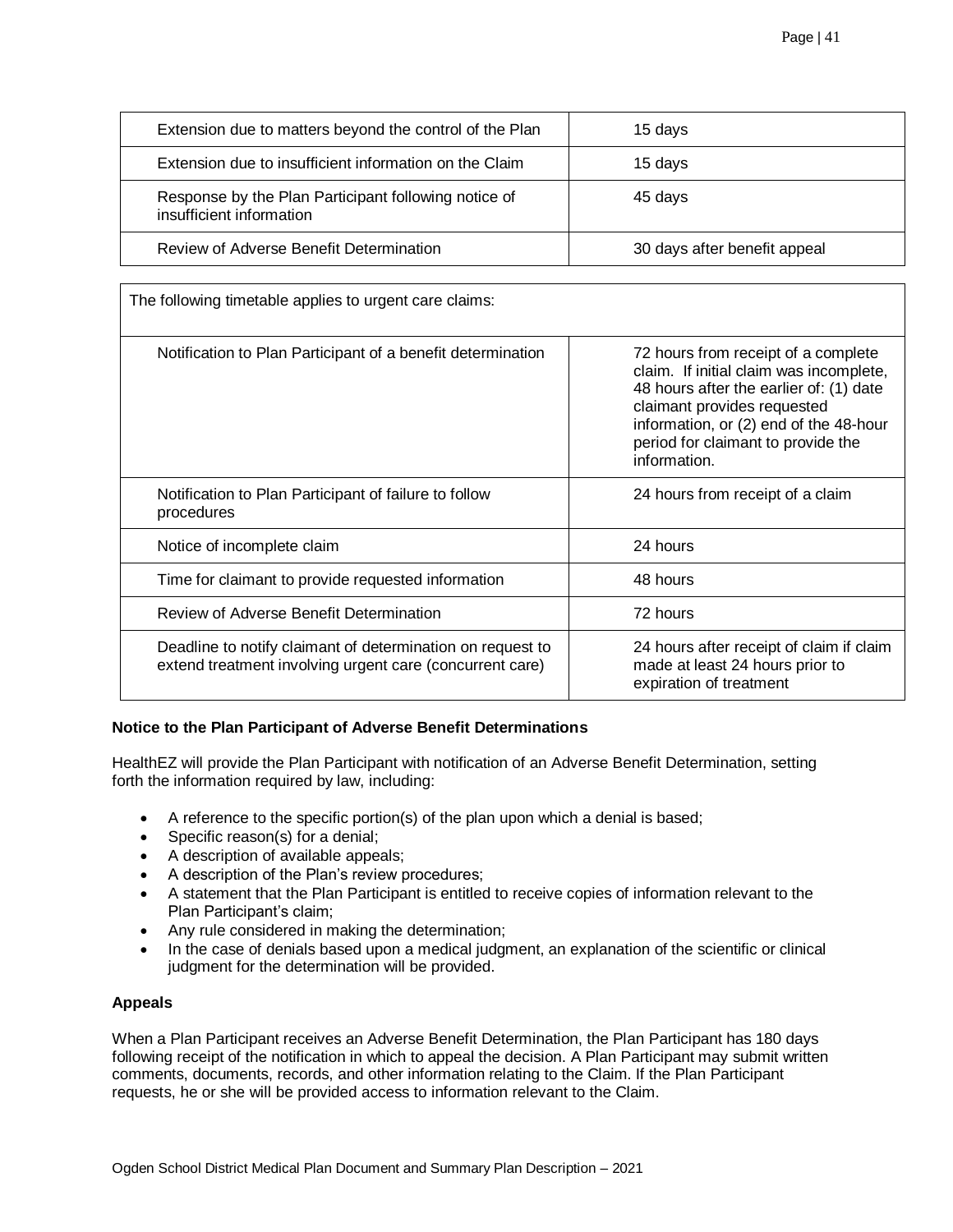Appeals should be submitted to:

**HealthEZ** Attn: Appeals 7201 West 78<sup>th</sup> Street, Suite 100 Bloomington, MN 55439

The decision timeline begins at the time an appeal is filed without regard to whether all the necessary information accompanies the filing.

Information is relevant to a Claim if it was considered in the course of making the determination, regardless of whether it was relied upon.

The review shall take into account all information submitted by the Plan Participant relating to the Claim. The review will not afford deference to the initial Adverse Benefit Determination and will be conducted by the named claims fiduciary of the Plan who is neither the individual who made the adverse determination nor a subordinate of that individual.

If the determination was based on a medical judgment, the fiduciary shall consult with a healthcare professional.

## **External Review Process**

The Federal external review process applies only to:

- An Adverse Benefit Determination that involves medical judgment as determined by the external reviewer; and
- Rescission.

## Standard external review

- 1. Request for external review. A Plan Participant must file a request for external review within 4 months after the receipt of an Adverse Benefit Determination. The Plan Participant can only file a request for external review after an Appeal determination has been issued.
- 2. Preliminary review. Within 5 business days following the receipt of the external review request, HealthEZ will complete a preliminary review to determine whether:
	- The Plan Participant is or was covered under the Plan at the time the service was requested;
	- The Plan Participant has exhausted the Plan's Appeal process; and
	- The Plan Participant has provided all the information required to process an external review.

HealthEZ will issue a notification to the Plan Participant within one business day of completion of the preliminary review. If the request is complete but not eligible for external review, such notification will include the reasons for its ineligibility and contact information for the Employee Benefits Security Administration. If the request is not complete, such notification will describe the information needed to make the request complete and the Plan will allow a Plan Participant to amend the request for external review within the four-month filing period or within the 48-hour period following the receipt of the notification, whichever is later.

3. Referral to Independent Review Organization. The Plan will assign an accredited independent review organization to conduct the external review. The Independent Review Organization will provide written notice of the final external review decision within 45 days after it receives the request for external review. The notice will contain a general description of the reason for the request for external review and a discussion of the principal reason or reasons for its decision,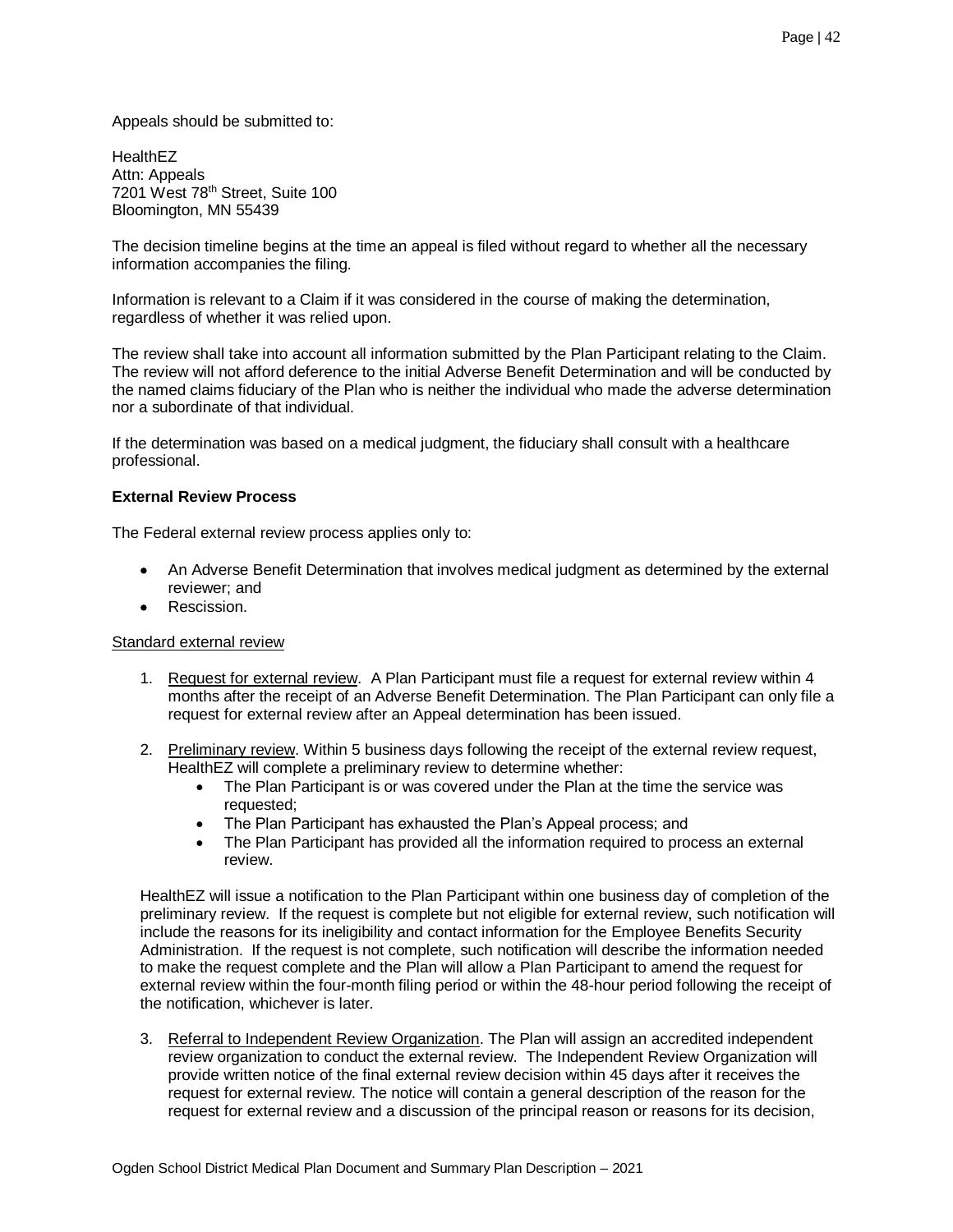including the rationale for its decision and any evidence-based standards that were relied on in making its decision.

4. Reversal of Plan's decision. Upon receipt of a notice of a final external review decision reversing the Adverse Benefit Determination, the Plan will provide payment for the claim without delay, regardless of whether the Plan intends to seek judicial review.

## **Expedited External Review**

A Plan Participant may request an expedited external review when the Adverse Benefit Determination involves a medical condition for which the timeframe of a standard appeal would seriously jeopardize the health of the Plan Participant. The Independent Review Organization will provide notice of the final external review decision as quickly as your medical condition or circumstances require, but in no event more than 72 hours after the Independent Review Organization receives the request for an expedited external review.

#### **Deemed Exhaustion of Internal Claims Procedures and De Minimis**

#### Exception to the Deemed Exhaustion Rule

A Plan Participant is normally required to exhaust the Plan's claim procedures (other than external review) before suing. However, a Plan Participant will not be required to exhaust the internal appeals process if the Plan fails to adhere to the claims procedures requirements. In such an instance, a Plan Participant may proceed immediately to the External Review Program or file a claim in court. However, if the violation is not likely to cause harm to the Plan Participant, HealthEZ demonstrates that it was for good cause or due to matters beyond their control, the violation occurred in the context of an ongoing, good faith exchange of information between the Plan and the Plan Participant, and the violation is not reflective of a pattern or practice of non-compliance, then the Plan Participant will be required to follow the appeals process.

If a Plan Participant believes the Plan has engaged in a violation of the claims procedures and would like to pursue an immediate review, the Plan Participant may request that the Plan provide a written explanation of the violation and explain why violation should not result in a "deemed exhaustion" of the claims procedures. The Plan will respond to this request within ten days. If the External Reviewer or a court rejects a request for immediate review because the Plan has met the requirements for the "de minimis exception" described above, the Plan will provide the Plan Participant with notice of an opportunity to resubmit and pursue an internal appeal of the claim.

## **Deadline to Sue**

A Plan Participant must commence any lawsuit under the Plan within [2 years] after you knew or reasonably should have known of the facts behind your claim or, if earlier, within [6 months] after the claims procedure is completed.

#### **Venue**

All litigation in any way related to the Plan (including but not limited to any and all claims brought under ERISA, such as claims for benefits and claims for breach of fiduciary duty) must be filed in the [United States District Court for the District of Minnesota].

#### **Recovery of Payments**

Occasionally, benefits are paid in error. HealthEZ has the right to recover any erroneous payment directly from the entity or person who received it and/or from other payers and/or the Plan Participant on whose behalf the payment was made.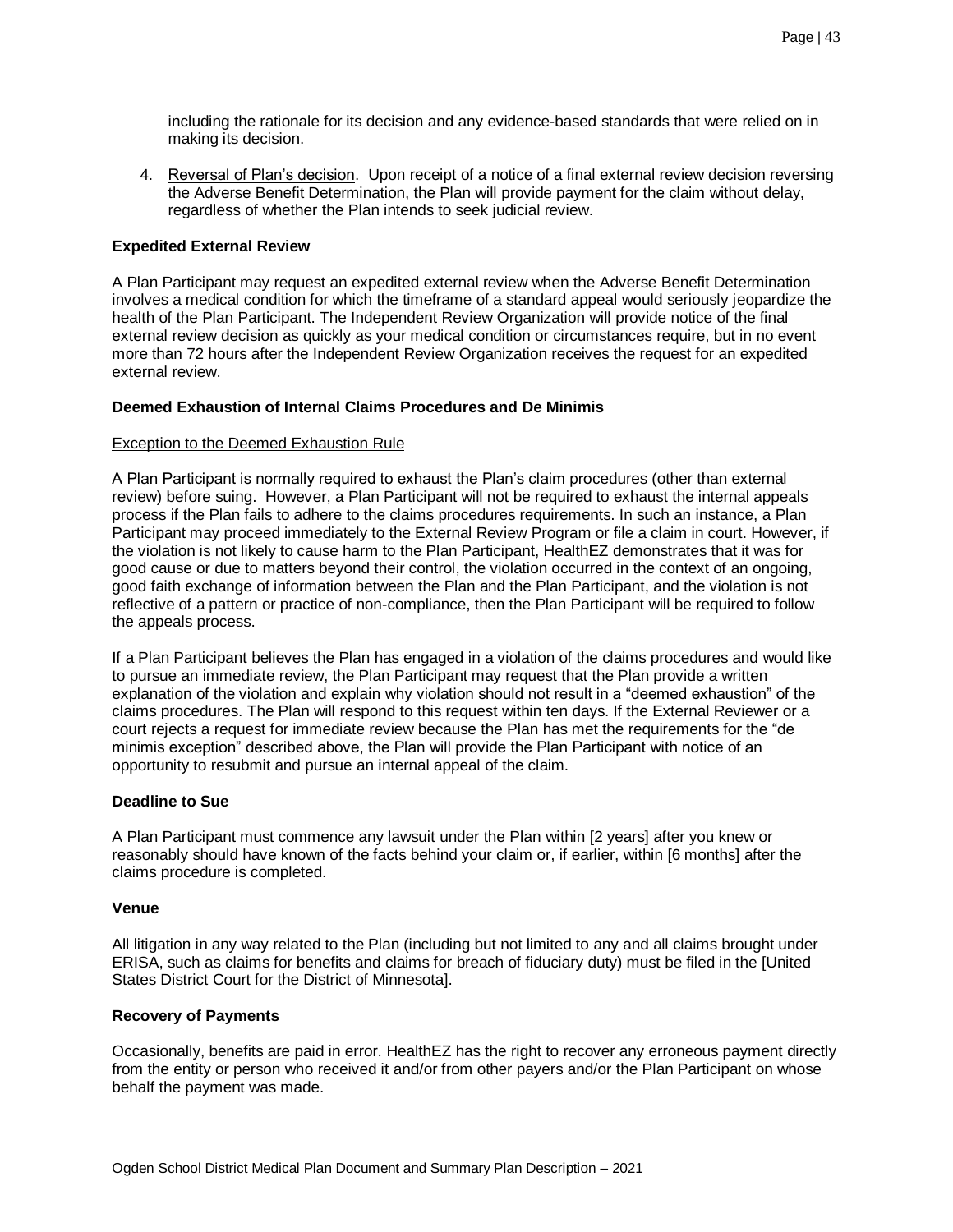HealthEZ will have the sole discretion to choose who will repay an erroneous payment and whether such payment will be reimbursed in a lump sum. When an entity or person does not comply, HealthEZ will have the authority to deny payment of any claims for benefits by the Plan Participant and to deny or reduce future benefits payable by the amount due.

<span id="page-43-0"></span>Any payments made in accordance with the above provisions will be repaid to the Plan within 30 days of discovery or demand or incur prejudgment interest of 1.5% per month. If the Plan must bring an action against an entity to enforce the provisions of this Plan, then that entity or person will pay the Plan's attorneys' fees and costs, regardless of the action's outcome.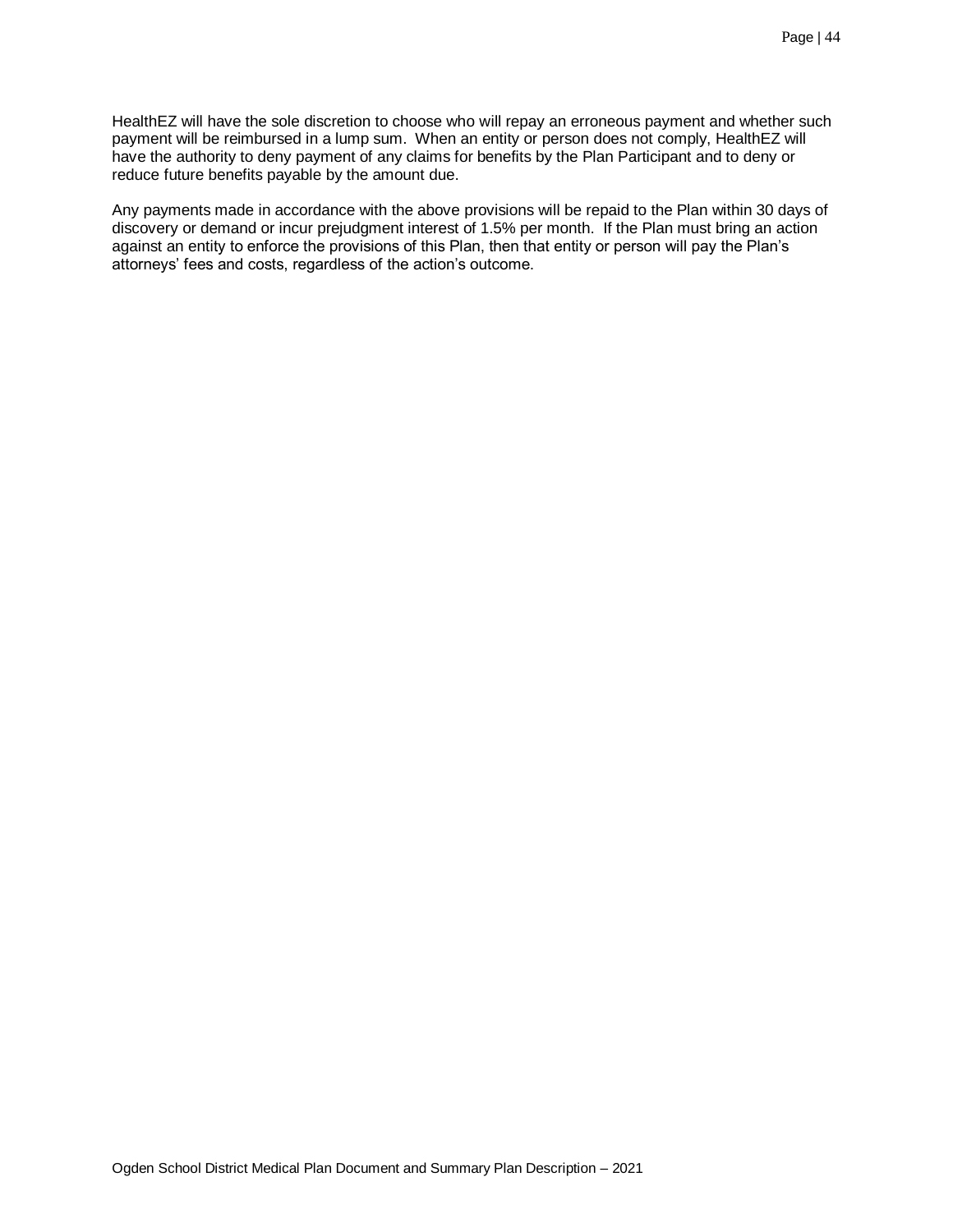## **Coordination of Benefits**

Coordination of benefits sets out rules for the order of payment when two or more plans are paying.

**Automobile Limitations.** When medical payments are available under vehicle insurance, the Plan shall pay excess benefits only.

**Benefit Plan Payment Order.** When two or more plans provide benefits for the same allowable charge, benefit payment will follow these rules.

- 1. Plans that do not have a coordination provision will pay first.
- 2. Plans with a coordination provision will pay their benefits up to the Allowable Charge in this order:
	- I. The benefits of the plan which covers the person directly ("Plan A") are determined before those of the plan which covers the person as a dependent ("Plan B").
	- II. The benefits of a plan which covers a person as an Active Employee are determined before those of a benefit plan which covers that person as a laid-off or Retired Employee. If the other plan does not have this rule, and if, as a result, the plans do not agree on the order of benefits, this rule does not apply.
	- III. The plan which covers a person as an Active Employee, or a Dependent of an Employee is determined before those of a plan which covers the person as a COBRA beneficiary.
	- IV. When a child's parents are married, these rules will apply:
		- $\circ$  The plan of the parent whose birthday falls earlier in the calendar year is determined first.
		- $\circ$  If both parents have the same birthday, the plan which has covered the patient for the longer period is determined first.
	- V. When a child's parents are divorced or legally separated, these rules will apply:
		- o When the parent with custody has not remarried, their plan will be considered first.
		- $\circ$  When the parent with custody has remarried, their plan will be considered first. The plan of the stepparent will be considered next. The plan of the parent without custody will be considered last.
		- $\circ$  A court decree state may overrule the above and state which parent is financially responsible for medical and dental benefits of the child.
		- $\circ$  For parents who were never married, the rules apply as set out above as long as paternity has been established.
	- VI. If there is still a conflict after these rules have been applied, the plan which has covered the patient for the longer time will be considered first. When there is a conflict in the coordination of benefit rules, this Plan will never pay more than 50% of allowable charges when paying secondary.
- 3. When Medicare is to be the primary payer, this Plan will base its payment upon benefits that would have been paid by Medicare under Parts A and B, regardless of whether the person was enrolled under both parts.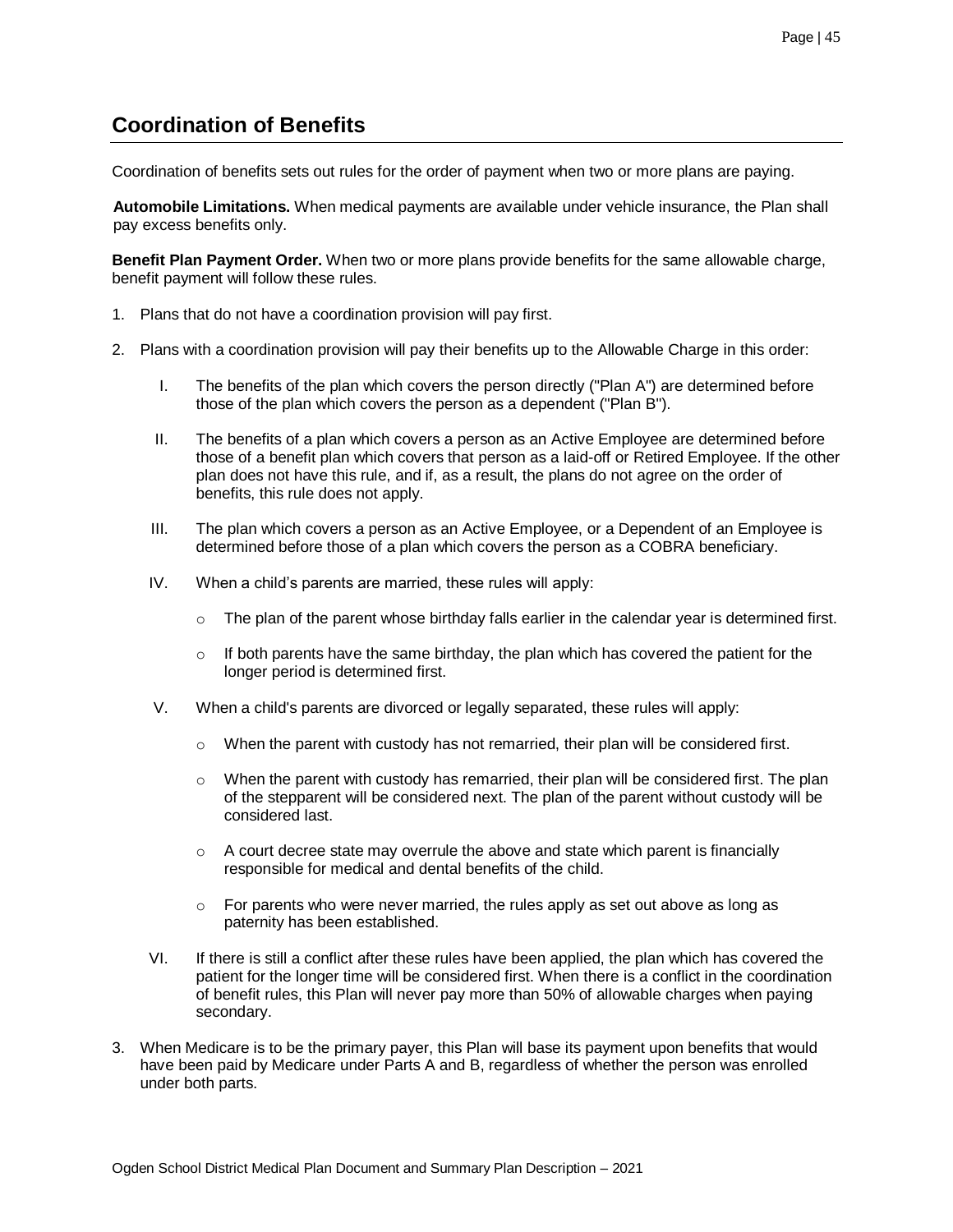4. If a Plan Participant is under a disability extension from a previous benefit plan, that benefit plan will pay first.

**End-Stage Renal Disease.** When an individual is covered under this Plan, this Plan will reimburse treatment for End-Stage Renal Disease (ESRD) for the initial 30 months at a rate not to exceed 135% of the Medicare allowable.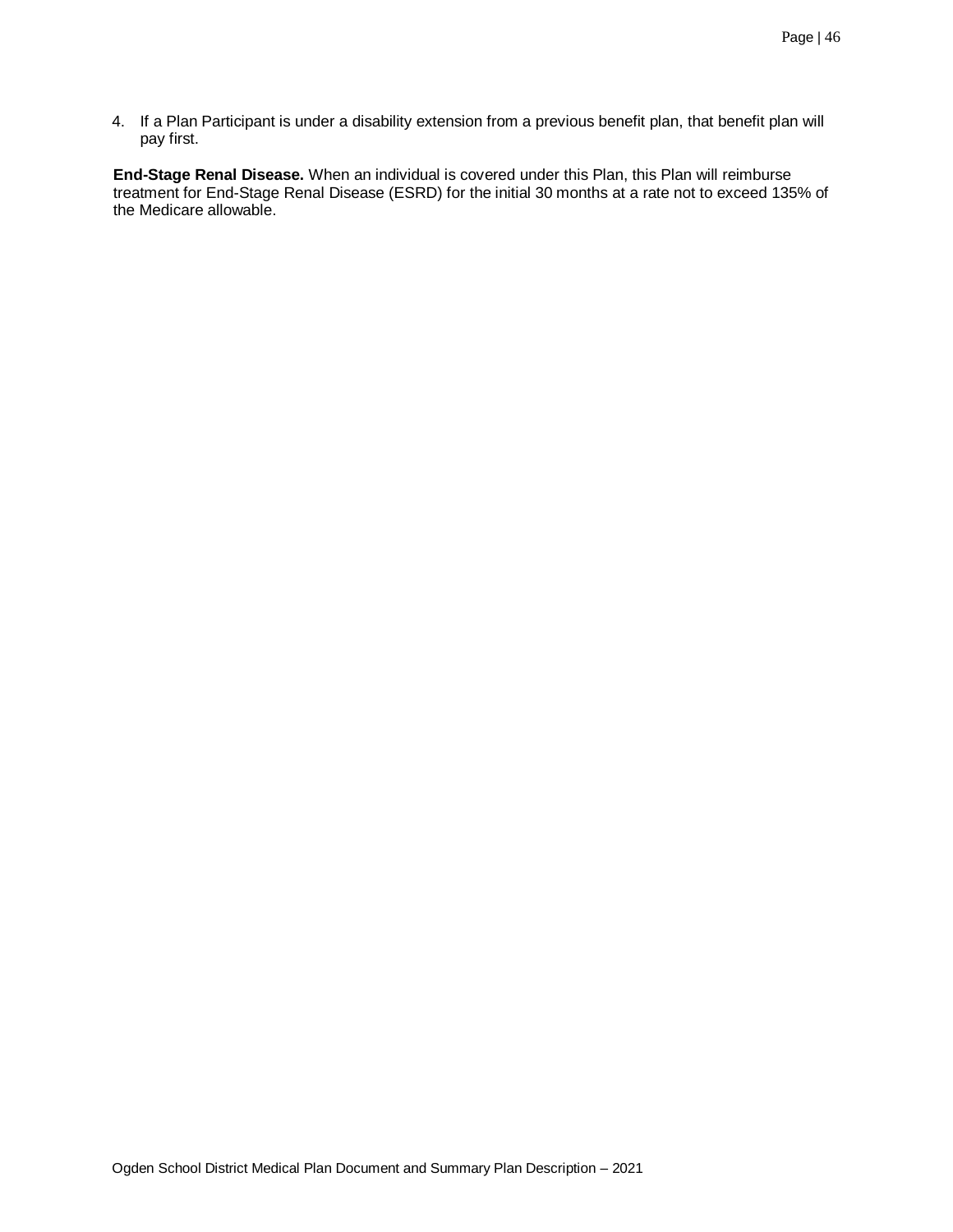## <span id="page-46-0"></span>**Subrogation**

## **Payment Condition**

- 1. The Plan may elect to conditionally advance payment of benefits in situations where any party besides the Plan may be responsible for expenses arising from an incident, and/or other funds are available, including but not limited to No-Fault Coverage, uninsured motorist, underinsured motorist, medical payment provisions, third party assets, third party insurance, and/or guarantor(s) of a third party (collectively "Coverage").
- 2. The Plan Participant, their attorney, and/or the legal guardian of a minor or incapacitated individual agrees that acceptance of the Plan's conditional payment of medical benefits is constructive notice of these provisions in their entirety and agrees to maintain one hundred percent (100%) of the Plan's conditional payment of benefits. The Plan will have an equitable lien on any funds received by the Plan Participant and/or their attorney from any source and said funds shall be held in trust until the obligations under this provision are fully satisfied. The Plan Participant agrees to include the Plan's name as a co-payee on any and all settlement drafts.
- 3. In the event a Plan Participant settles, recovers, or is reimbursed by any Coverage, they agree to reimburse the Plan for all benefits paid conditionally. If the Plan Participant fails to reimburse the Plan, they will be responsible for any expenses associated with the Plan's attempt to recover the money.
- 4. If there is more than one party is responsible for charges paid by the Plan, the Plan will not be required to select a particular party from whom reimbursement is due. Furthermore, unallocated settlement funds meant to compensate multiple injured parties, of which the Plan Participant is only one, are considered as an "identifiable" fund from which the Plan may seek reimbursement.

Plan Participants assign the right to subrogate and pursue claims that may arise against any individual, entity, or coverage to HealthEZ. If a Plan Participant receives benefits or becomes entitled to receive benefits, from any party causing their Sickness or Injury, an automatic equitable lien attaches in favor of the Plan to any claim the Plan Participant might have. The Plan may, at its discretion, in its own name or in the name of the Plan Participant, pursue such claims.

**Assignment:** If the Plan Participant fails to file a claim or pursue damages against a third party, they authorize the Plan to pursue such claims and will fully cooperate with the Plan to pursue a claim and the recovery of all expenses.

## **Right of Reimbursement**

- 1. The Plan will be entitled to recover 100% of the benefits paid, without deduction for attorneys' fees and costs or application of the common fund doctrine, make whole doctrine, or any other similar legal theory, without regard to whether the Plan Participant(s) is fully compensated by his/her recovery from all sources. The Plan will have an equitable lien which supersedes all common law or statutory laws of any State prohibiting assignment of rights which interferes with the Plan's equitable lien and right to reimbursement. The obligation to reimburse the Plan in full exists regardless of how the judgment or settlement is classified. If the Plan Participant(s)' recovery is less than the benefits paid, then the Plan is entitled to be paid all of the recovery achieved.
- 2. No court costs or litigation expenses, including expert's fees, may be deducted from the Plan's recovery. In addition, the Plan's right of subrogation and reimbursement will not be reduced or affected as a result of any fault or claim on the part of the Plan Participant, whether under any doctrine in law.
- 3. These rights of subrogation and reimbursement do not require a separate written acknowledgment from Plan Participant and will not limit any other remedies of the Plan provided by law.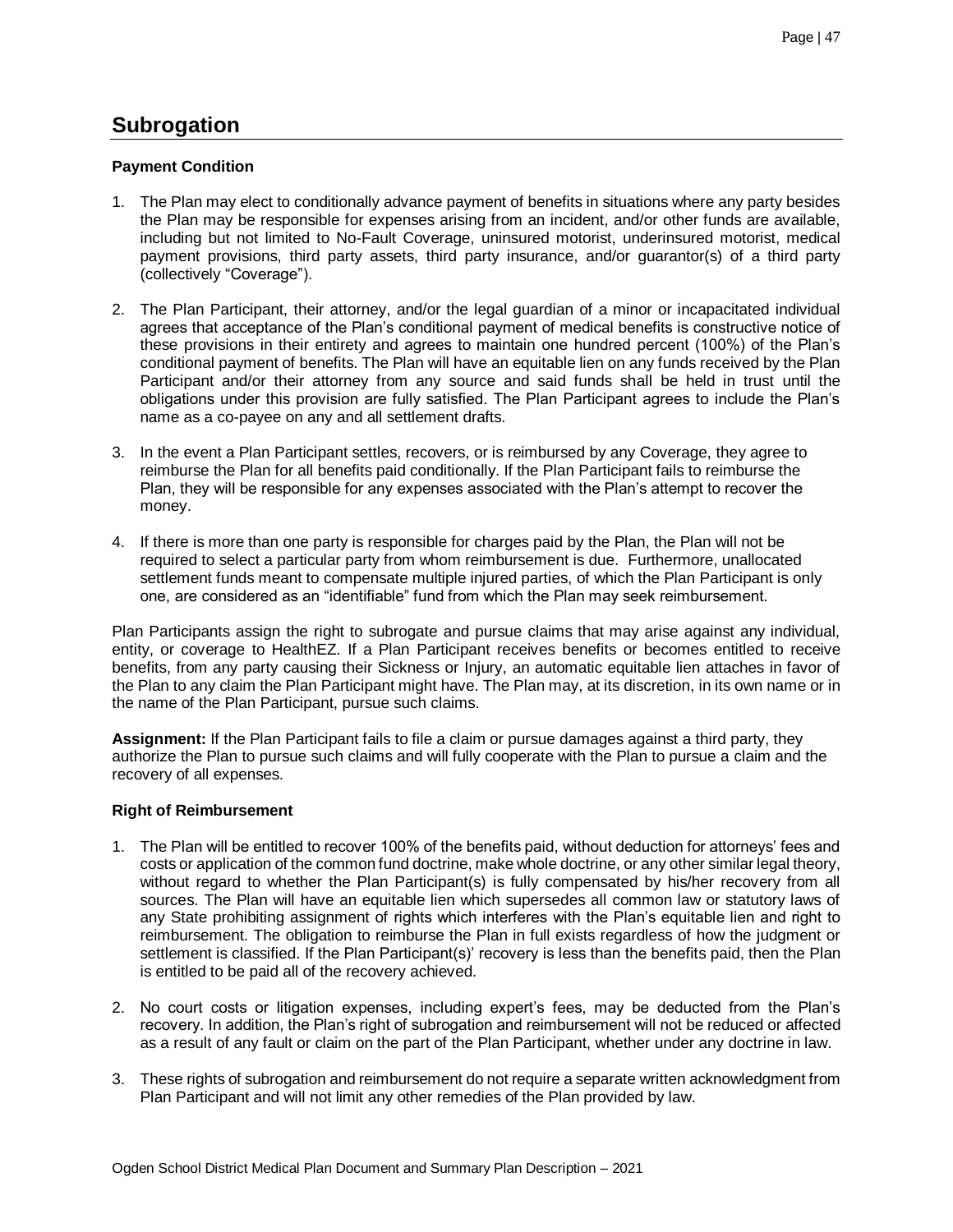#### **Separation of Funds**

Benefits paid, funds recovered, and funds over which the Plan has an equitable lien exist separately from the estate of the Plan Participant. The Death of or filing of bankruptcy by the Plan Participant will not affect the Plan's lien or the Plan's right to subrogation and reimbursement.

#### **Wrongful Death**

In the event a wrongful death or survivor claim is asserted against a third party, the Plan's subrogation and reimbursement rights still apply.

#### **Obligations**

It is the Plan Participant's obligation:

- To fully cooperate with the Plan;
- To provide the Plan with pertinent information;
- To do nothing to prejudice the Plan's rights of subrogation and reimbursement;
- To promptly reimburse the Plan when a recovery or other payment is received; and
- To not settle or release any claim without the prior consent of the Plan.

#### **Minor Status**

In the event the Plan Participant is a minor, the minor's parents or guardian will cooperate in all actions by the Plan to seek and obtain requisite court approval to bind the minor and their estate insofar as these subrogation and reimbursement provisions are concerned. If the minor's parents or guardian fail to take such action, the Plan will have no obligation to advance payment of medical benefits on behalf of the minor and any court costs or legal fees associated with obtaining such approval will be paid by the minor's parents or guardian.

#### **Offset**

If Plan Participant or their attorney fails to comply with any of the requirements of the Plan, the Plan has the right, in addition to any other lawful means of recovery, to refuse payment of any future medical benefits and any funds or payments due under this Plan on behalf of the Plan Participant in an amount equivalent to what the Plan is owed.

#### **Severability**

In the event that any section of this provision is considered invalid or illegal for any reason, said invalidity or illegality shall not affect the remaining sections of this provision and Plan Document/SPD.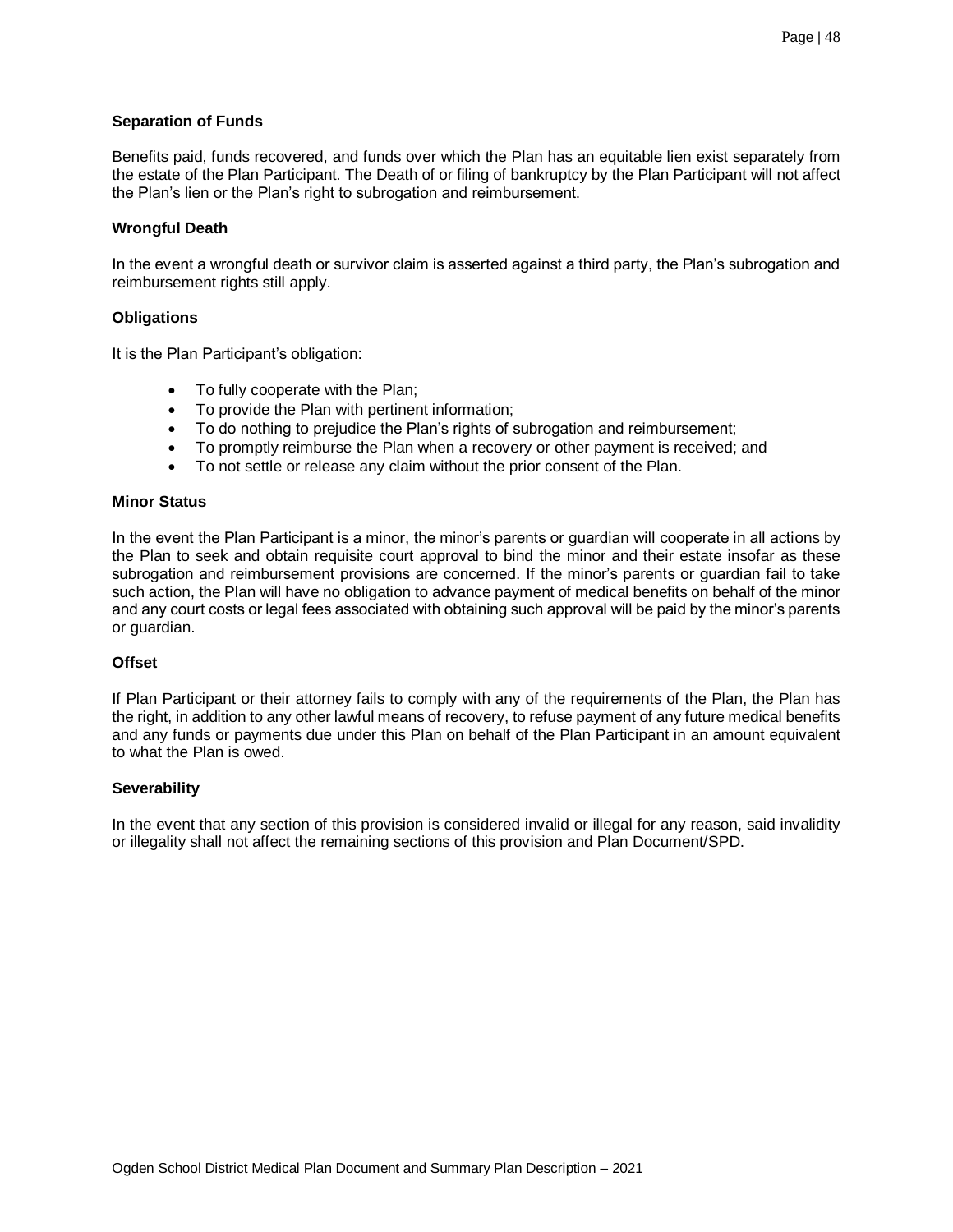## **Continuation Coverage Rights Under COBRA**

COBRA continuation coverage is the temporary extension of group health plan coverage due to a Qualifying Event. The right to enroll in COBRA is triggered by the loss of coverage under the terms of the Plan. The coverage must be identical to the Plan coverage that the Qualified Beneficiary had immediately before the Qualifying Event.

FMLA qualified leaves do not constitute a Qualifying Event because coverage is not lost during such leave. However, if an Employee does not return to employment at the end of the FMLA leave, then that loss of coverage due to termination of employment or reduction in hours may be a Qualifying Event for COBRA.

**What are the alternatives to COBRA?** A Plan Participant has the right to request special enrollment in another group health plan for which they are otherwise eligible (such as a plan sponsored by their Spouse's employer) within 30 days after the coverage under this Plan ends. They will also have the same right at the end of COBRA coverage if they take COBRA for the maximum time available.

**How long is the COBRA election period?** The election period begins on the day the Plan Participant would lose coverage and ends 60 days after either that date, or the date the Plan Participant is provided notice of their right to elect COBRA, whichever is later.

The Plan Sponsor is responsible for notifying the COBRA Vendor within 30 days when the Qualifying Event is one of the following:

- End of employment or reduction of hours;
- Death of Employee; or
- Employer bankruptcy proceeding.

## **IMPORTANT:**

**The Employee is responsible for notifying the Plan Administrator within 60 days of the Qualifying Event if it is one of the following:**

- Divorce:
- Legal separation; or
- Dependent Child's losing eligibility for coverage.

## *QUALIFYING EVENT NOTICE PROCEDURES:*

A Participant's notice of Qualifying Event must be *in writing*. If mailed, the notice must be postmarked no later than the last day of the required notice period. The notice must state:

- The **name of the Plan** under which the Plan Participant lost coverage,
- The **name and address of the Employee** covered under the Plan,
- The **name(s) and address(es) of the Qualified Beneficiary(ies)**, and
- The **Qualifying Event** and the **date** it happened.

HealthEZ reserves the right to request proof of the Qualifying Event.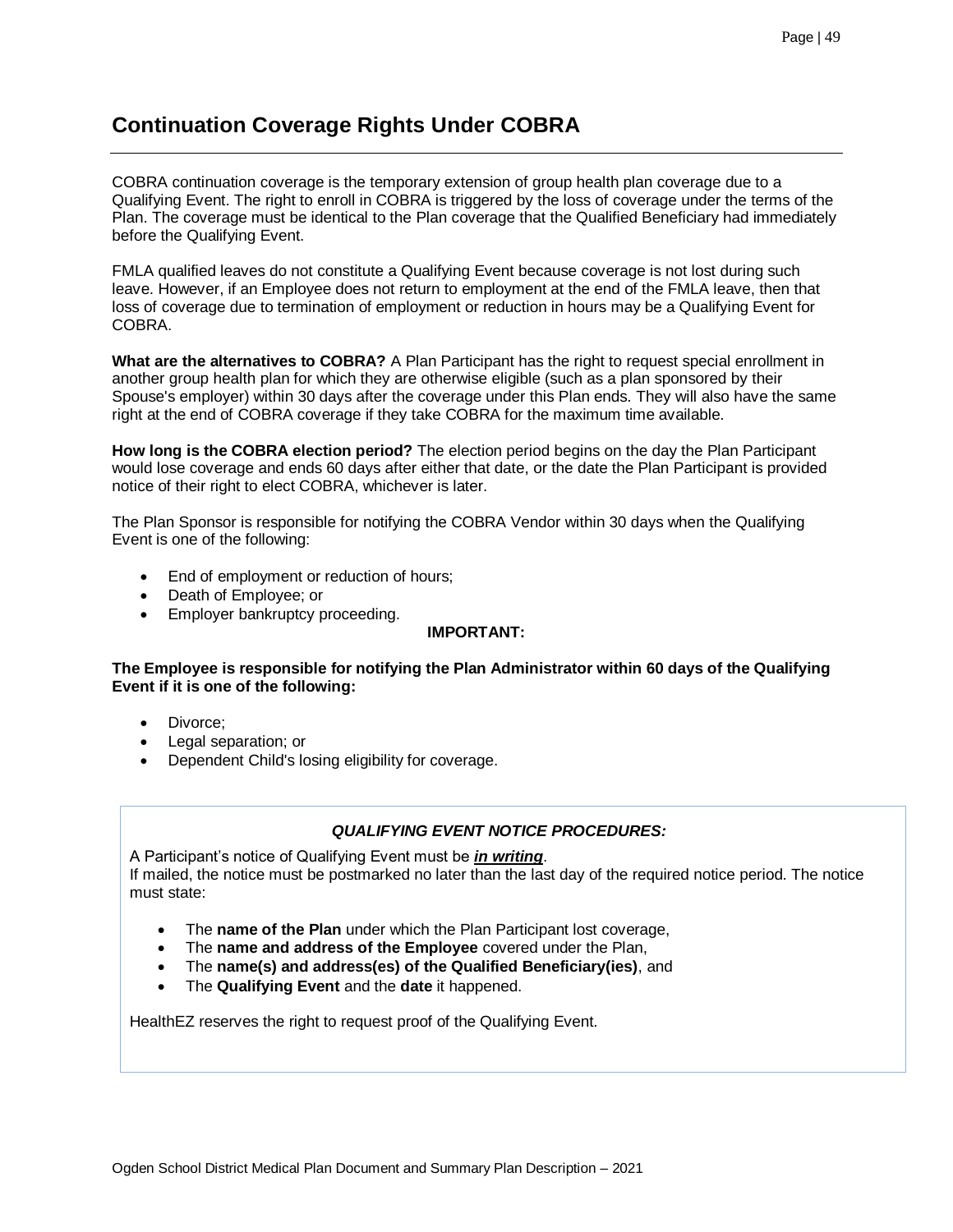Each Qualified Beneficiary has an independent right to elect COBRA within the deadline stated in the COBRA election notice. Covered Employees may elect COBRA for their spouses, and parents may elect COBRA on behalf of their children.

**Can a waiver be revoked?** If during the election period, a Qualified Beneficiary waives COBRA continuation coverage, the waiver can be revoked at any time before the end of the election period. However, coverage need not be provided retroactively (that is, from the date of the loss of coverage until the waiver is revoked).

**Is COBRA available if a Qualified Beneficiary has other coverage?** Qualified beneficiaries who are entitled to elect COBRA may do so even if they are covered under another group health plan or are entitled to Medicare benefits. However, a Qualified Beneficiary's COBRA coverage will terminate automatically if, after electing COBRA, they become entitled to Medicare or become covered under other group health plan coverage.

**When will COBRA be terminated?** COBRA will end on the earliest of the following dates:

- The last day of the maximum coverage period;
- The first day for which Timely Payment is not made;
- The date upon which the Employer ceases to provide any group health plan;
- The date, after election, that the Qualified Beneficiary first enrolls in Medicare, or
- In the case of a Qualified Beneficiary in a disability extension period, the first day of the month more than 30 days after the final determination that the Plan Participant is no longer disabled.

**What are the maximum coverage periods?** The maximum coverage periods are based on the type of the Qualifying Event and the status of the Qualified Beneficiary:

- 1. If the Qualifying Event is a termination of employment or reduction of hours, the maximum coverage period is 18 months, or 29 months if there is a disability extension;
- 2. If an Employee is enrolled in Medicare before experiencing a termination of employment or reduction of hours, then the maximum coverage period for Qualified Beneficiaries other than the Employee ends on the later of:
	- 36 months after the date the Employee enrolled in the Medicare program; or
	- 18 months (29 months, if there is a disability extension) after the date of the Employee's termination of employment or reduction of hours;
- 3. In the case of any other Qualifying Event than that described above, the maximum coverage period is 36 months.

**Under what circumstances can the maximum coverage period be expanded?** If a Qualifying Event that gives rise to an 18-month or 29-month maximum coverage period is followed, within that 18-month or 29-month period, by a second Qualifying Event that gives rise to a 36-months maximum coverage period, the original period is expanded to 36 months, but only for individuals who are Qualified Beneficiaries at the time of and with respect to both Qualifying Events. In no circumstance can the COBRA maximum coverage period be expanded to more than 36 months.

**How does a Qualified Beneficiary become entitled to a disability extension?** A disability extension will be granted if a Qualified Beneficiary is determined by the Social Security Administration to have been disabled at any time during the first 60 days of COBRA coverage. To qualify for the disability extension, the Qualified Beneficiary must provide the COBRA vendor or Plan Sponsor with notice of the disability determination within 60 days of the determination.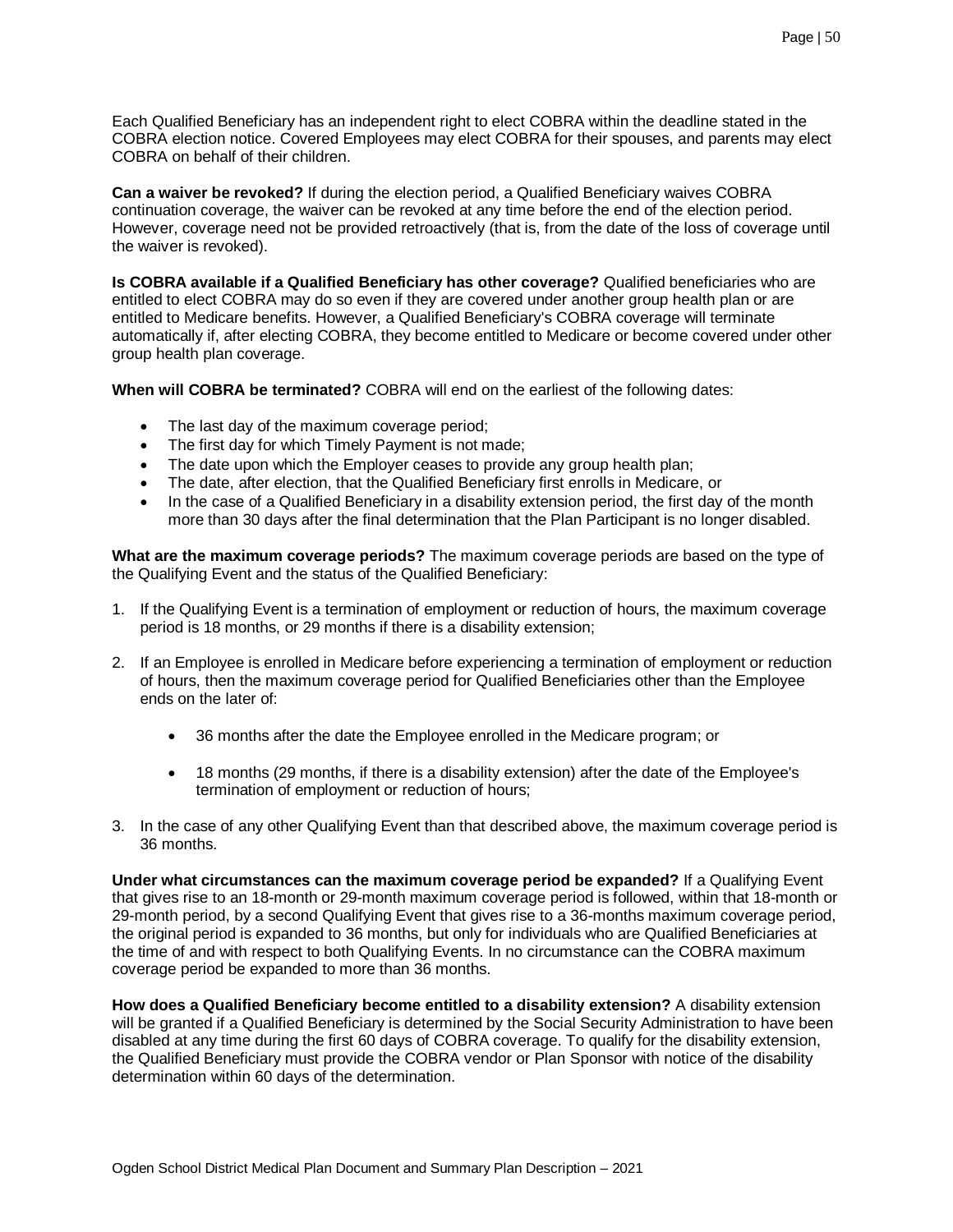**Does the Plan require payment for COBRA continuation coverage?** Qualified beneficiaries will pay 102% of the premium for the first 18 months and 150% of the premium if receiving a disability extension of COBRA.

**What is timely payment for COBRA continuation coverage?** COBRA premiums are due on the first of the month. However, you will be allowed a grace period of 30 days.

Notwithstanding the above paragraph, the Plan does not require payment earlier than 45 days after the election of COBRA.

For more information about your rights under ERISA, including COBRA, the Health Insurance Portability and Accountability Act (HIPAA), and other laws affecting group health plans, contact the nearest Regional or District Office of the U.S. Department of Labor's Employee Benefits Security Administration (EBSA). Addresses and phone numbers of Regional and District EBSA Offices are available through EBSA's website at [www.dol.gov/ebsa.](http://www.dol.gov/ebsa)

#### **KEEP YOUR PLAN ADMINISTRATOR INFORMED OF ADDRESS CHANGES**

In order to protect your family's rights, please keep HealthEZ informed of any changes in the addresses of family members. You should also keep a copy, for your records, of any notices you send to HealthEZ.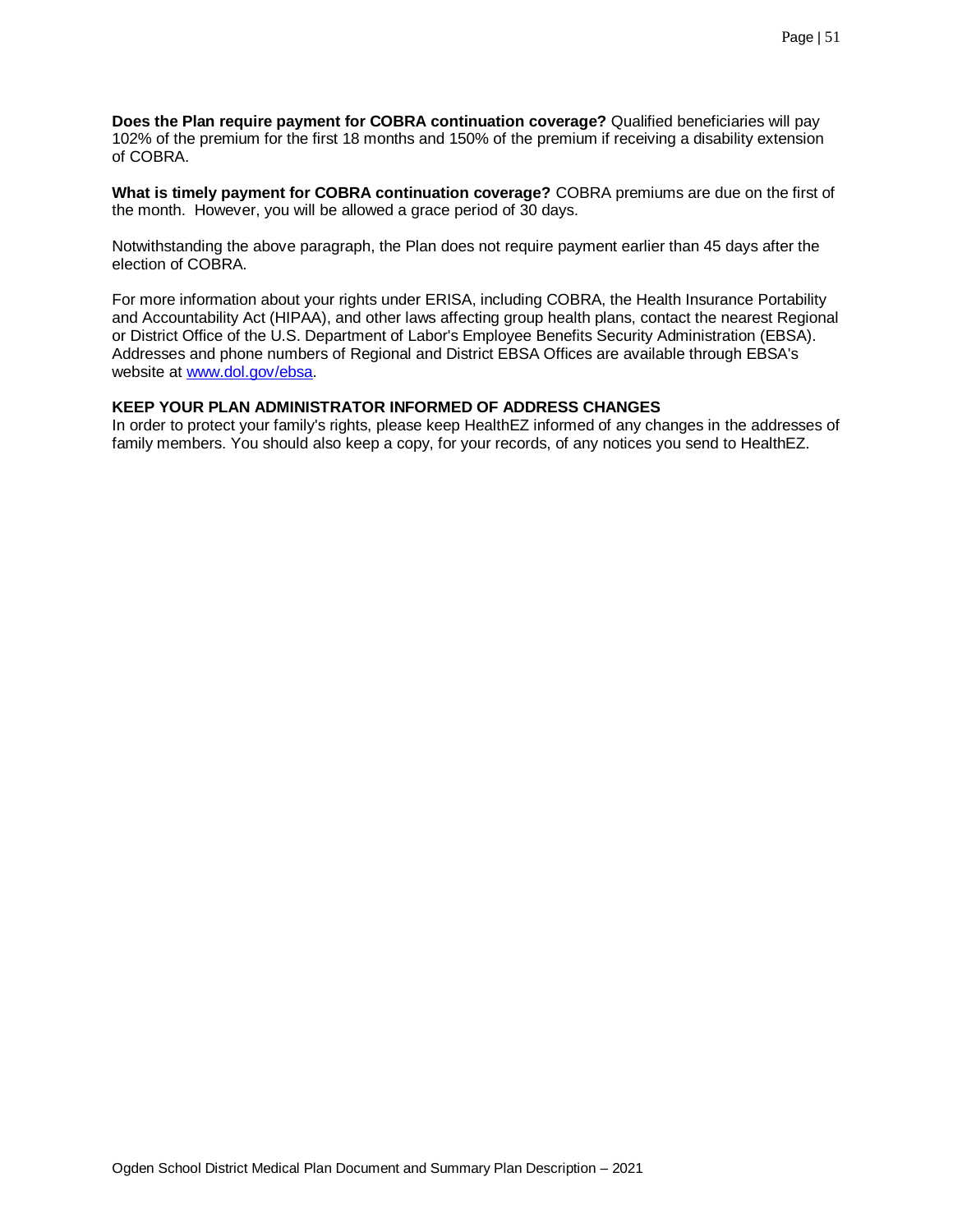# <span id="page-51-0"></span>**Responsibilities of Plan Administrator**

**PLAN ADMINISTRATOR.** Ogden School District is the Plan Administrator. The Plan Administrator and its delegate, HealthEZ, have maximum legal discretionary authority to interpret the Plan and to decide disputes which may arise. The decisions of the Plan Administrator or its delegate, HealthEZ, will be final and binding on all interested parties.

The Plan pays for all expenses for plan administration. Legal proceedings may be initiated against HealthEZ once the appeals process has been exhausted.

## **FUNDING THE PLAN AND PAYMENT OF BENEFITS**

Funding is derived from the funds of the Plan Sponsor and contributions made by the covered Employees. HealthEZ facilitates benefit payments on behalf of the Plan.

**CLERICAL ERROR**. Any clerical error in making any changes in eligibility will not invalidate coverage or continue coverage validly terminated. In the case of clerical error, the Plan requires reimbursement for the overpayment.

**AMENDING AND TERMINATING THE PLAN**. If the Plan is terminated, the rights of the Plan Participants are limited to expenses incurred before termination. The Plan Sponsor reserves the right, at any time and for any reason, to amend, suspend, or terminate the Plan.

**SUMMARY OF MATERIAL MODIFICATION (SMM).** A Summary of Material Modification reports changes in the Summary Plan Description.

The Plan Sponsor will notify all Plan Participants of any plan amendment considered a Summary of Material Modifications, no later than 210 days after the close of the Plan Year in which the changes became effective.

The Plan Sponsor will notify all Plan Participants of any plan amendment considered a reduction, no later than 60 days after adoption.

If a Plan's Material Modifications are not reflected in the most recent Summary of Benefits and Coverage (SBC) then the Plan will provide written notice to Plan Participants at least 60 days before the effective date of the modification.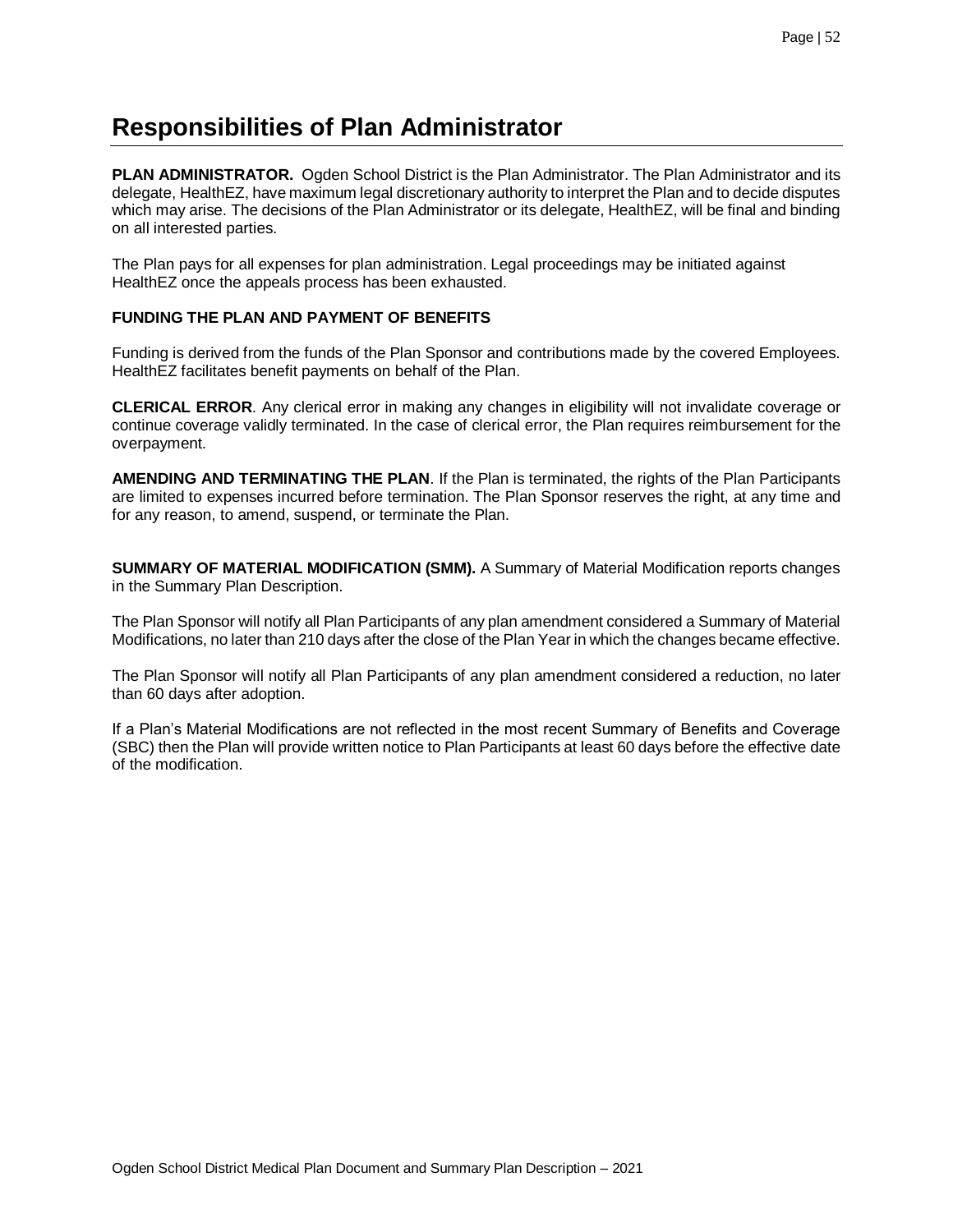# <span id="page-52-0"></span>**Certain Plan Participants Rights under ERISA**

As a participant in the Plan, you are entitled to certain rights and protections under the Employee Retirement Income Security Act of 1974 (ERISA). ERISA provides that all Plan participants shall be entitled to:

#### Receive Information About Your Plan and Benefits

Examine, without charge, at the Plan Administrator's office and at other specified locations, such as worksites and union halls, all documents governing the Plan, including insurance contracts and collective bargaining agreements, and a copy of the latest annual report (Form 5500 Series) filed by the Plan with the U.S. Department of Labor and available at the Public Disclosure Room of the Employee Benefits Security Administration.

Obtain, upon written request to the plan administrator, copies of documents governing the operation of the Plan, including collective bargaining agreements, and Plan copies of the latest annual report (Form 5500 Series) and updated summary plan description. The Plan Administrator may make a reasonable charge for the copies.

Receive a summary of the Plan's annual financial report. The Plan Administrator is required by law to furnish each participant with a copy of this summary annual report.

#### Prudent Actions by Plan Fiduciaries

In addition to creating rights for Plan participants ERISA imposes duties upon the people who are responsible for the operation of the Plan. The people who operate your Plan, called "fiduciaries" of the Plan, have a duty to do so prudently and in the interest of you and other Plan participants and beneficiaries. No one, including your Employer, your union, or any other person, may fire you or otherwise discriminate against you in any way to prevent you from obtaining a welfare benefit or exercising your rights under ERISA.

## Enforce Your Rights

If your claim for a welfare benefit is denied or ignored, in whole or in part, you have a right to know why this was done, to obtain copies of documents relating to the decision without charge, and to appeal any denial, all within certain time schedules.

Under ERISA, there are steps you can take to enforce the above rights. For instance, if you request a copy of Plan documents or the latest annual report from the plan and do not receive them within 30 days, you may file suit in a Federal court. In such a case, the court may require the Plan Administrator to provide the materials and pay you up to \$110 a day until you receive the materials, unless the materials were not sent because of reasons beyond the control of the Plan Administrator. If you have a claim for benefits which is denied or ignored, in whole or in part, you may file suit in Federal court after you have exhausted the Plan's claims procedures. In addition, if you disagree with the Plan's decision or lack thereof concerning the qualified status of a medical child support order, you may file suit in Federal court. If it should happen that Plan fiduciaries misuse the Plan's money, or if you are discriminated against for asserting your rights, you may seek assistance from the U.S. Department of Labor, or you may file suit in a Federal court. The court will decide who should pay court costs and legal fees. If you are successful, the court may order the person you have sued to pay these costs and fees. If you lose, the court may order you to pay these costs and fees, for example, if it finds your claim is frivolous.

## Continue Group Health Plan Coverage

Continue health care coverage for yourself, spouse or dependents if there is a loss of coverage under the plan as a result of a qualifying event. You or your dependents may have to pay for such coverage.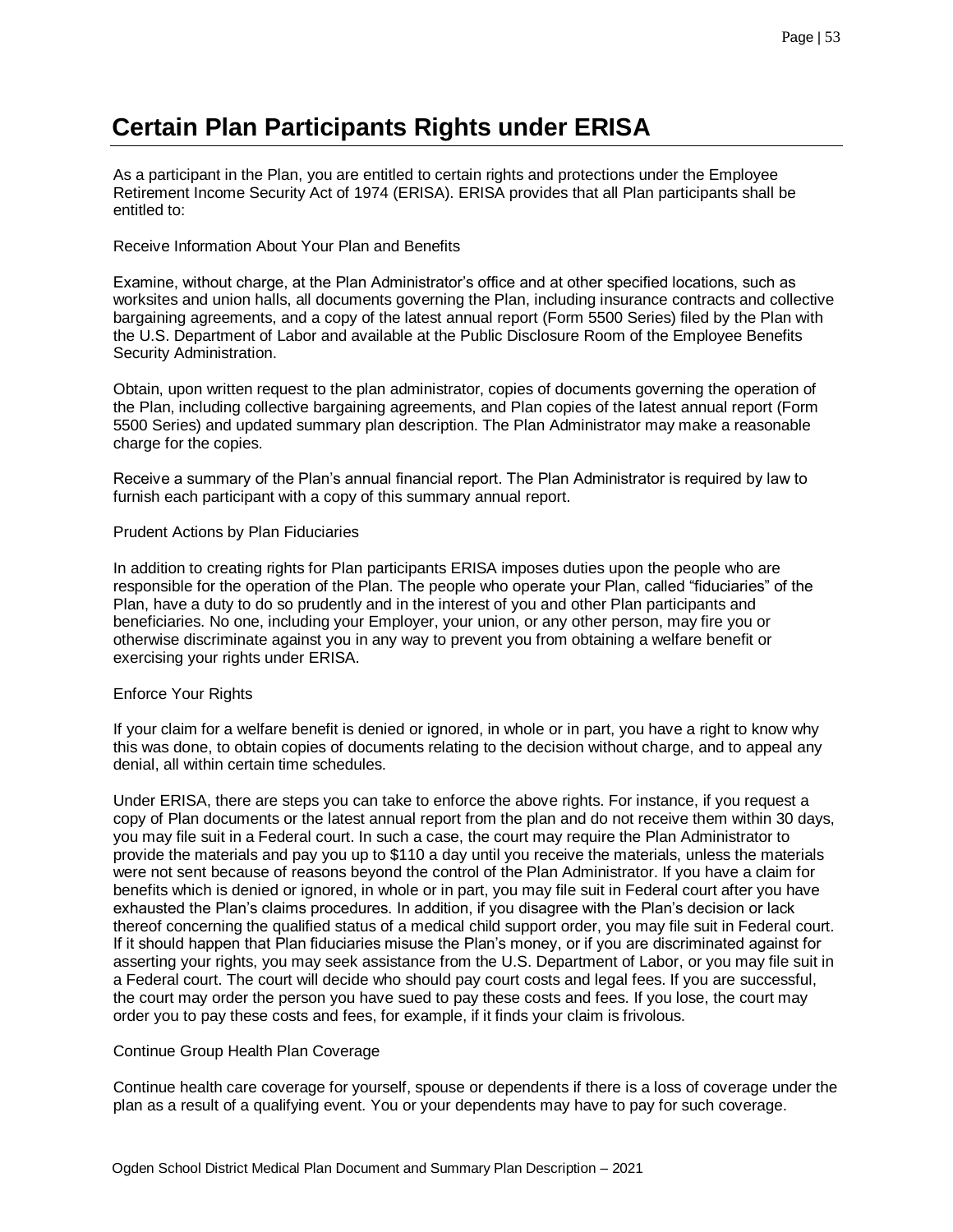Review this SPD and the documents governing the Plan on the rules governing your COBRA continuation coverage rights.

#### Assistance with Your Questions

If you have any questions about your Plan, you should contact the Plan Administrator. If you have any questions about this statement or about your rights under ERISA, or if you need assistance in obtaining documents from the Plan Administrator, you should contact the nearest office of the Employee Benefits Security Administration, U.S. Department of Labor, listed in your telephone directory or the Office of Outreach, Education, and Assistance, Employee Benefits Security Administration, U.S. Department of Labor, 200 Constitution Avenue N.W., Washington, D.C. 20210. You may also obtain certain publications about your rights and responsibilities under ERISA by calling the publications hotline of the Employee Benefits Security Administration.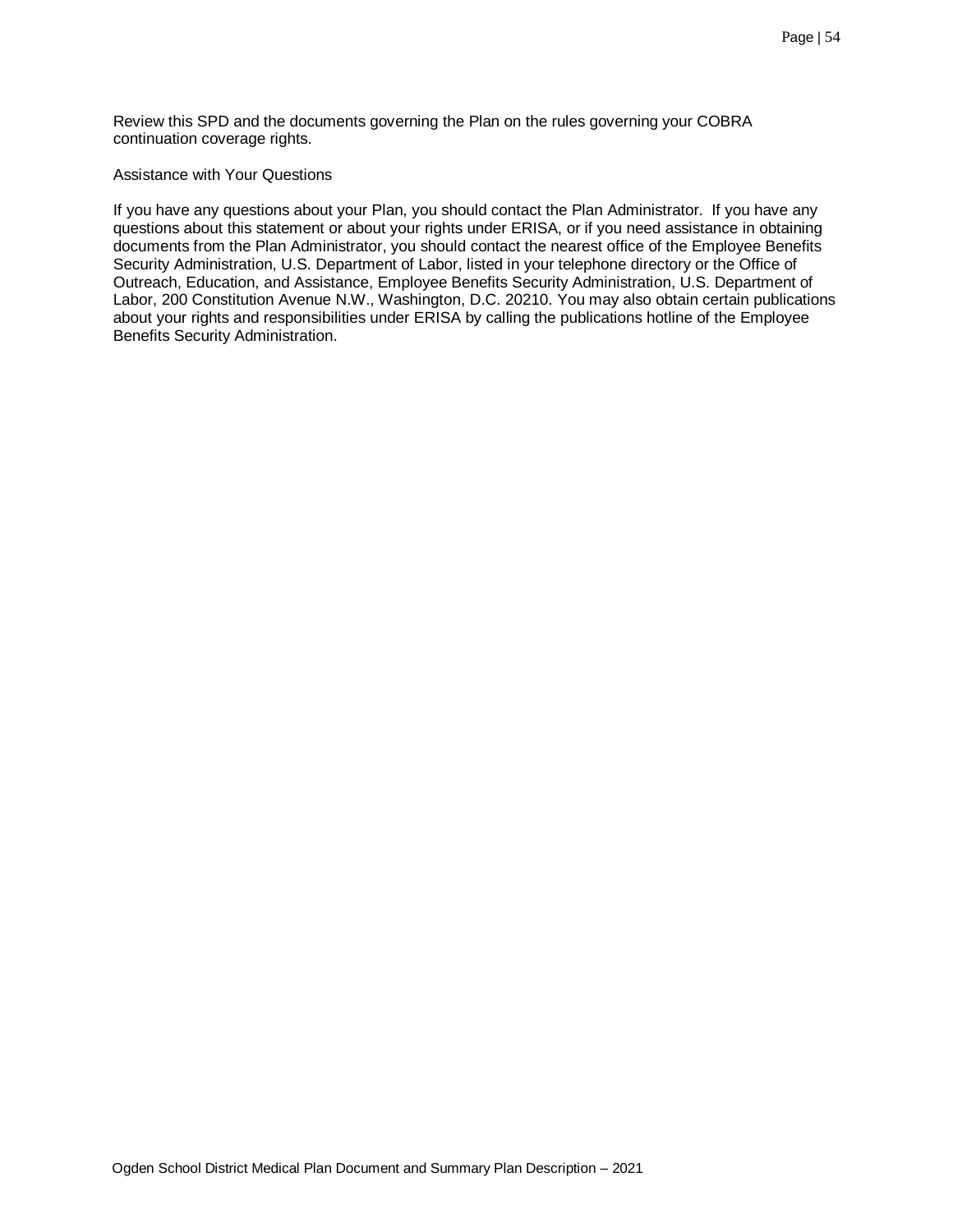# <span id="page-54-0"></span>**Important Notices**

## **WOMEN'S HEALTH AND CANCER RIGHTS ACT OF 1998 (WHCRA) NOTICE**

If you have a mastectomy, the Women's Health and Cancer Rights Act of 1998 (WHCRA) entitles you to coverage for:

- (i) All stages of reconstruction of the breast on which the mastectomy was performed;
- (ii) Surgery and reconstruction of the other breast to produce a symmetrical appearance;
- (iii) Prostheses; and
- (iv) Treatment of physical complications of mastectomy, including lymphedemas.

These benefits are subject to the same deductibles and coinsurance as other procedures covered by the Plan.

## **GINA NOTICE**

The Genetic Information Nondiscrimination Act of 2008 (Public Law No. 110-233), prohibits discrimination on the basis of Genetic Information. GINA expands on HIPAA in several ways:

- Group health plans and health insurers cannot base premiums on Genetic Information;
- Plans and insurers are prohibited from requesting or requiring an individual to undergo a genetic test; and
- Plans and insurers are prohibited from collecting Genetic Information (including family history) prior to or in connection with enrollment, or for underwriting purposes.

## **NOTICE OF RIGHTS UNDER THE MOTHERS & NEWBORNS HEALTH PROTECTION ACT**

Group health plans cannot restrict the hospital stay for the mother or newborn child to less than 48 hours following a vaginal delivery or 96 hours following a cesarean section. Plans may not require that a provider obtain authorization for prescribing a length of stay up to 48 (or 96) hours either.

## **MENTAL HEALTH PARITY**

The Mental Health Parity Act of 1996 (MHPA) and the Mental Health Parity and Addiction Equity Act of 2008 (MHPAEA), enforce parity between covered health care benefits and covered mental health and substance disorder benefits.

## **COMPLIANCE WITH HIPAA PRIVACY REQUIREMENTS**

This Plan provides each Plan Participant with a separate Notice of Privacy Practices. This Notice describes how the Plan uses and discloses your personal health information. It also describes certain rights you have regarding this information. Additional copies of our Notice of Privacy Practices are available by contacting the HIPAA Compliance Officer at [insert]. The Plan's HIPAA Plan amendment is maintained separately, but is a component of the Plan document for the Plan.

## **Qualified Medical Child Support Orders (QMCSOs)**

Please contact 844-302-7781 to request of a copy of the written procedures used by HealthEZ to determine QMCSOs.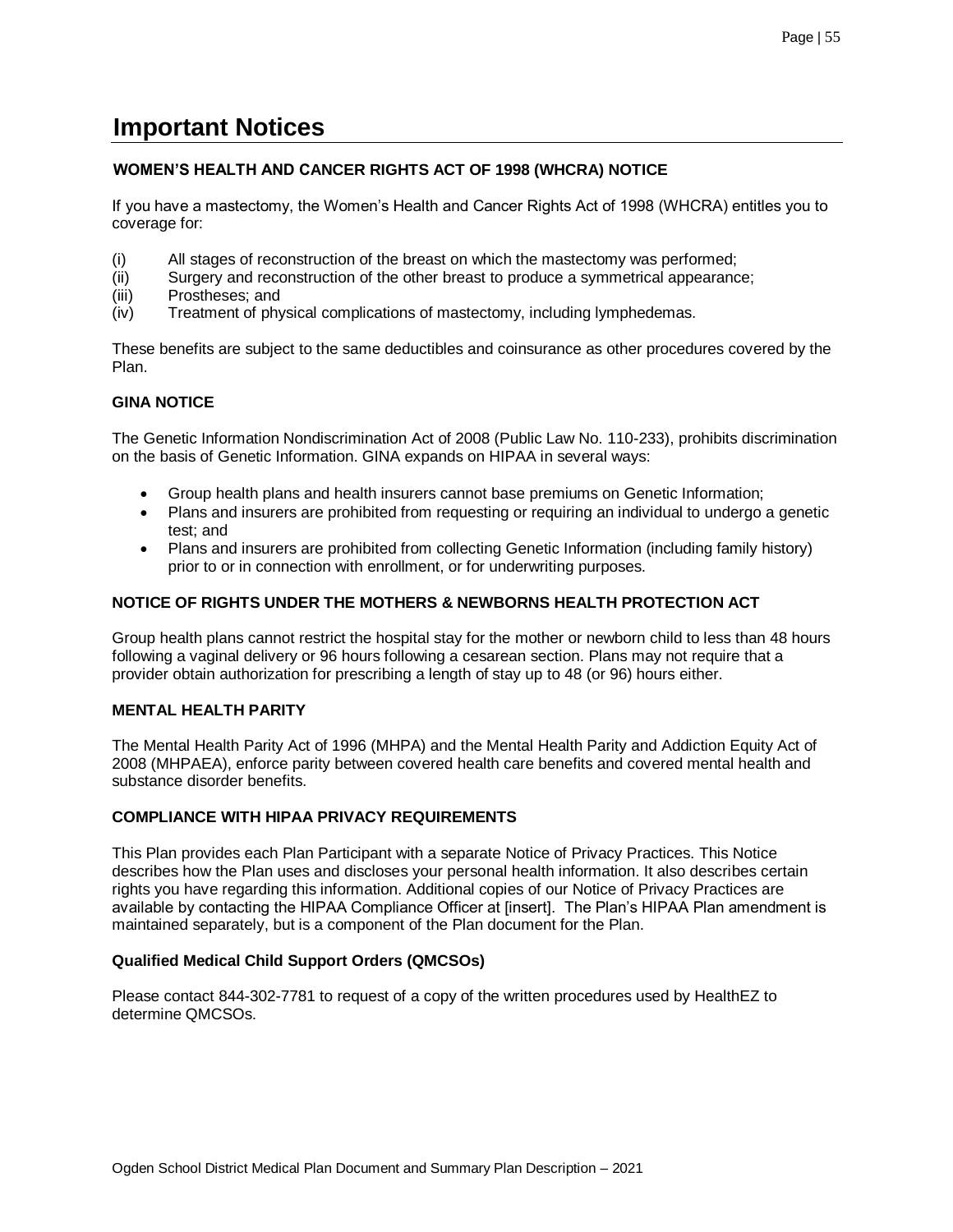# <span id="page-55-0"></span>**General Plan Information & Establishment of the Plan**

| Name of Plan:                                                                    | Ogden School District Medical Plan                                                                                                                                                                                                                                             |
|----------------------------------------------------------------------------------|--------------------------------------------------------------------------------------------------------------------------------------------------------------------------------------------------------------------------------------------------------------------------------|
| <b>Plan Sponsor:</b>                                                             | Ogden School District<br>1950 Monroe Blvd<br>Building 1, Suite 100<br>Ogden, Utah 84401                                                                                                                                                                                        |
| <b>Plan Administrator (Named</b><br>Fiduciary):                                  | Ogden School District<br>1950 Monroe Blvd<br>Building 1, Suite 100<br>Ogden, Utah 84401                                                                                                                                                                                        |
| <b>Plan SponsorEIN:</b>                                                          | 87-6000507                                                                                                                                                                                                                                                                     |
| <b>Participating Employees:</b>                                                  | Participants may receive from the Plan Sponsor, on written<br>request, information as to whether a particular employer is a<br>participating employer in the Plan, and if it is, its address.                                                                                  |
| <b>Source of Funding:</b>                                                        | Self-Funded                                                                                                                                                                                                                                                                    |
| <b>Applicable Law:</b>                                                           | <b>ERISA</b>                                                                                                                                                                                                                                                                   |
| <b>Plan Year:</b>                                                                | July 1st - June 30th                                                                                                                                                                                                                                                           |
| <b>Plan Number:</b>                                                              | 501                                                                                                                                                                                                                                                                            |
| <b>Plan Status:</b>                                                              | Non-Grandfathered                                                                                                                                                                                                                                                              |
| <b>Plan Type:</b>                                                                | Group health plan providing medical and<br>prescription drug benefits                                                                                                                                                                                                          |
| <b>Claims Administrator or HealthEZ</b><br>delegate                              | America's TPA dba HealthEZ<br>P.O. Box 211186<br>Eagan, Minnesota 55121                                                                                                                                                                                                        |
| <b>Type of Administrator:</b>                                                    | Contract administration                                                                                                                                                                                                                                                        |
| <b>Agent for Service of Process:</b>                                             | Ogden School District<br>1950 Monroe Blvd<br>Building 1, Suite 100<br>Ogden, Utah 84401                                                                                                                                                                                        |
| If a Collective Bargaining<br><b>Agreement provides for Plan</b><br>eligibility: | The Plan is maintained under a collectively-bargained<br>agreement. A copy of the agreement may be obtained by<br>participants and beneficiaries upon written request to the Plan<br>Administrator and is available for examination by Plan<br>participants and beneficiaries. |

## **Adoption of the Plan Document**

The Plan Sponsor, as the settlor of the Plan, hereby adopts this non-grandfathered Plan Document as the written description of the Plan. This Plan Document represents both the Plan Document and the Summary Plan Description. This Plan Document amends and replaces any prior statement of the health care coverage contained in the Plan or any predecessor to the Plan.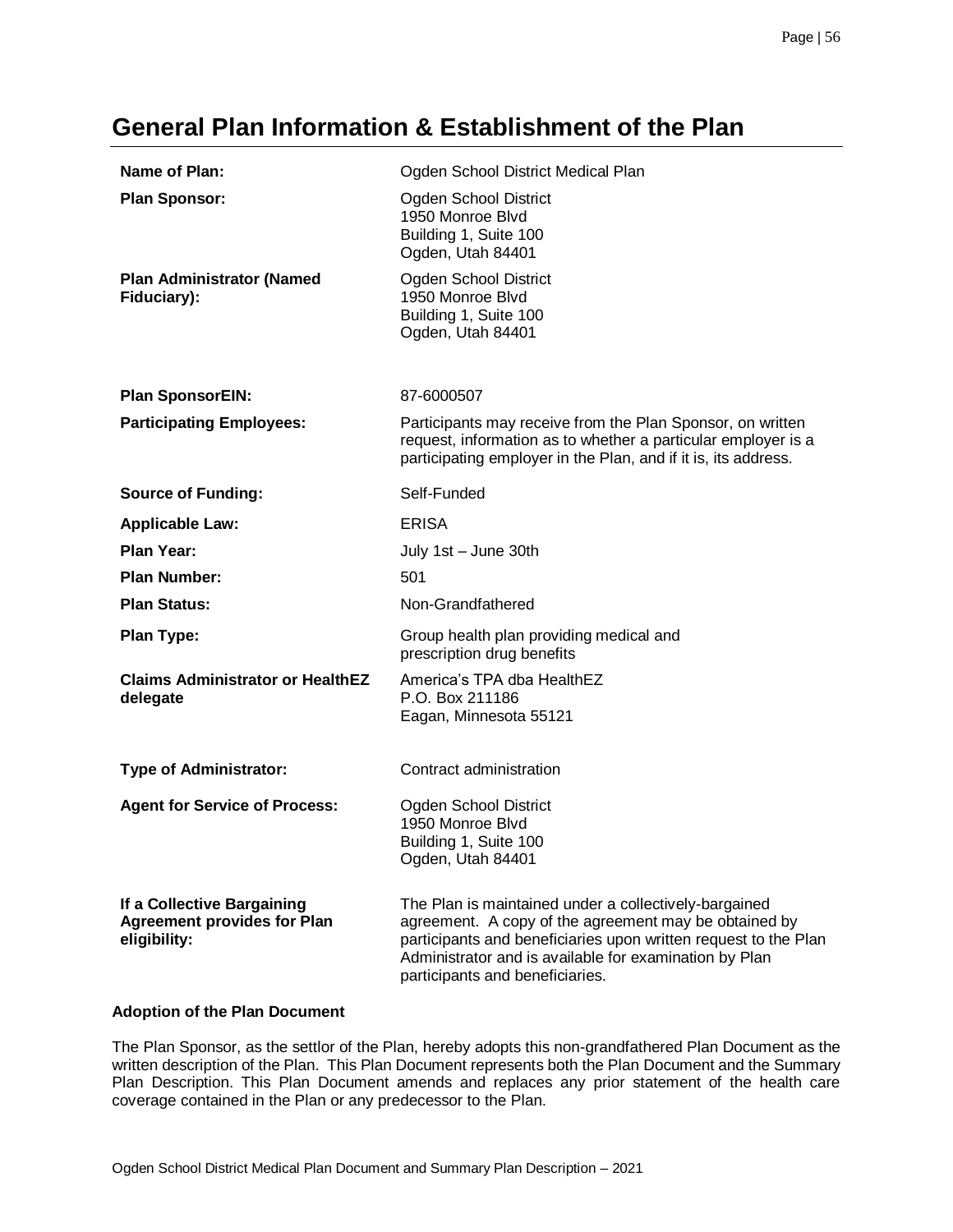IN WITNESS WHEREOF, the Plan Sponsor has caused this Plan Document to be executed.

## **Ogden School District**

**By: \_\_\_\_\_\_\_\_\_\_\_\_\_\_\_\_\_\_\_\_\_\_\_\_\_\_\_\_\_\_** 

**Name: \_\_\_\_\_\_\_\_\_\_\_\_\_\_\_\_\_\_\_\_\_\_\_\_**

**Date: \_\_\_\_\_\_\_\_\_\_\_\_\_\_\_\_\_\_\_\_\_\_\_\_\_\_ Title: \_\_\_\_\_\_\_\_\_\_\_\_\_\_\_\_\_\_\_\_\_\_\_\_\_**